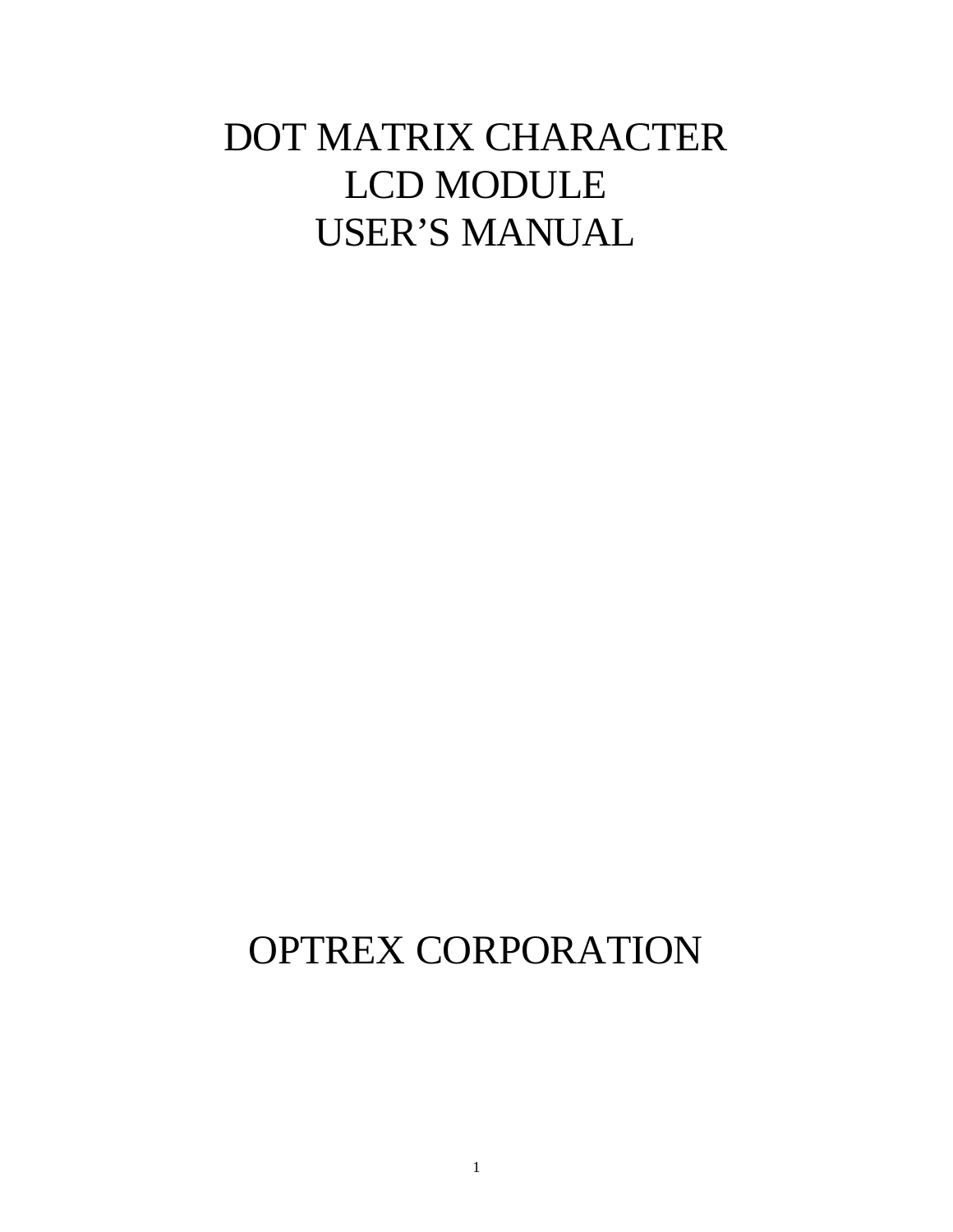Revision # Description Date Revised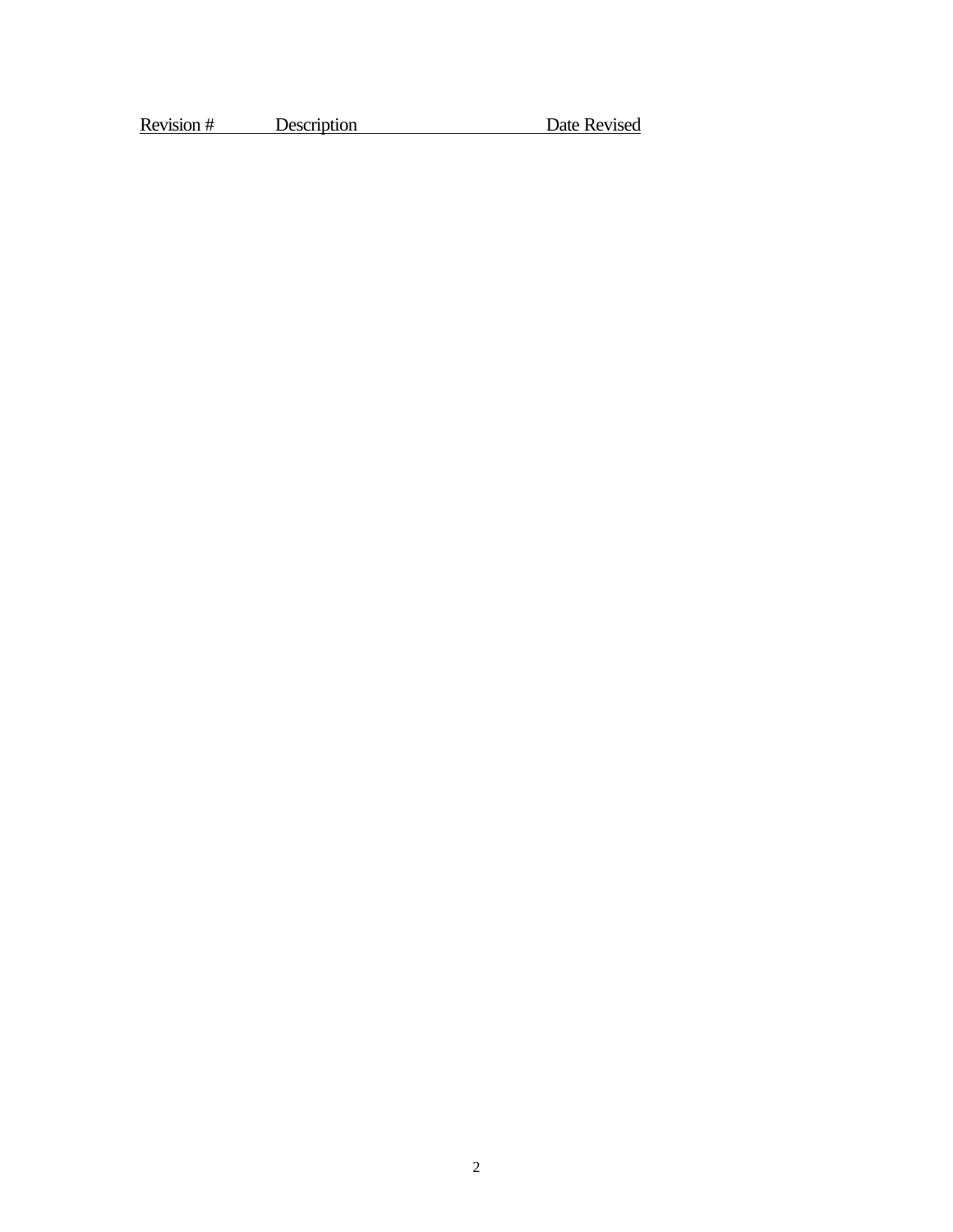#### **Preface**

This user's manual has been prepared for all users of the OPTREX DMC series Liquid Crystal Display (LCD) modules to assist in incorporating these character type LCD modules into various applications properly and efficiently.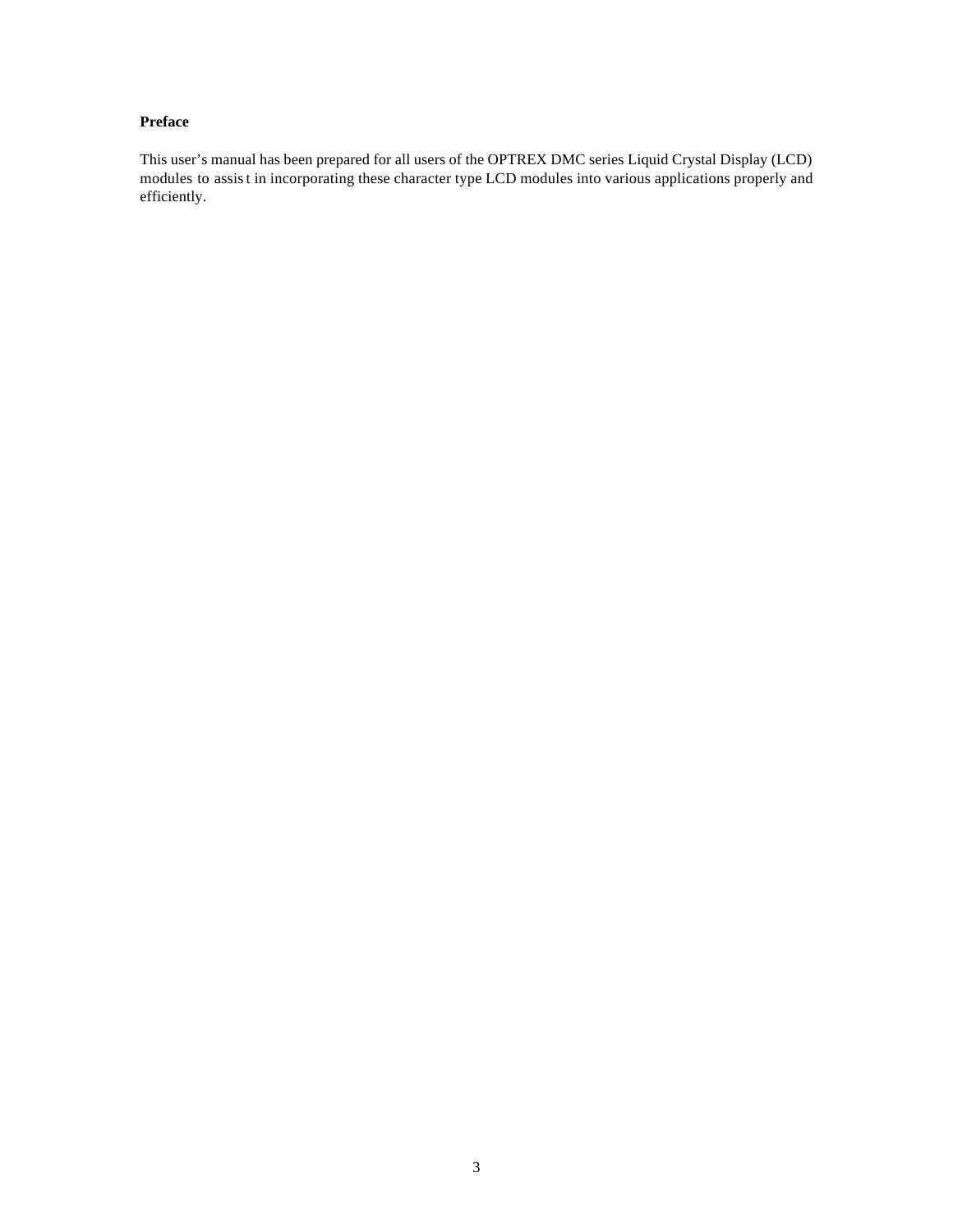### **Table of Contents**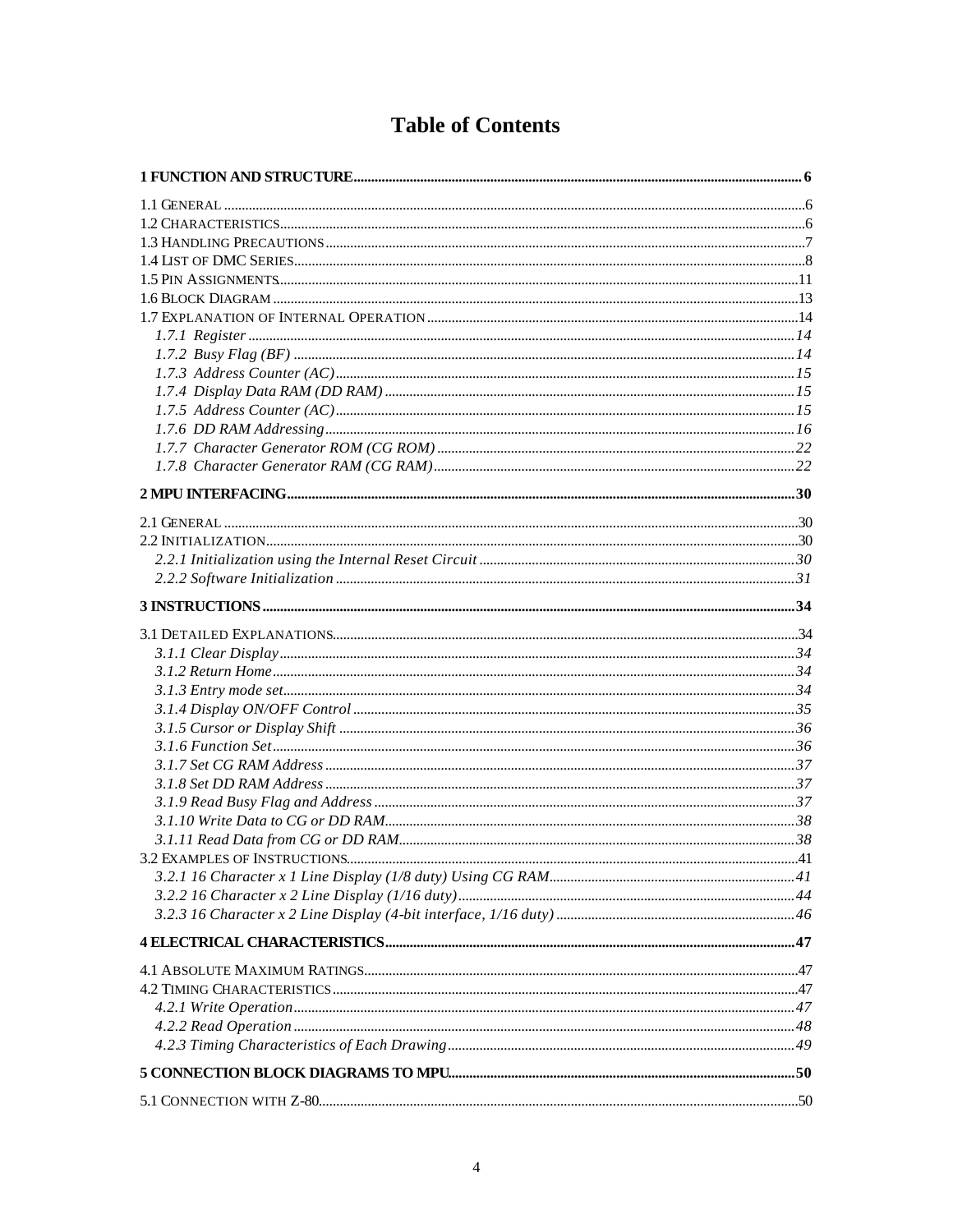| 5.5 CONNECTION WITH 80C31 FAMILY (OR SIMILAR MICROCONTROLLER) USING I/O PORT INTERFACE53 |  |
|------------------------------------------------------------------------------------------|--|
|                                                                                          |  |
|                                                                                          |  |
|                                                                                          |  |
|                                                                                          |  |
|                                                                                          |  |
|                                                                                          |  |
| 6.4 EXAMPLES OF TEMPERATURE COMPENSATION CIRCUITS (FOR REFERENCE ONLY) 56                |  |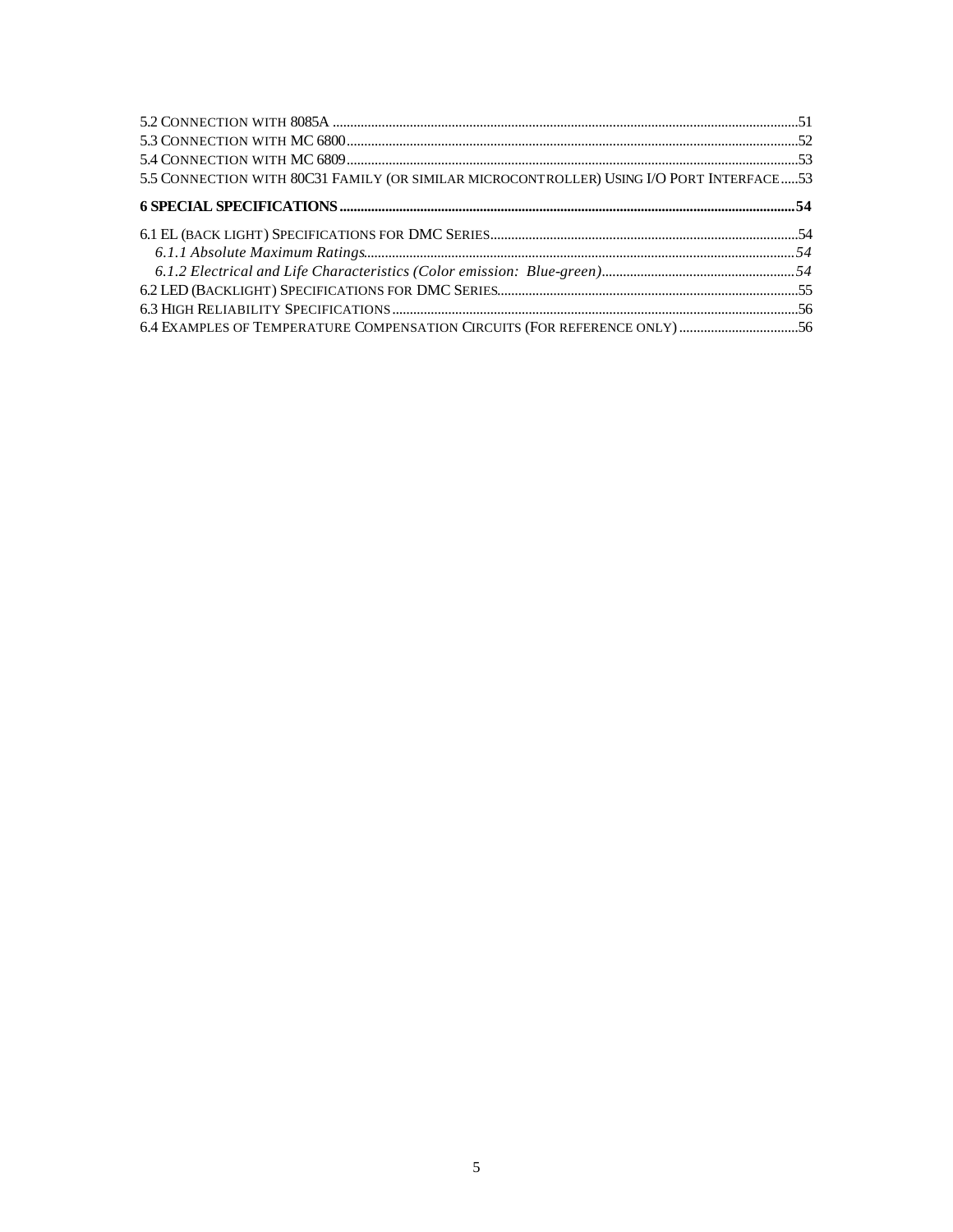### **1 FUNCTION AND STRUCTURE**

#### *1.1 General*

DMC series is the name given to the dot matrix character LCD display modules that have been developed by OPTREX CORPORATION. The modules consist of high contrast and large viewing angle TN and STN type LC (liquid crystal) panels. Each module contains a CMOS controller and all necessary drivers which have low power consumption. The controller is equipped with an internal character generator ROM, RAM and RAM for display data. All display functions are controllable by instructions making interfacing practical.

Both display data RAM and character generator RAM can be read making it possible to use any part not used for display as general data RAM. The products of this series therefore have wide application possibilities in the field of terminal display or display for measuring devices.

#### *1.2 Characteristics*

| 1.2.1 | 5 x 7 dots plus cursor, 5 x 8 dots or 5 x 11 dots, dot matrix LCD (TN and STN mode.)                                          |                                                                                                                                             |  |  |  |  |  |  |
|-------|-------------------------------------------------------------------------------------------------------------------------------|---------------------------------------------------------------------------------------------------------------------------------------------|--|--|--|--|--|--|
| 1.2.2 | 4 bit or 8 bit interface with MPU is possible.                                                                                |                                                                                                                                             |  |  |  |  |  |  |
| 1.2.3 | Display data RAM                                                                                                              | 80 x bit (max. 80 characters)                                                                                                               |  |  |  |  |  |  |
| 1.2.4 | Character generator ROM                                                                                                       | 160 5 x 7 Character fonts.<br>32 5 x 10 Character fonts.<br>Custom ROM codes available.                                                     |  |  |  |  |  |  |
| 1.2.5 | Character generator RAM<br>Program write $(64 \times 8 \text{ bit})$<br>8 5 x 7 character fonts.<br>4 5 x 10 character fonts. |                                                                                                                                             |  |  |  |  |  |  |
| 1.2.6 |                                                                                                                               | Both display data RAM and Character generator RAM can be read from MPU.                                                                     |  |  |  |  |  |  |
| 1.2.7 | Duty ratio                                                                                                                    | 1 Line Display: 1/8 duty 5 x 7 dots plus cursor, 5 x 8 dots.<br>$1/11$ duty 5 x 11 dots.<br>$1/16$ duty 5 x 7 dots plus cursor, 5 x 8 dots. |  |  |  |  |  |  |
|       |                                                                                                                               | 2 Line Display: 1/16 duty 5 x 7 dots plus cursor, 5 x 8 dots.<br>4 Line Display: 1/16 duty 5 x 8 dots.                                      |  |  |  |  |  |  |

1.2.8 Wide variety of operating instructions:

Display clear, Cursor home, Display ON/OFF, Display cursor blink, Cursor shift, Display shift.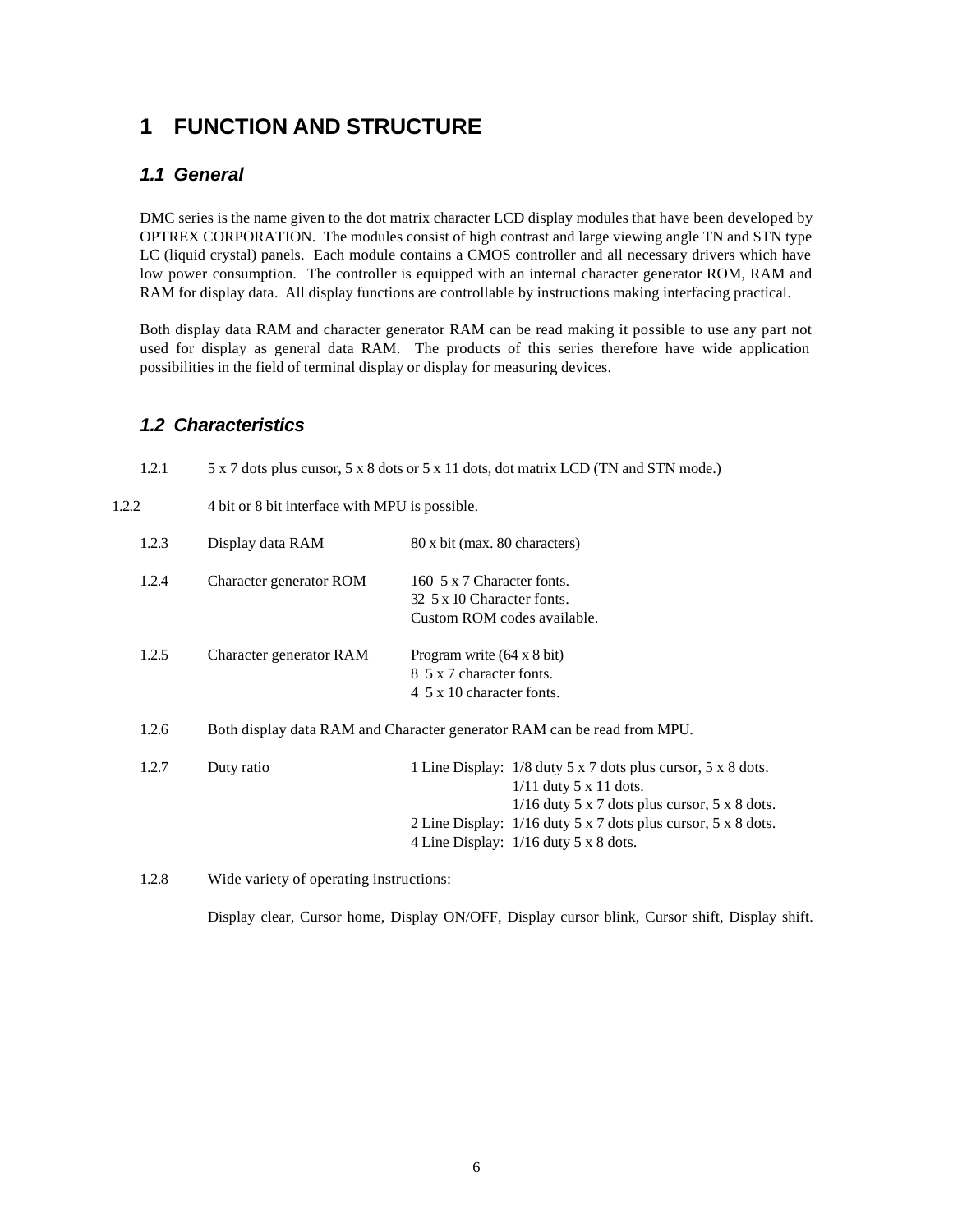| 1.2.9  | Internal automatic reset circuit upon power up.             |                                                                                  |  |  |  |  |
|--------|-------------------------------------------------------------|----------------------------------------------------------------------------------|--|--|--|--|
| 1.2.10 | Internal oscillator circuit.                                |                                                                                  |  |  |  |  |
| 1.2.11 | CMOS circuitry.                                             |                                                                                  |  |  |  |  |
| 1.2.12 | Logic power source: Single $(+5 V)$ for normal temperature. | Dual voltage for extended temperature.                                           |  |  |  |  |
| 1.2.13 | Operating temperature range:                                | 0 to $+50^{\circ}$ C (Standard type)<br>$-20$ to $+70$ <sup>o</sup> C ("H" type) |  |  |  |  |

#### *1.3 Handling Precautions*

- 1. LCD panel is made of glass. Avoid subjecting to strong mechanical shock or applying strong pressure on to the surface of display area.
- 2. The polarizer used on the surface of display panel is easily scratched and damaged. Precautions should be taken when handling.
- 3. CMOS-LSI is used for module circuit therefore your attention is called to the following:
	- a) All unused input terminals should be connected to Vcc or GND. The selection of Vcc or GND will depend upon which connection will satisfy the desired logical function.
	- b) When power source voltage is not applied avoid applying input signal.
	- c) Anti-static electricity measures:
		- i) When working with modules, either use your naked or gloved hand and wear non-conductive work suit to prevent generating static electricity by friction. ESD ground straps should be utilized.
		- ii) Floors, doors, and work tables must be grounded to discharge electricity.
		- iii) Tools such as soldering iron, cutting pliers and tweezers should be either grounded or properly treated whenever necessary.
- 4. For long term storage, avoid places of high temperature and humidity or direct sunlight.
- 5. Caution should be taken not to get the liquid crystal fluid in one's mouth or hands if a panel is broken. If this occurs, immediately wash with water.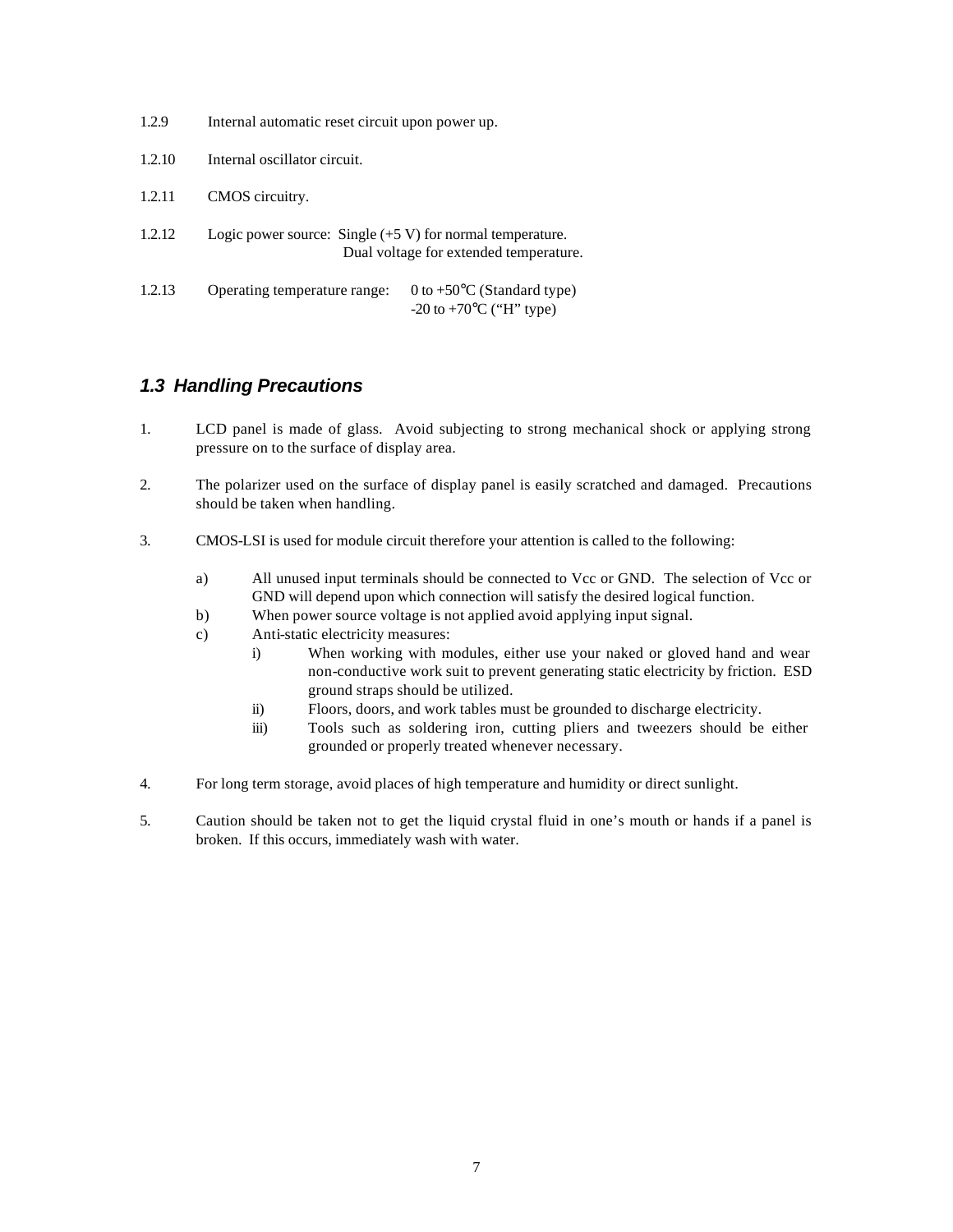### *1.4 List of DMC Series*

|            | Display       | Character |      |                                                                      | View Area                  | Character          | Dot Size           |                             |
|------------|---------------|-----------|------|----------------------------------------------------------------------|----------------------------|--------------------|--------------------|-----------------------------|
|            | Format        | Font      | Duty | Module Size                                                          | W x H                      | Size               | W x H              | <b>Available Variations</b> |
|            | Characters x  | Hort'l x  |      | $W \times H \times T$ (mm)                                           | (mm)                       | W x H              | (mm)               |                             |
|            | Lines         | Vertical  |      |                                                                      |                            | (mm)               |                    |                             |
| DMC-16105  | $16 \times 1$ | 5 x 8     | 1/16 | 80.0 x 36.0 x 15.0                                                   | 64.5 x 13                  | $3.2 \times 5.95$  | $0.6 \times 0.7$   | NY-LY                       |
| DMC-16106A | $16 \times 1$ | 5 x 11    | 1/11 | EL B/L $80.0 \times 36.0 \times 10.3$<br>Standard 80.0 x 36.0 x 10.0 | 64.5 x 13.8<br>64.5 x 13.0 | $3.2 \times 8.2$   | $0.6 \times 0.7$   | E, H, HU, HE                |
| DMC-16117  | $16 \times 1$ | 5 x 8     | 1/16 | EL B/L 80.0 x 36.0 x 10.3                                            | 64.5 x 26.3                | $3.2 \times 5.95$  | $0.6 \times 0.7$   | A, H, HE                    |
|            |               |           |      | Standard 80.0 x 36.0 x 10.0                                          |                            |                    |                    | AN, AN-B, ANY, AN-EB        |
| DMC-16128  | $16 \times 1$ | 5 x 8     | 1/16 | LED 122.0 x 33.0 x 15.7                                              | 99 x 13                    | $4.84 \times 9.66$ | $0.92 \times 1.1$  | $N-LY$                      |
|            |               |           |      | Reflective 122.0 x 33.0 x 11.0                                       |                            |                    |                    | NY-LY                       |
| DMC-16129  | $16 \times 1$ | 5 x8      | 1/8  | 122.0 x 33.0 x 11.0                                                  | 154.0 x 15.3               | $4.84 \times 9.66$ | $0.92 \times 1.1$  | H                           |
|            |               |           |      |                                                                      |                            |                    |                    | U                           |
| DMC-16188  | $16 \times 1$ | 5 x 8     | 1/8  | LED 151.0 x 40.0 x 14.2                                              | $120.0 \times 23.0$        | $6.0 \times 14.54$ | 1.152 x 1.765      | NY-LY                       |
|            |               |           |      | Reflective & EL $151.0 \times 40.0 \times$                           |                            |                    |                    | NYU-LY                      |
|            |               |           |      | 10.0                                                                 |                            |                    |                    |                             |
| DMC-16202  | $16 \times 2$ | 5 x 8     | 1/16 | 84.0 x 45.0 x 15.1                                                   | $61.0 \times 31.5$         | $2.95 \times 5.55$ | $0.55 \times 0.65$ | LY                          |
|            |               |           |      |                                                                      |                            |                    |                    | $N-LY-B$                    |
|            |               |           |      |                                                                      |                            |                    |                    | NY-LY                       |
|            |               |           |      |                                                                      |                            |                    |                    | NYJ-LY-D                    |
| DMC-16204  | $16 \times 2$ | 5 x 8     | 1/16 | LED 80.0 x 40.0 x 16.1                                               | 59.5 x 16                  | $2.95 \times 5.55$ | $0.55 \times 0.65$ | NY-LY                       |
|            |               |           |      | Reflective & EL $80.0 \times 40.0 \times$                            |                            |                    |                    | $U-LY$                      |
|            |               |           |      | 10.9                                                                 |                            |                    |                    |                             |
| DMC-16205  | $16 \times 2$ | 5 x 8     | 1/16 | 88.0 x 34.0 x 16.1                                                   | 59.5 x 16.0                | 2.95 x 5.55        | $0.55 \times 0.65$ | NY-LY                       |
| DMC-16207  | $16 \times 2$ | 5 x 8     | 1/16 | 84.0 x 44.0 x 11.0                                                   | $61.0 \times 16.0$         | 2.95 x 5.55        | $0.55 \times 0.65$ | $*$                         |
|            |               |           |      |                                                                      |                            |                    |                    | $H^*$                       |
|            |               |           |      |                                                                      |                            |                    |                    | $N^*$                       |
|            |               |           |      |                                                                      |                            |                    |                    | $N-B^*$                     |
|            |               |           |      |                                                                      |                            |                    |                    | $N$ -EB*                    |
|            |               |           |      |                                                                      |                            |                    |                    | $NY-B$                      |
|            |               |           |      |                                                                      |                            |                    |                    | $U^*$                       |
| DMC-16230  | $16 \times 2$ | 5 x 8     | 1/16 | LED 122.0 x 44.0 x 14.6                                              | $99.0 \times 36.0$         | 4.84 x 9.66        | $0.92 \times 1.1$  | E                           |

### **Table 1.1**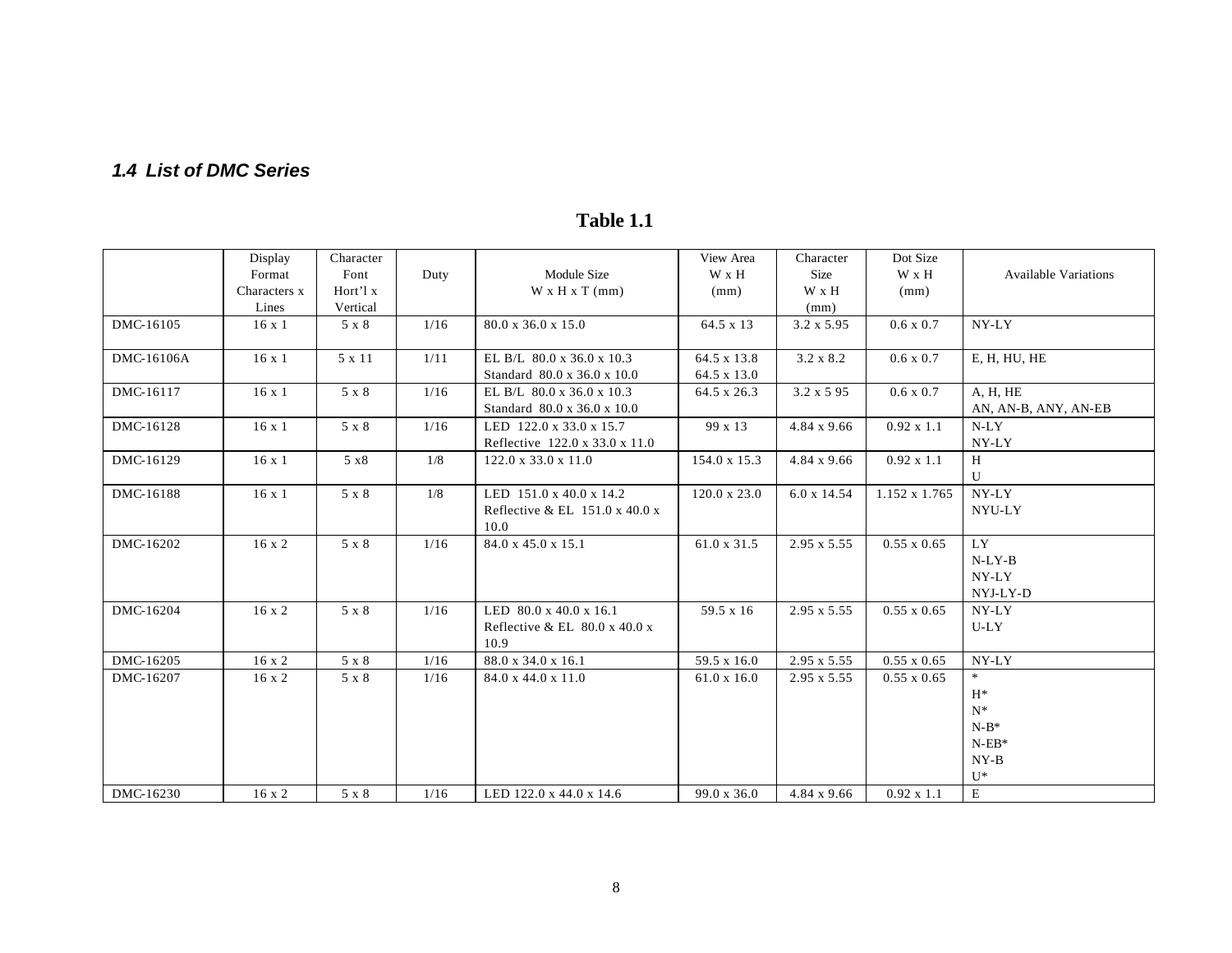|           |               |              |      | Reflective & EL 122.0 x 44.0 x  |              |                    |                    | H                  |
|-----------|---------------|--------------|------|---------------------------------|--------------|--------------------|--------------------|--------------------|
|           |               |              |      | 11.0                            |              |                    |                    | $H-LY$             |
|           |               |              |      |                                 |              |                    |                    | ${\bf N}$          |
|           |               |              |      |                                 |              |                    |                    | $N$ -EB            |
|           |               |              |      |                                 |              |                    |                    | <b>NY</b>          |
|           |               |              |      |                                 |              |                    |                    | $NY-LY$            |
|           |               |              |      |                                 |              |                    |                    | NY-LY-B            |
|           |               |              |      |                                 |              |                    |                    | NYJ-LYD            |
|           |               |              |      |                                 |              |                    |                    | NYU-LY             |
|           |               |              |      |                                 |              |                    |                    | $\mathbf U$        |
| DMC-16249 | 16x2          | 5 x 8        | 1/16 | 80.0 x 36.0 x 11.0              | 64.5 x 13.8  | 2.95 x 4.35        | $0.55 \times 0.5$  | $B^*$              |
|           |               |              |      |                                 |              |                    |                    | $N^*$              |
|           |               |              |      |                                 |              |                    |                    | $UB*$              |
| DMC-16266 |               |              |      |                                 |              |                    |                    | V-YGR              |
| DMC-16433 | 16x4          | 5 x 8        | 1/16 | 87.0 x 60.0 x 11.0              | 61.8 x 25.2  | 2.95 x 4.75        | $0.55 \times 0.55$ | E                  |
|           |               |              |      |                                 |              |                    |                    | H                  |
|           |               |              |      |                                 |              |                    |                    | ${\bf N}$          |
|           |               |              |      |                                 |              |                    |                    | $N-B$              |
|           |               |              |      |                                 |              |                    |                    | $N$ -EB            |
|           |               |              |      |                                 |              |                    |                    | $N$ -SEW-B $\,$    |
|           |               |              |      |                                 |              |                    |                    | $NU-EB$            |
|           |               |              |      |                                 |              |                    |                    | NY-SEB-B           |
| DMC-20171 | $20 \times 1$ | 5 x 8        | 1/8  | LED 182 x 33.5 x 14.35max       | 154.3 x 15.3 | 6.7 x 11.5         | $1.3 \times 1.3$   | E                  |
|           |               |              |      | Reflective 182 x 33.5 x 12.7max |              |                    |                    | NY-LY              |
| DMC-20215 | 20 x 2        | $5 \times 8$ | 1/16 | 116.0 x 44.0 x 11               | 83.0 x 18.6  | 3.2 x 5.55         | $0.6 \times 0.65$  |                    |
| DMC-20261 | 20 x 2        | 5 x 8        | 1/16 | LED 116.0 x 37.0 x 15.7max      | 83.0 x 18.6  | $3.2 \times 5.55$  | $0.6 \times 0.65$  | ANY-LY-B           |
|           |               |              |      | Reflective 116.0 x 37.0 x 11.0  |              |                    |                    | $\mathbf N$        |
|           |               |              |      |                                 |              |                    |                    | ${\bf N\text{-}E}$ |
|           |               |              |      |                                 |              |                    |                    | NY-LY              |
|           |               |              |      |                                 |              |                    |                    | $NYJ-LY-D$         |
| DMC-20434 | $20 \times 4$ | 5 x 8        | 1/16 | 98.5 x 60.0 x 11.0              | 76.0 x 25.2  | 2.95 x 4.75        | $0.55 \times 0.55$ | E                  |
|           |               |              |      |                                 |              |                    |                    | H                  |
|           |               |              |      |                                 |              |                    |                    | HE                 |
|           |               |              |      |                                 |              |                    |                    | $N_{\odot}$        |
|           |               |              |      |                                 |              |                    |                    | $N-B$              |
|           |               |              |      |                                 |              |                    |                    | $N$ -EB            |
|           |               |              |      |                                 |              |                    |                    | N-SEW              |
|           |               |              |      |                                 |              |                    |                    | $NY-EB$            |
|           |               |              |      |                                 |              |                    |                    | U                  |
| DMC-20481 | $20 \times 4$ | 5 x 8        | 1/16 | 98.5 x 61.0 x 15.6              | 76.0 x 25.2  | $2.95 \times 4.75$ | $0.55 \times 0.55$ | NY-LY              |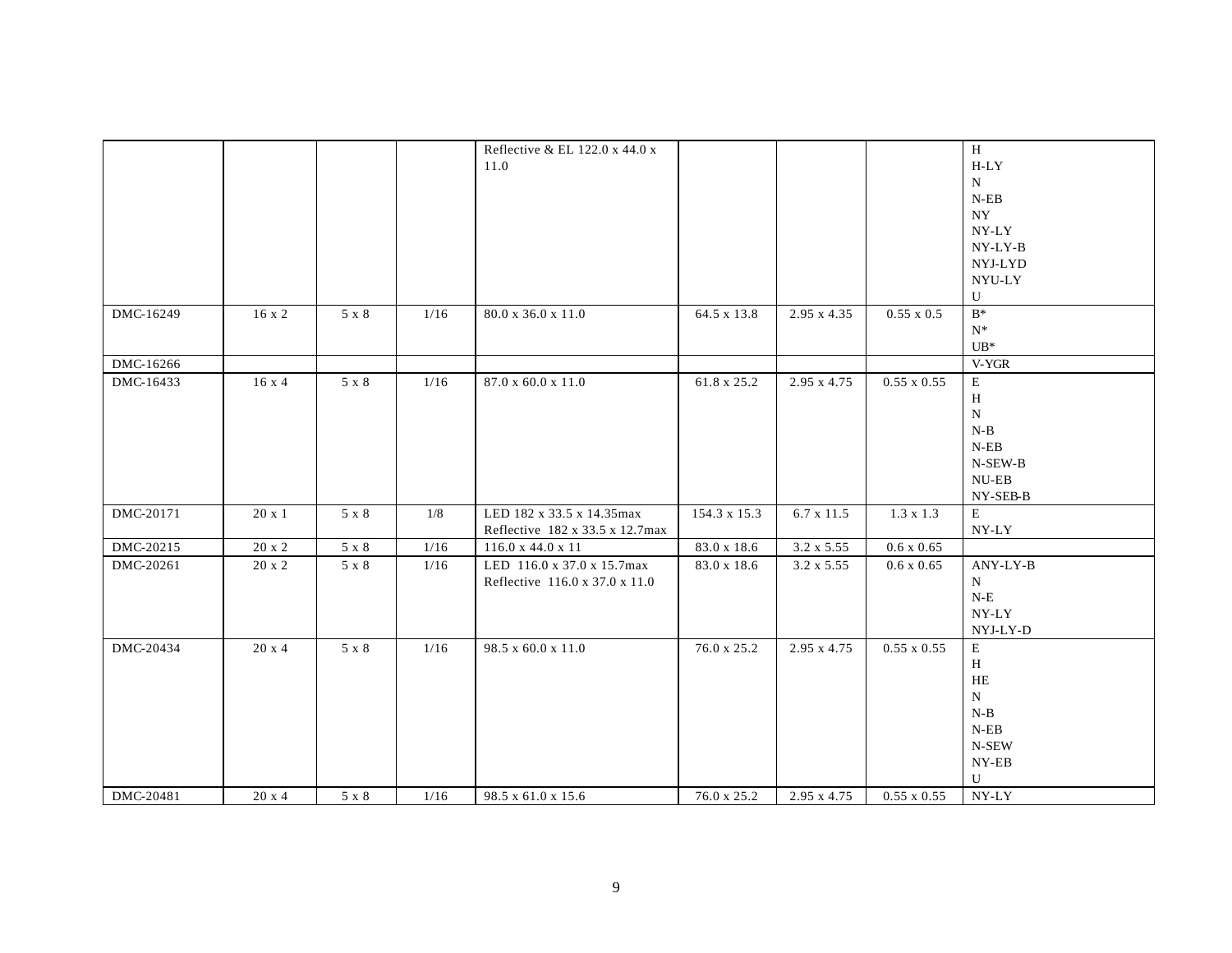|           |               |              |      |                                        |                     |                    |                    | NY-LY-B   |
|-----------|---------------|--------------|------|----------------------------------------|---------------------|--------------------|--------------------|-----------|
|           |               |              |      |                                        |                     |                    |                    | NYU-LY    |
| DMC-2079  | $40 \times 2$ | 5 x 8        | 1/16 | 172.0 x 33.5 x 15.5                    | $142.5 \times 16.5$ | $3.2 \times 5.55$  | $0.6 \times 0.65$  | LY1       |
|           |               |              |      |                                        |                     |                    |                    | $NB-LY-B$ |
|           |               |              |      |                                        |                     |                    |                    | NY-LY-B   |
| DMC-24227 | 24 x 2        | 5 x 8        | 1/16 | $118.0 \times 36.0 \times 11.0$        | 93.5 x 15.8         | $3.2 \times 5.55$  | $0.6 \times 0.65$  | N         |
|           |               |              |      |                                        |                     |                    |                    | $N-B$     |
|           |               |              |      |                                        |                     |                    |                    | $N$ -EB   |
| DMC-32132 | 32 x 1        | 5 x 11       | 1/11 | 174.5 x 31.0 x 11.0                    | 123.5 x 16.5        | 3.2 x 8.2          | $0.6 \times 0.7$   | UE        |
| DMC-32239 | 32 x 2        | 5 x 8        | 1/16 | 174.5 x 31.0 x 11.0                    | 141.0 x 29.7        | 3.45 x 11.75       | $0.65 \times 0.65$ | NE        |
| DMC-40131 | $40 \times 1$ | 5 x 11       | 1/11 | 182.0 x 33.5 x 11.0                    | 152.5 x 16.5        | 3.2 x 8.2          | $0.6 \times 0.7$   |           |
| DMC-40202 | 40 x 2        | 5 x 8        | 1/16 | 182.0 x 34.5 x 15.1                    | 142.5 x 16.5        | 3.2 x 5.55         | $0.6 \times 0.65$  | $N-LY-B$  |
|           |               |              |      |                                        |                     |                    |                    | NY-LY     |
|           |               |              |      |                                        |                     |                    |                    | NY-LY-B   |
| DMC-40205 |               |              |      |                                        |                     |                    |                    | $NY-LY-B$ |
| DMC-40218 | 40 x 2        | 5 x 8        | 1/16 | 182.0 x 33.5 x 11.0                    | $152.5 \times 16.5$ | $3.2 \times 5.55$  | $0.6 \times 0.65$  | N         |
|           |               |              |      |                                        |                     |                    |                    | $N$ -EB   |
|           |               |              |      |                                        |                     |                    |                    | N-SEW-B   |
|           |               |              |      |                                        |                     |                    |                    | NY        |
|           |               |              |      |                                        |                     |                    |                    | NY-EB     |
| DMC-40267 |               |              |      |                                        |                     |                    |                    | NY-LY     |
|           |               |              |      |                                        |                     |                    |                    | NYJ-LY    |
| DMC-40457 | $40 \times 4$ | 5 x 8        | 1/16 | LED 190 x 54 x 13.6                    | 147 x 29.5          | 2.78 x 4.89        | $0.5 \times 0.55$  | N         |
|           |               |              |      | Reflective $190 \times 54 \times 11.0$ |                     |                    |                    | $N-B$     |
|           |               |              |      |                                        |                     |                    |                    | $N$ -EB   |
|           |               |              |      |                                        |                     |                    |                    | NY-LY     |
|           |               |              |      |                                        |                     |                    |                    | NY-LYB    |
|           |               |              |      |                                        |                     |                    |                    | NYJ-LYD   |
| DMC-50097 | $16 \times 2$ | 5 x 8        | 1/16 | 84.0 x 44.0 x 11.0                     | $61.0 \times 16.0$  | 2.95 x 5.55        | $0.55 \times 0.65$ | H         |
| DMC-50149 | 24 x 2        | $5 \times 8$ | 1/16 | $121.5 \times 33.5 \times 16.1$        | 93.5 x 15.8         | $3.2 \times 5.55$  | $0.6 \times 0.65$  | NYU-LY-B  |
| DMC-50218 | 20 x 2        | 5 x 8        | 1/16 | LED 116.0 x 37.0 x 15.7                | 83.0 x 18.6         | 3.2 x 5.55         | 0.6 x 0.65         | $N-B$     |
|           |               |              |      | Reflective 116.0 x 37.0 x 11.0         |                     |                    |                    |           |
| DMC-50244 | $20 \times 4$ | 5 x 8        | 1/16 | 82.5 max x 4.8 max x 9.5               | 71.6 x 25.2         | 2.95 x 4.75        | $0.55 \times 0.55$ | $N-B$     |
| DMC-50292 |               |              |      |                                        |                     |                    |                    | NY-LY-B   |
| DMC-50448 | 8 x 2         | 5 x 8        | 1/16 | $40.0 \times 35.4 \times 8.2$          | 30.4 x 13.9         | $2.95 \times 4.75$ | $0.55 \times 0.55$ | N         |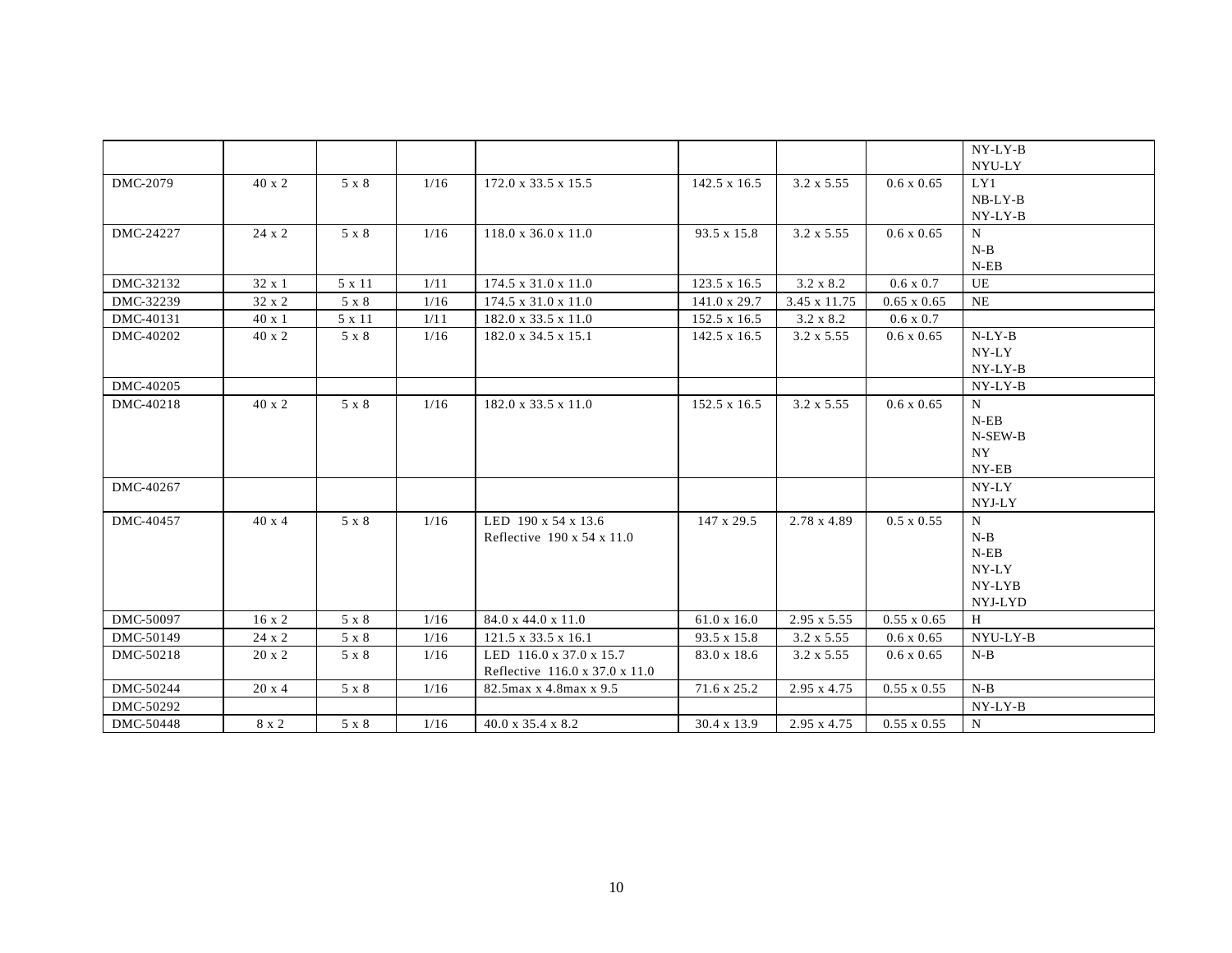### *1.5 Pin Assignments*

| Pin Number     | Symbol           |
|----------------|------------------|
| 1              | $V_{ss}$         |
| $\overline{2}$ | $V_{cc}$         |
| 3              | $\rm V_{ee}$     |
| $\overline{4}$ | <b>RS</b>        |
| 5              | R/W              |
| 6              | E                |
| 7              | D <sub>B</sub> 0 |
| 8              | DB1              |
| 9              | DB <sub>2</sub>  |
| 10             | DB <sub>3</sub>  |
| 11             | DB4              |
| 12             | DB <sub>5</sub>  |
| 13             | DB <sub>6</sub>  |
| 14             | DB7              |

### **Table 1.2**

### **Pin Descriptions:**

| <b>List of terminal functions</b><br>Table 1.3 |
|------------------------------------------------|
|------------------------------------------------|

| <b>Signal name</b> | No. of<br><b>Lines</b> | <b>Input/Output</b> | <b>Connected</b><br>to | <b>Function</b>                                                                                                                                                                                                      |
|--------------------|------------------------|---------------------|------------------------|----------------------------------------------------------------------------------------------------------------------------------------------------------------------------------------------------------------------|
| $DB4 \sim DB7$     | 4                      | Input/Output        | MPU                    | 4 lines of high order data bus. Bi-directional transfer of data<br>between MPU and module is done through these lines. Also $DB7$<br>can be used as a busy flag. These lines are used as data in 4 bit<br>operation. |
| $DB0 \sim DB3$     | $\overline{4}$         | Input/Output        | <b>MPU</b>             | 4 lines of low order data bus. Bi-directional transfer of data<br>between MPU and module is done through these lines. In 4 bit<br>operation, these are not used and should be grounded.                              |
| ${\bf E}$          | 1                      | Input               | <b>MPU</b>             | Enable - Operation start signal for data read/write.                                                                                                                                                                 |
| R/W                | 1                      | Input               | <b>MPU</b>             | Signal to select Read or Write<br>"0": Write<br>" $1$ ": Read                                                                                                                                                        |
| RS                 | 1                      | Input               | <b>MPU</b>             | <b>Register Select</b><br>"0": Instruction register (Write)<br>Busy flag; Address counter (Read)<br>"1": Data register (Write, Read)                                                                                 |
| Vee                | 1                      |                     | Power<br>Supply        | Terminal for LCD drive power source.                                                                                                                                                                                 |
| Vcc                | 1                      |                     | Power<br>Supply        | $+5V$                                                                                                                                                                                                                |
| <b>Vss</b>         | 1                      |                     | Power<br>Supply        | 0V(GND)                                                                                                                                                                                                              |
| E1                 |                        | Input               | <b>MPU</b>             | Enable 1 - Operation start signal for data Read/Write of upper 2                                                                                                                                                     |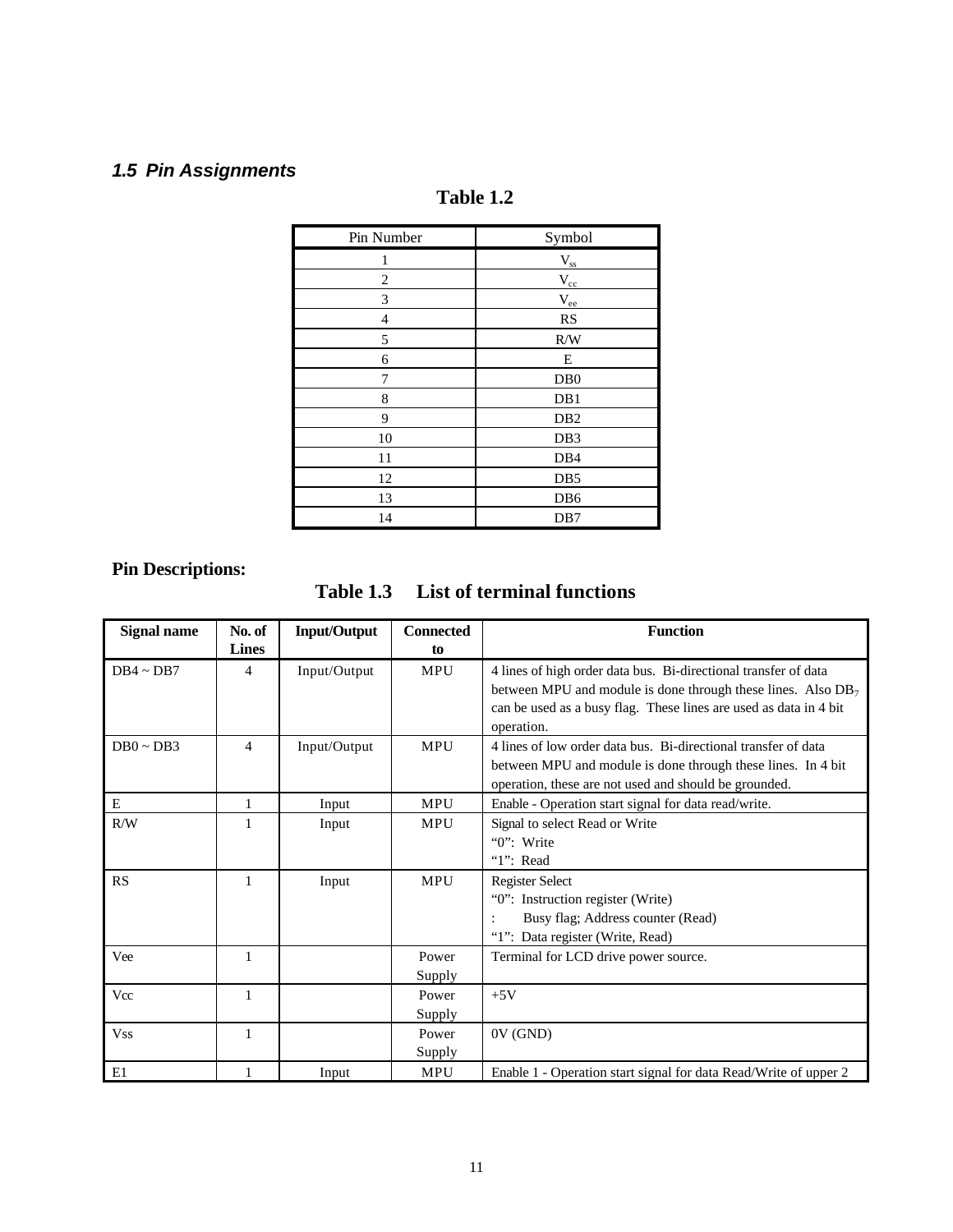|    |       |     | lines. Applicable to DMC 40457 series only.                      |
|----|-------|-----|------------------------------------------------------------------|
| E2 | Input | MPU | Enable 2 - Operation start signal for data Read/Write of lower 2 |
|    |       |     | lines. Applicable to DMC 40457 series only.                      |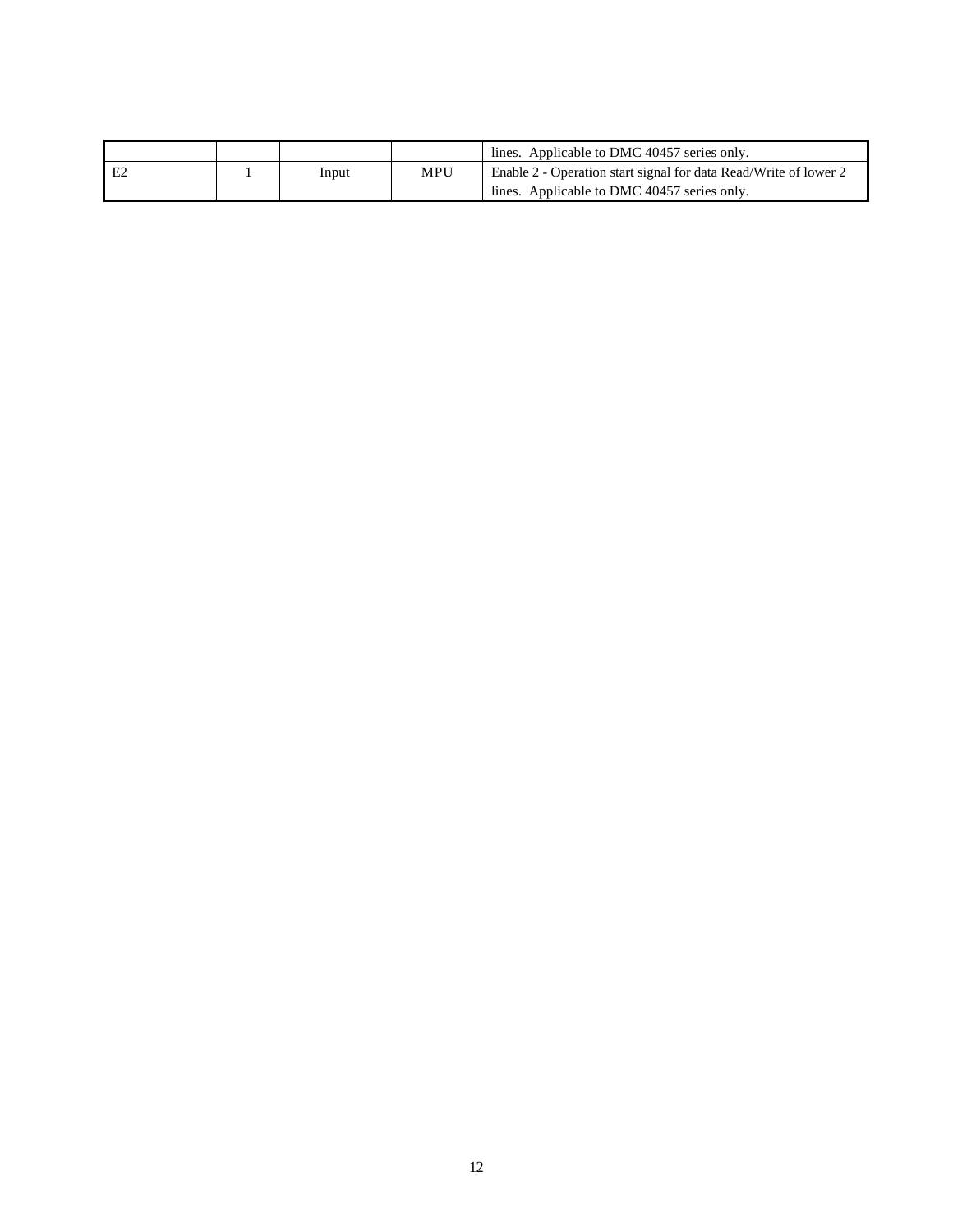



 $V_{\text{CC}}$  O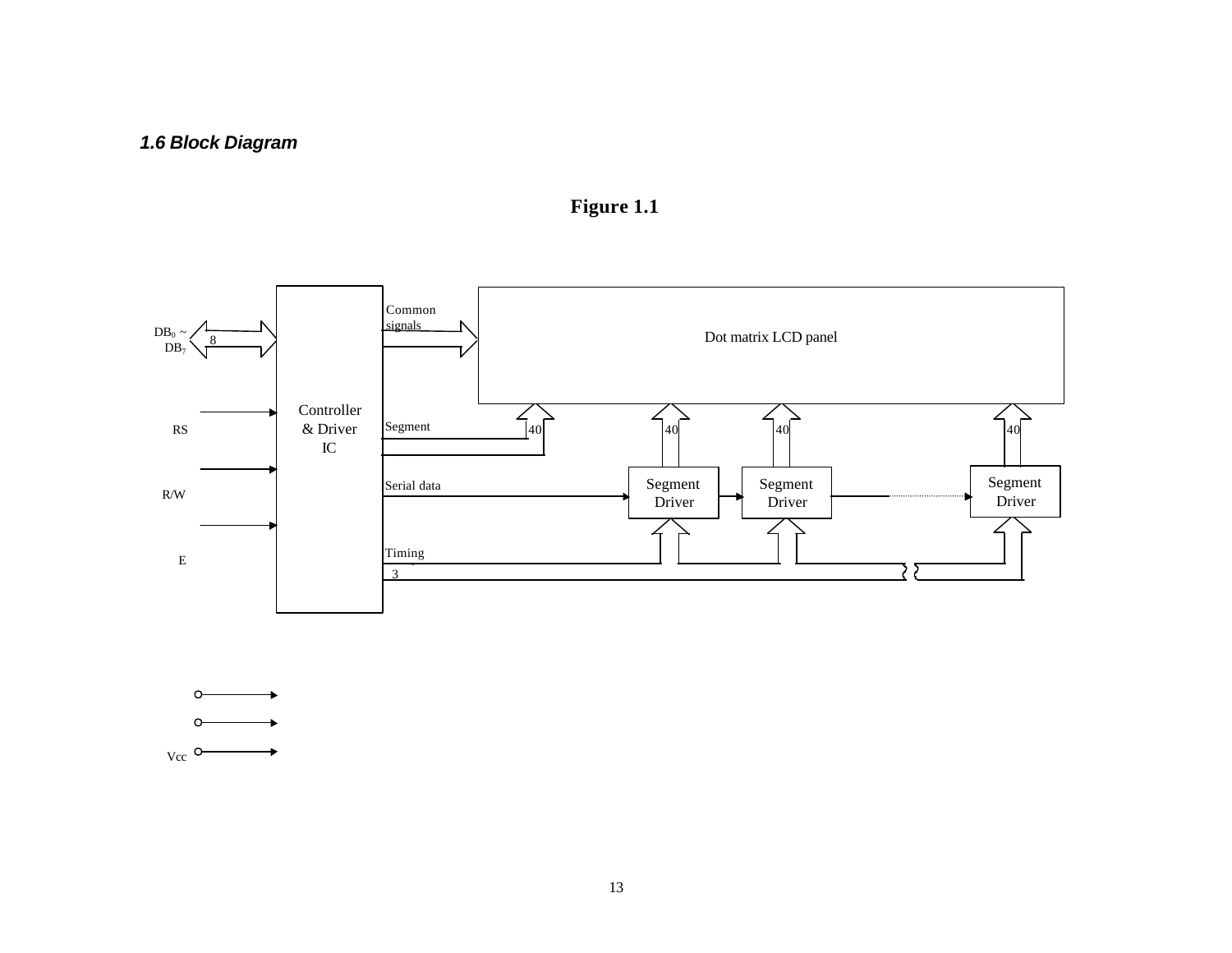#### *1.7 Explanation of Internal Operation*

#### **1.7.1 Register**

The Controller for the DMC series has two 8 bit registers, the Instruction register (IR) and the data register (DR).

The IR is a write only register to store instruction codes like Display Clear or Cursor Shift as well as addresses for the Display Data RAM (DD RAM) or the Character Generator RAM (CG RAM).

The DR is a read/write register used for temporarily storing data to be read/written to/from the DD RAM or CG RAM.

Data written into the DR is automatically written into DD RAM or CG RAM by an internal operation of the display controller.

The DR is also used to store data when reading out data from DD RAM or CG RAM. When address information is written into IR, data is read out from DD RAM or CG RAM to DR by an internal operation. Data transfer is then completed by reading the DR.

After performing a read from the DR, data in the DD RAM or CG RAM at the next address is sent to the DR for the next read cycle. The register select (RS) signal determines which of these two registers is selected.

### **Table 1.4 Selection of Registers**

| RS | R/W | Operation                                                                                       |
|----|-----|-------------------------------------------------------------------------------------------------|
|    |     | IR write, internal operation (Display Clear etc.)                                               |
|    |     | Busy flag (DB <sub>7</sub> ) and Address Counter (DB <sub>0</sub> $\sim$ DB <sub>6</sub> ) read |
|    | 0   | DR Write, Internal Operation ( $DR \sim DD$ RAM or CG RAM)                                      |
|    |     | DR Read, Internal Operation (DD RAM or CG RAM)                                                  |

#### **1.7.2 Busy Flag (BF)**

When the busy flag is high or "1" the module is performing an internal operation and the next instruction will not be accepted. As shown in Table 1.4, the busy flag outputs to DB7 when RS=0 and a read operation is performed. The next instruction must not be written until ensuring that the busy flag is low or "0".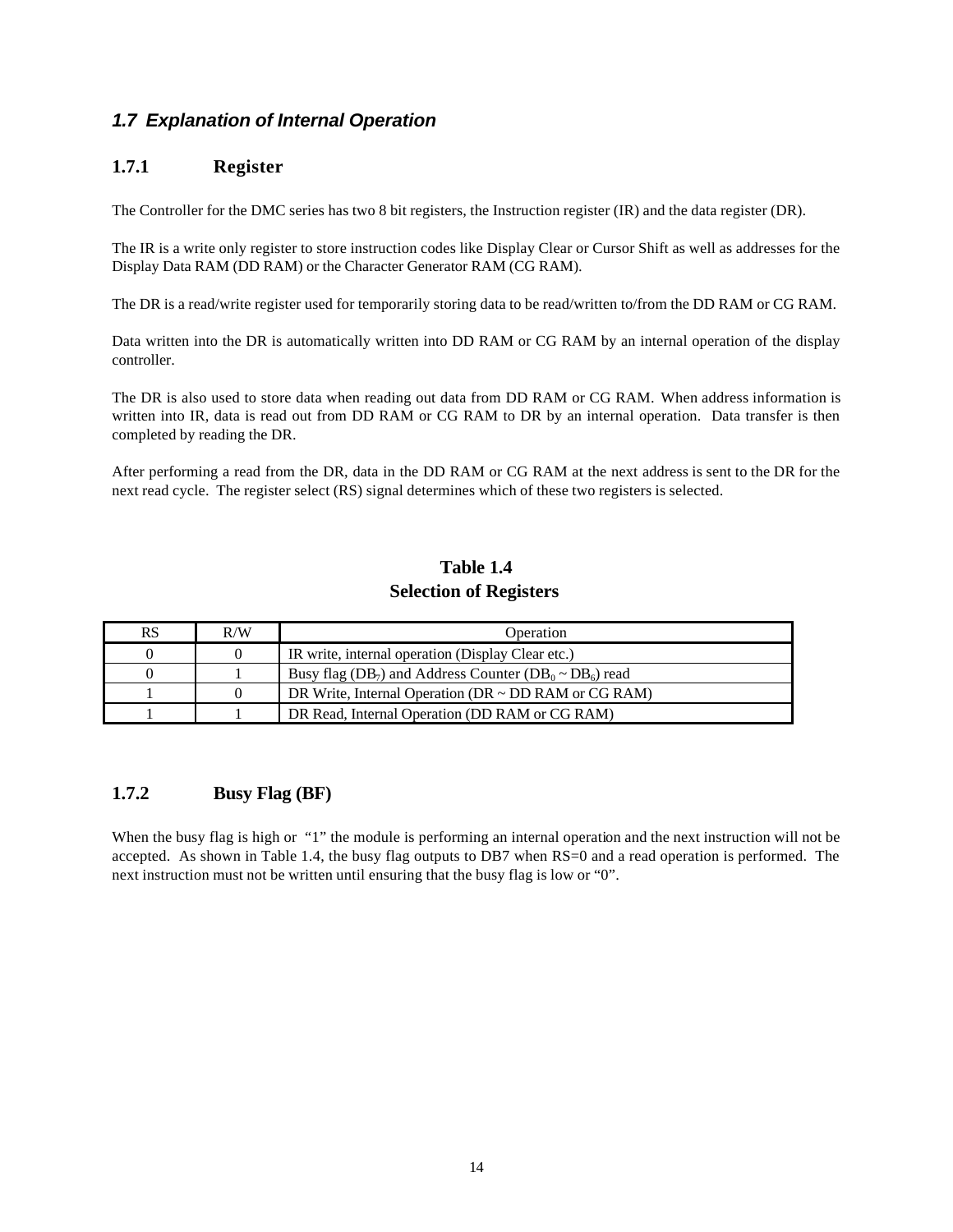#### **1.7.3 Address Counter (AC)**

The address counter (AC) assigns addresses to the DD RAM and the CG RAM.

When the address of an instruction is written into the IR, the address information is sent from the IR to the AC. The selection of either DD RAM or CG RAM is also determined concurrently by the same instruction.

After writing into or reading from the DD RAM or CG RAM the address counter (AC) is automatically incremented by 1 or decremented by 1 (determined by the I/D bit in the "Entry Mode Set" command.) AC contents are output to  $DB_0 \sim DB_7$  when RS = 0 and a read operation is performed, as shown in Table 1.4.

#### **1.7.4 Display Data RAM (DD RAM)**

The Display Data RAM (DD RAM) stores the display data represented in 8 bit character codes. Its capacity is 80 x 8 bits or 80 characters. The Display Data RAM that is not used for the display can be used as a general data RAM.

#### **1.7.5 Address Counter (AC)**

The DD RAM address (ADD) is set in the Address Counter (AC) and is represented in hexadecimal notation.

The address counter can be written using the "Set DD RAM Address" instruction and can be read using the "Read Busy Flag and Address" instruction. In each case, data bits  $D_0$ - $D_6$  represent the DD RAM address. In the read operation, bit  $D_7$  represents the "Busy Flag".



Example 1 DD RAM address "4E"

| BF               |                            |  |  |  |  |
|------------------|----------------------------|--|--|--|--|
| 123              |                            |  |  |  |  |
| <b>Busy Flag</b> | 14444244443 14444424444443 |  |  |  |  |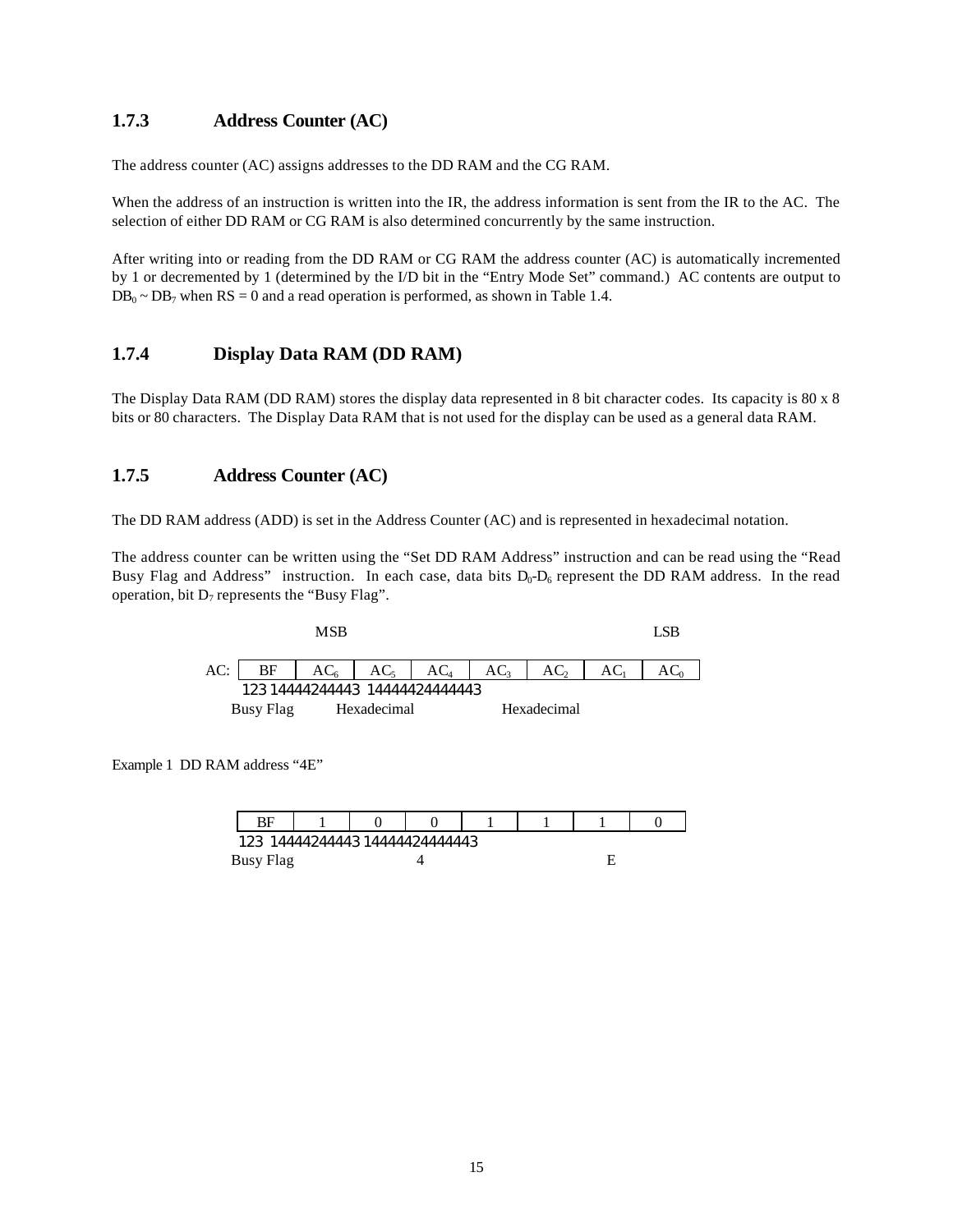#### **1.7.6 DD RAM Addressing**

#### **1.7.6.1 SINGLE LINE DISPLAYS (1/8 duty)**

The relationship of a DD RAM address to the actual character position of a particular display varies.

For most single line displays, the addressing is sequential starting at address 00H as the far left character and incrementing as you move each character position to the right.

12 . . . 15 16 . . . 19 20 . . . 23 24 . . . 31 32 . . . 39 40  $\ln 2$  | 00 | 01 | 0E | 0F | 12 | 13 | 16 | 17 | 1E | 1F | 26 | 27 14444244443 16 characters 144444444244444443 20 characters 144444444442444444444443 24 characters 1444444444444442444444444444443 32 characters 14444444444444444244444444444444444443 40 characters

When the display shift operation is performed on single line displays, the window of the display is shifted either right or left within the full 80 byte DD RAM area.

For example:

A left display shift operation shifts the display/DD RAM as follows:

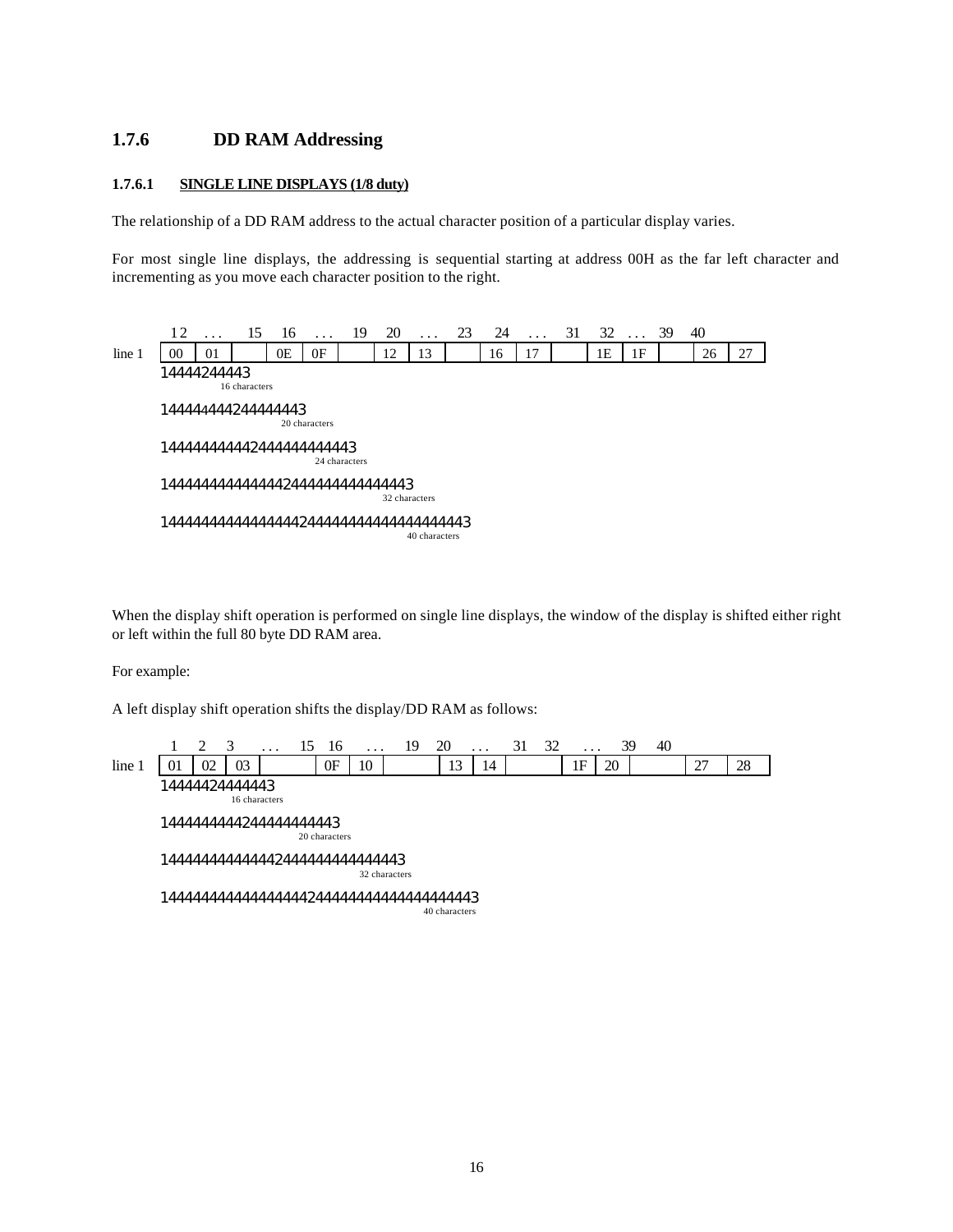A right display shift operation shifts the display/DD RAM as follows:



Note: When a display shift operation is performed on a single line display, the display window is incremented or decremented through the entire 80 byte DD RAM.

#### **1.7.6.2 SINGLE LINE DISPLAYS (1/16 duty)**

#### 16 character x 1 line displays (1/16 duty)

In order to properly address these modules, they must be operated as 8 character x 2 line displays where the first 8 characters represent line 1 and the last 8 represent line 2.

For example:



The addressing for these types of displays is as follows.

|                                          |  | Column. |  |  |                                        |  |  |  |                                     |  |
|------------------------------------------|--|---------|--|--|----------------------------------------|--|--|--|-------------------------------------|--|
|                                          |  |         |  |  | 1 2 3 4 5 6 7 8 9 10 11 12 13 14 15 16 |  |  |  |                                     |  |
| line 1 $\boxed{00}$ 01 02 03 04 05 06 07 |  |         |  |  |                                        |  |  |  | $\parallel$ 40 41 42 43 44 45 46 47 |  |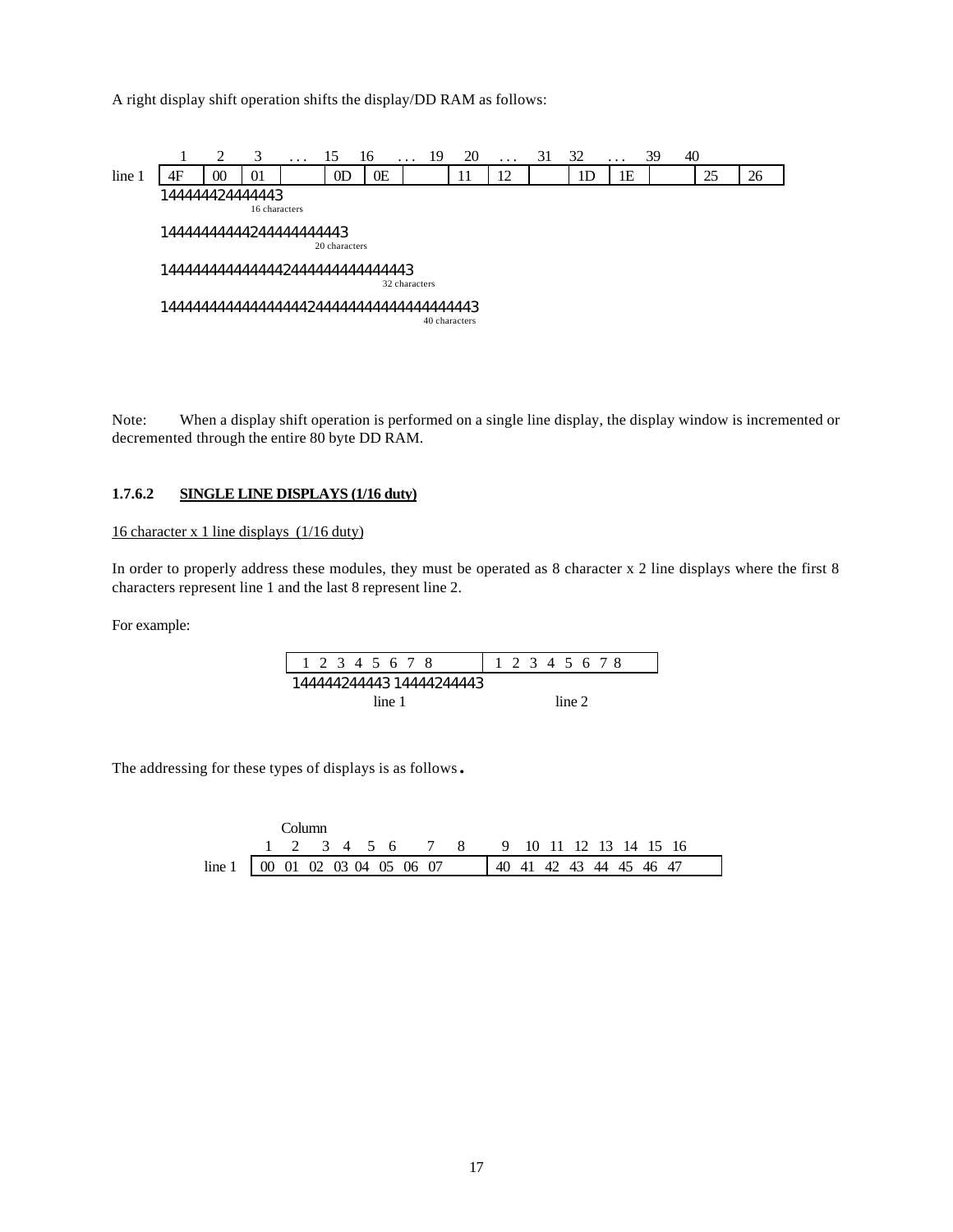If the display shift operation is performed, each half of the display shifts simultaneously.

For example:

#### Left Shift Operation

|                                |  | Column. |  |  |                                        |  |                         |  |  |  |  |
|--------------------------------|--|---------|--|--|----------------------------------------|--|-------------------------|--|--|--|--|
|                                |  |         |  |  | 1 2 3 4 5 6 7 8 9 10 11 12 13 14 15 16 |  |                         |  |  |  |  |
| line 1 01 02 03 04 05 06 07 08 |  |         |  |  |                                        |  | 41 42 43 44 45 46 47 48 |  |  |  |  |

#### Right Shift Operation

|                                  | Column |  |  |  |                                        |  |  |  |  |
|----------------------------------|--------|--|--|--|----------------------------------------|--|--|--|--|
|                                  |        |  |  |  | 1 2 3 4 5 6 7 8 9 10 11 12 13 14 15 16 |  |  |  |  |
| line 1   27 00 01 02 03 04 05 06 |        |  |  |  |                                        |  |  |  |  |

#### **1.7.6.3 TWO LINE DISPLAYS**

The available two line displays range from 8 characters per line up to 40 characters per line.

In any case, the display addressing begins at address 00H for line 1 and address 40H for line 2.

8 character x 2 line displays (1/16 duty)

|                                          |  | Column          |  |  |  |
|------------------------------------------|--|-----------------|--|--|--|
|                                          |  | 1 2 3 4 5 6 7 8 |  |  |  |
| line 1   00 01 02 03 04 05 06 07         |  |                 |  |  |  |
| line 2 $\boxed{40}$ 41 42 43 44 45 46 47 |  |                 |  |  |  |

#### 16 character through 40 character x 2 line display (1/16 duty)

|        |                                        | Column          |               |         |               |                       |               |    |               |    |    |           |          |    |    |    |
|--------|----------------------------------------|-----------------|---------------|---------|---------------|-----------------------|---------------|----|---------------|----|----|-----------|----------|----|----|----|
|        |                                        | 2               | 3             | $\cdot$ | 15            | 16<br>$\cdot$ $\cdot$ | 19            | 20 | $\cdots$      | 31 | 32 | $\ddotsc$ | 38<br>39 | 40 |    |    |
| line 1 | 00                                     | 01              | 02            |         | 0E            | 0F                    |               | 12 | 13            |    | 1E | 1F        |          | 25 | 26 | 27 |
| line 2 | 40                                     | 41              | 42            |         | 4E            | 4F                    |               | 52 | 53            |    | 5E | 5F        |          | 65 | 66 | 67 |
|        | 1444444444244444444443                 | 144444424444443 | $16 \times 2$ |         | 20 characters |                       |               |    |               |    |    |           |          |    |    |    |
|        | 14444444444444244444444444443          |                 |               |         |               |                       | 32 characters |    |               |    |    |           |          |    |    |    |
|        | 14444444444444444444444444444444444443 |                 |               |         |               |                       |               |    | 40 characters |    |    |           |          |    |    |    |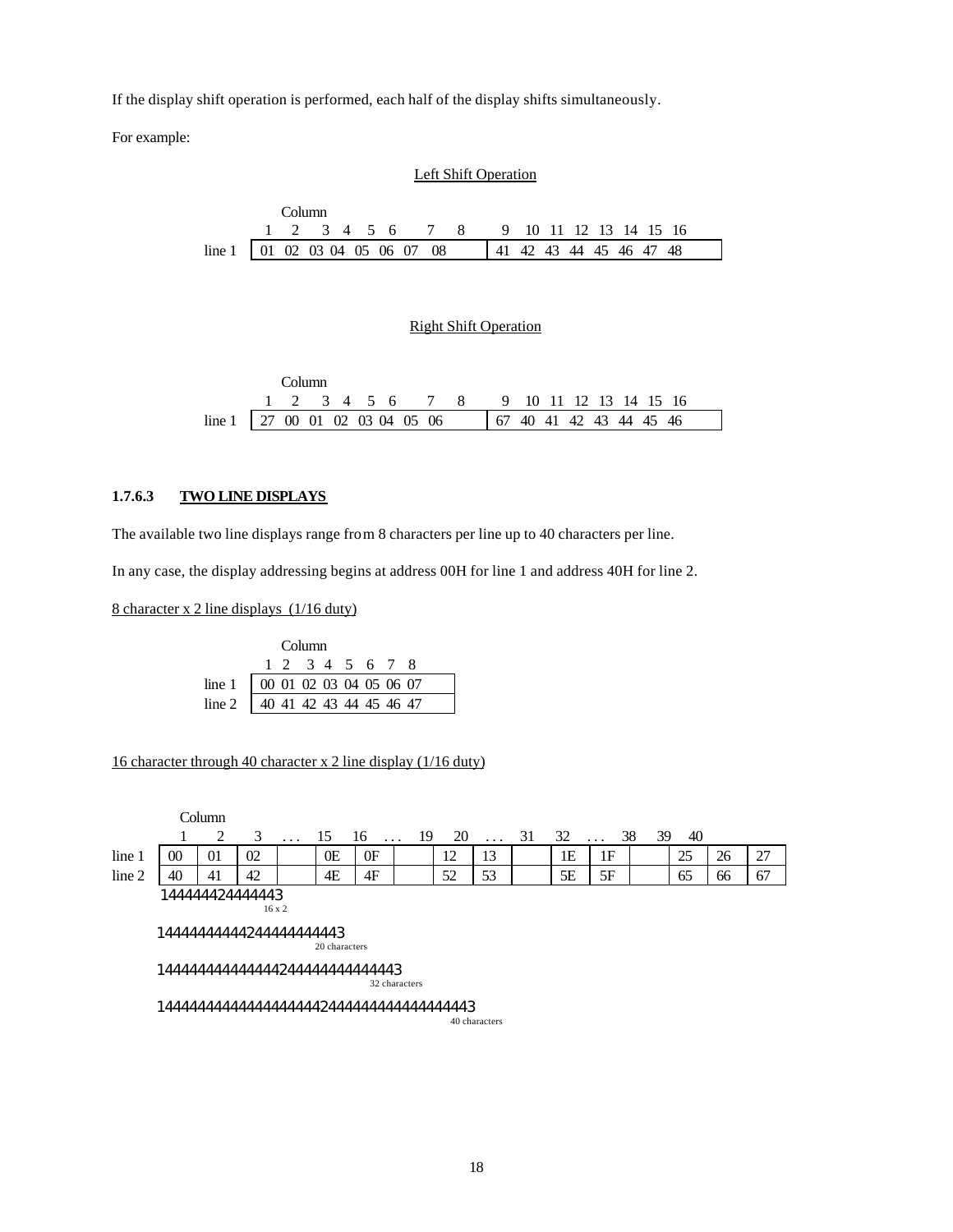When the display shift operation is performed on two line displays, each line is shifted independently.

For example:

A left display shift operation shifts the display as follows:

|        |                         | Column         |               |          |               |                                |               |    |               |    |    |          |          |    |    |        |
|--------|-------------------------|----------------|---------------|----------|---------------|--------------------------------|---------------|----|---------------|----|----|----------|----------|----|----|--------|
|        |                         | 2              | 3             | $\cdots$ | 15            | 16<br>$\cdots$                 | 19            | 20 | $\ldots$      | 31 | 32 | $\ddots$ | 38<br>39 | 40 |    |        |
| line 1 | 01                      | 02             | 03            |          | 0F            | 10                             |               | 13 | 14            |    | 1F | 20       |          | 26 | 27 | $00\,$ |
| line 2 | 41                      | 42             | 43            |          | 4F            | 50                             |               | 53 | 54            |    | 5F | 60       |          | 66 | 67 | 40     |
|        | 14444444444244444444443 | 44444424444443 | 16 characters |          | 20 characters |                                |               |    |               |    |    |          |          |    |    |        |
|        |                         |                |               |          |               | 444444444444442444444444444443 | 32 characters |    |               |    |    |          |          |    |    |        |
|        |                         |                |               |          |               |                                |               |    | 40 characters |    |    |          |          |    |    |        |

A right display shift operation shifts the display as follows:

|                                                                                                                           |                                                                                                              | Column |    |          |                |    |  |    |          |    |    |    |    |    |    |
|---------------------------------------------------------------------------------------------------------------------------|--------------------------------------------------------------------------------------------------------------|--------|----|----------|----------------|----|--|----|----------|----|----|----|----|----|----|
|                                                                                                                           |                                                                                                              | 2      | 3  | $\cdots$ | 15             |    |  | 20 | $\cdots$ | 31 | 32 |    | 40 |    |    |
| line 1                                                                                                                    | 27                                                                                                           | $00\,$ | 01 |          | 0 <sub>D</sub> | 0E |  | 11 | 12       |    | 1D | 1E | 24 | 25 | 26 |
| line 2                                                                                                                    | 67                                                                                                           | 40     | 41 |          | 4D             | 4E |  | 51 | 52       |    | 5D | 5E | 64 | 65 | 66 |
|                                                                                                                           |                                                                                                              |        |    |          |                |    |  |    |          |    |    |    |    |    |    |
|                                                                                                                           | 144444424444443<br>16 characters<br>1444444444244444444443<br>20 characters<br>14444444444444244444444444443 |        |    |          |                |    |  |    |          |    |    |    |    |    |    |
| 38<br>39<br>16<br>-19<br>$\cdots$<br>$\cdots$<br>32 characters<br>14444444444444444442444444444444444443<br>40 characters |                                                                                                              |        |    |          |                |    |  |    |          |    |    |    |    |    |    |
|                                                                                                                           |                                                                                                              |        |    |          |                |    |  |    |          |    |    |    |    |    |    |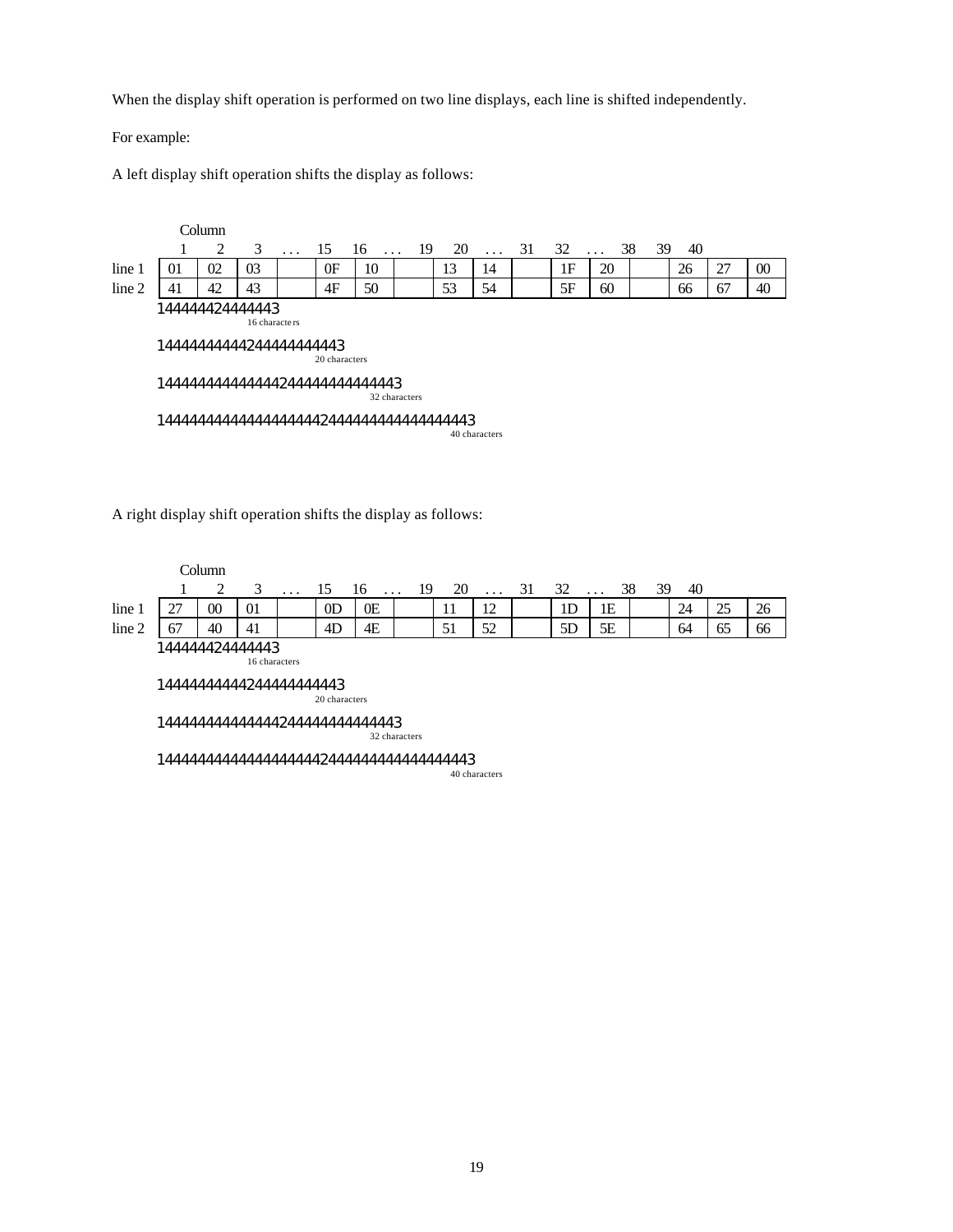#### **1.7.6.4 FOUR LINE DISPLAYS: With 20 characters or less per line.**

Four line dis plays with 20 characters or less per line operate the same as a two line display with twice as many characters per line

For example:

A 20 character x 4 line display operates the same as a 40 character x 2 line display.

This is shown below in each addressing scheme:

#### 16 character x 4 lines (1/16 duty)

|        |        | Column  |    |      |                |    |    |
|--------|--------|---------|----|------|----------------|----|----|
|        |        |         | 3  | . 14 | 15             | 16 |    |
| line 1 | $00\,$ | $_{01}$ | 02 |      | 0 <sub>D</sub> | 0E | 0F |
| line 2 | 40     | 41      | 42 |      | 4D             | 4E | 4F |
| line 3 | 10     | 11      | 12 |      | 1D             | 1E | 1F |
| line 4 | 50     | 51      | 52 |      | 4D             | 4Ε | 4F |

If the display shift operation is used, the addressing is shifted as follows:

### Left Shift

### Right Shift

|        |    | Column |    |      |    |    |    |
|--------|----|--------|----|------|----|----|----|
|        |    |        | 3  | . 14 | 15 | 16 |    |
| line 1 | 01 | 02     | 03 |      | 0E | 0F | 10 |
| line 2 | 41 | 42     | 43 |      | 4E | 4F | 50 |
| line 3 | 11 | 12     | 13 |      | 1E | 1F | 20 |
| line 4 | 51 | 52     | 53 |      | 5E | 5F | OU |

|        |    | Column |    |             |                |                |    |
|--------|----|--------|----|-------------|----------------|----------------|----|
|        |    |        |    | $\ldots$ 14 | 15             | 16             |    |
| line 1 | 27 | 00     | 01 |             | 0 <sup>C</sup> | 0 <sub>D</sub> | 0E |
| line 2 | 67 | 40     | 41 |             | 4C             | 4D             | 4E |
| line 3 | 0F | 10     | 11 |             | 1C             | 1D             | 1E |
| line 4 | 4F | 50     | 51 |             | 5C             | 5D             | 5Е |

#### 20 character x 4 lines (1/16 duty)

Column

|        |    |    |    | $\cdot$ | 18 | 19 | 20 |
|--------|----|----|----|---------|----|----|----|
| line 1 | 00 | 01 | 02 |         |    | 12 | 13 |
| line 2 | 40 | 41 | 42 |         | 51 | 52 | 53 |
| line 3 | 14 | 15 | 16 |         | 25 | 26 | 27 |
| line 4 | 54 | 55 | 56 |         | 65 | 66 | 67 |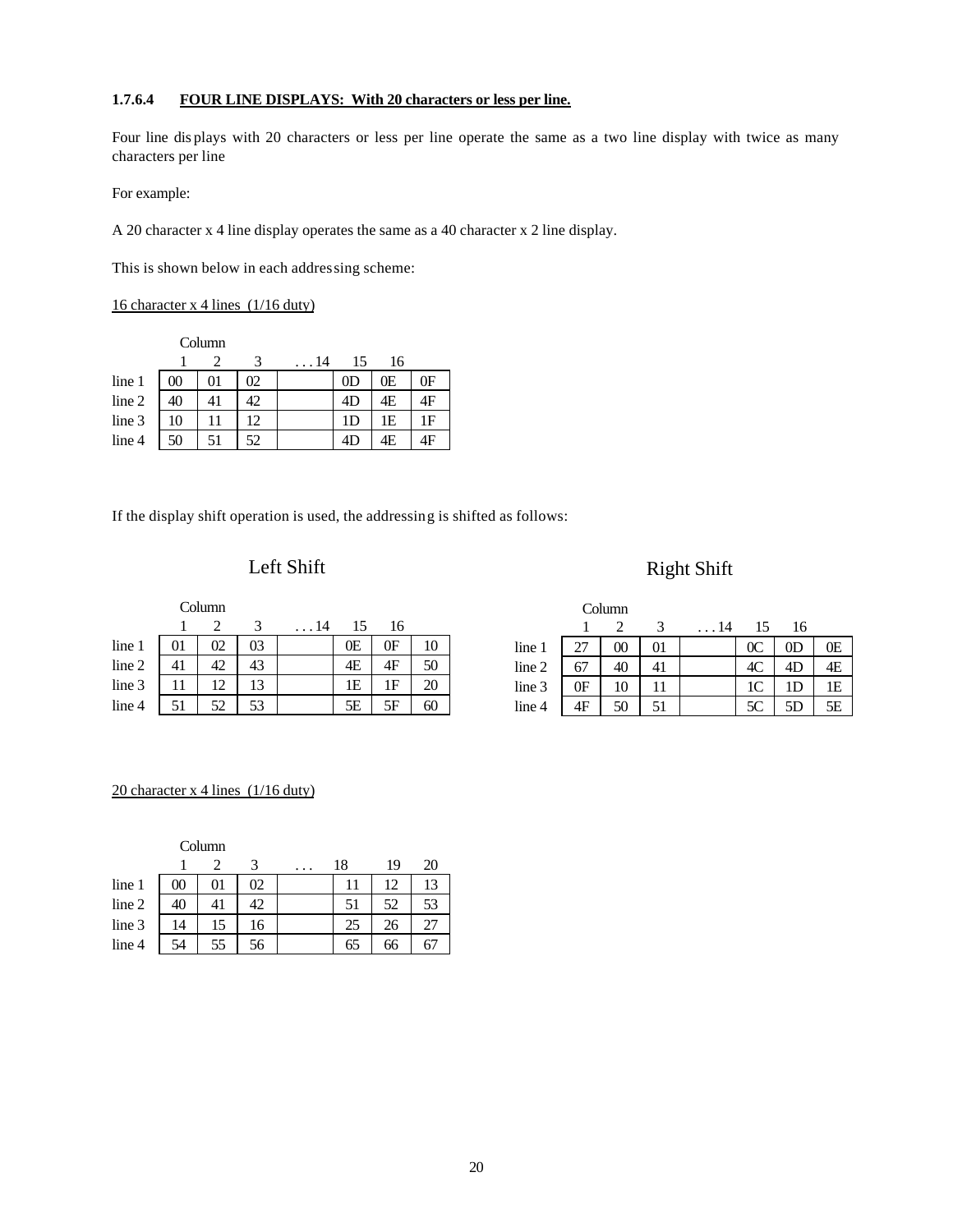If the display shift operation is used on a 20 x 4 display, the addressing is shifted as follows:

#### Left Shift

```
Right Shift
```

|        |    | Column |    |            |    |    |    |        |    | Column |    |            |    |    |                |
|--------|----|--------|----|------------|----|----|----|--------|----|--------|----|------------|----|----|----------------|
|        |    |        |    | $\dots$ 18 | 19 | 20 |    |        |    |        |    | $\dots 18$ |    | 20 |                |
| line 1 | 01 | 02     | 03 |            | 12 | 13 | 14 | line 1 | 27 | $00\,$ | 01 |            | 10 | 11 | $\overline{ }$ |
| line 2 | 41 | 42     | 43 |            | 52 | 53 | 54 | line 2 | 67 | 40     | 41 |            | 50 | 51 | 52             |
| line 3 | 15 | 16     | 17 |            | 26 | 27 | 28 | line 3 | 13 | 14     | 15 |            | 24 | 25 | 26             |
| line 4 | 55 | 56     | 57 |            | 66 | 67 | 68 | line 4 | 53 | 54     | 55 |            | 64 | 65 | 66             |

#### **1.7.6.5 FOUR LINE DISPLAYS: With more than 20 characters per line.**

#### $\frac{40 \text{ characters } x \text{ 4 lines } (1/16 \text{ duty } x \text{ 2})}{2}$

Four line displays with more than 20 characters per line (i.e. 40 characters x 4 lines) operate as two separate 40 character x 2 line displays.

|        |        | Column |    |      |    |    |    |
|--------|--------|--------|----|------|----|----|----|
|        |        |        | 3  | . 38 | 39 | 40 |    |
| line 1 | 00     | 01     | 02 |      | 25 | 26 | 27 |
| line 2 | 40     | 41     | 42 |      | 65 | 66 | 67 |
| line 3 | $00\,$ | 01     | 02 |      | 25 | 26 | 27 |
| line 4 | 40     |        | 42 |      | 62 | 66 | b. |

If the display shift operation is used on a 40 x 4 display, the addressing is shifted as follows:

#### Left Shift

|        |    | Column |    |    |    |    |            |
|--------|----|--------|----|----|----|----|------------|
|        |    |        | 3  | 38 | 39 | 40 |            |
| line 1 | 01 | 02     | 03 | 26 | 27 | 00 | Upper half |
| line 2 | 41 | 42     | 43 | 66 | 67 | 40 | Display    |
| line 3 | 01 | 02     | 03 | 26 | 27 | 00 | Lower half |
| line 4 |    | 42     | 43 | 66 | 67 | 40 | Display    |

#### Right Shift

|        |    | Column |    |   |    |    |    |            |
|--------|----|--------|----|---|----|----|----|------------|
|        |    |        | 3  | . | 38 | 39 | 40 |            |
| line 1 |    | 00     | 01 |   | 24 | 25 | 26 | Upper half |
| line 2 | 67 | 40     | 41 |   | 64 | 65 | 66 | Display    |
| line 3 | 27 | $00\,$ | 01 |   | 24 | 25 | 26 | Lower half |
| line 4 |    | 40     | 41 |   | 64 | 65 | 66 | Display    |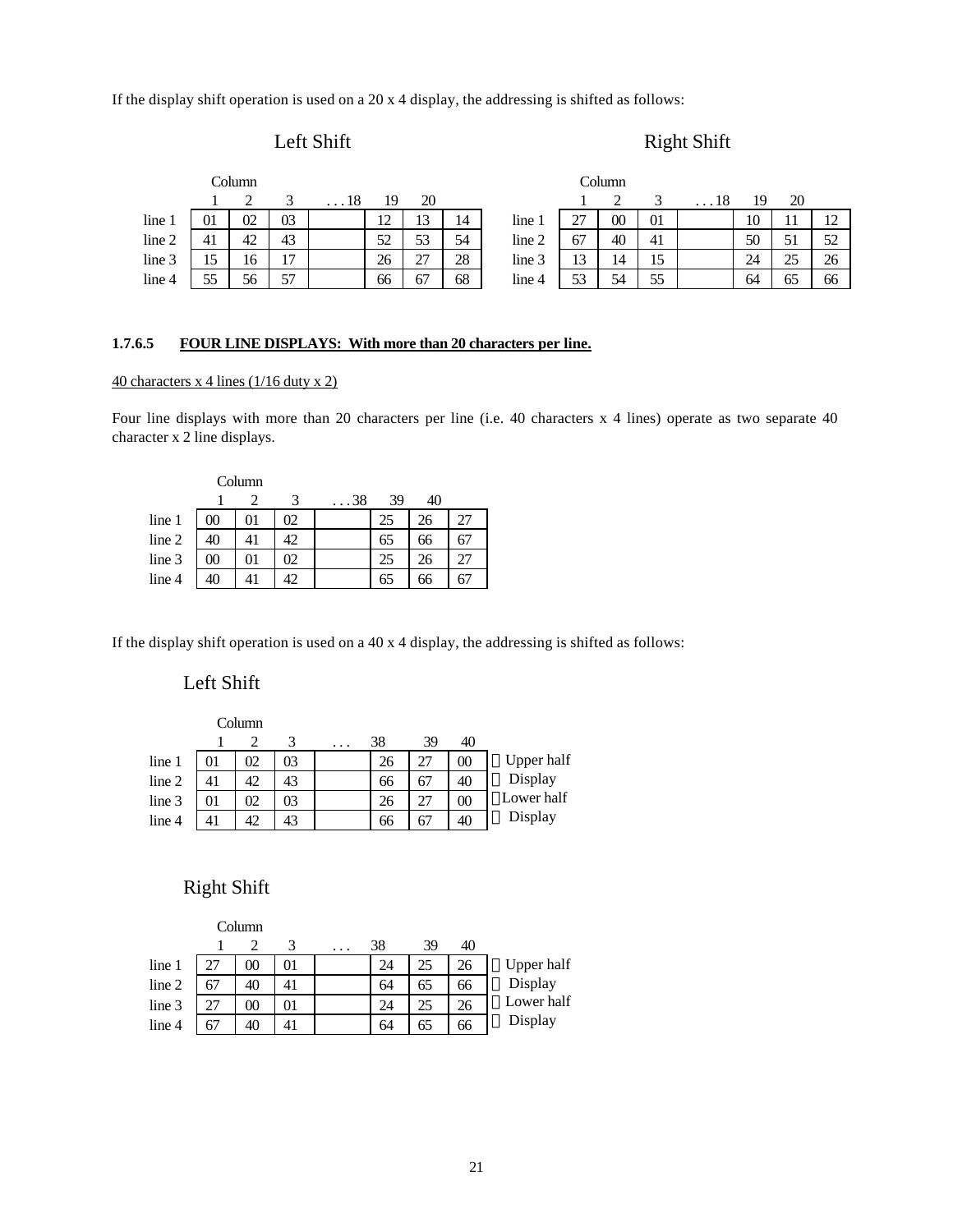The display shift operation can be performed on either the upper or lower half of the display independently of the other.

In either case, the display shift operation is exactly the same as the display shift operation on the 40 x 2 line display.

Notice that when display shift operations are performed, the 16 character display window is shifted through the full 80 byte DD RAM area.

#### **1.7.7 Character Generator ROM (CG ROM)**

The Character Generator Read Only Memory (CG ROM) is an 80 x 8 bit ROM capable of generating 160 types of 5 x 7 dot or 32 types or 5 x 10 dot character patterns from an 8 bit character code. 5 x 10 character patterns cannot be utilized on all character display modules. Table 5.3 shows the standard character font table.

Custom CG ROM tables can be obtained if necessary. Please contact your local Optrex sales representative for details.

#### **1.7.8 Character Generator RAM (CG RAM)**

The CG RAM is a 64 x 8 bit RAM in which the user can program custom character patterns. Either 8 - 5 x 7 character patterns or 4 - 5 x 10 character patterns can be written.

To write previously programmed characters from the CG RAM to the DD RAM, character codes 0H through 7H are used. (See character font table 5.3)

The relationships between CG RAM address and data and the displayed character is shown in tables 5.1 and 5.2 respectively. Unused CG RAM locations can be used for general purpose RAM.

To program a 5 x 8 character pattern into the CG RAM location #2, the following steps should be taken.

A. Use the "Set CG RAM address" command to position the CG RAM pointer to the  $n^{\text{th}}$  row of character #2.

| Ex. | R/W                        | DB- | DB. | $\cdot$ $\cdot$ $\cdot$ |                           | DB                                             |  |
|-----|----------------------------|-----|-----|-------------------------|---------------------------|------------------------------------------------|--|
|     |                            |     |     |                         |                           |                                                |  |
|     |                            |     |     |                         |                           |                                                |  |
|     | Set CG RAM Address Command |     |     | Character Location #2   | $nth$ row of character #2 |                                                |  |
|     |                            |     |     |                         |                           | $\left(\text{initially } YY \times 000\right)$ |  |

B. Use the "Write Data to CG or DD RAM" Command to write the top row of the custom character.

| Ex. | RS         | R/W       | DB- | DB.        |                                 | $\cdot$ $\cdot$ $\cdot$ |  | DB⊹                                             | DB0 |
|-----|------------|-----------|-----|------------|---------------------------------|-------------------------|--|-------------------------------------------------|-----|
|     |            |           | X   | X          | X                               |                         |  |                                                 |     |
|     | 1442443    |           |     |            | 14444244443 1444444442444444443 |                         |  |                                                 |     |
|     | Write Data |           |     | Don't Care |                                 |                         |  | 5 bits of character bit pattern for row n of 7. |     |
|     |            | Command . |     |            |                                 |                         |  |                                                 |     |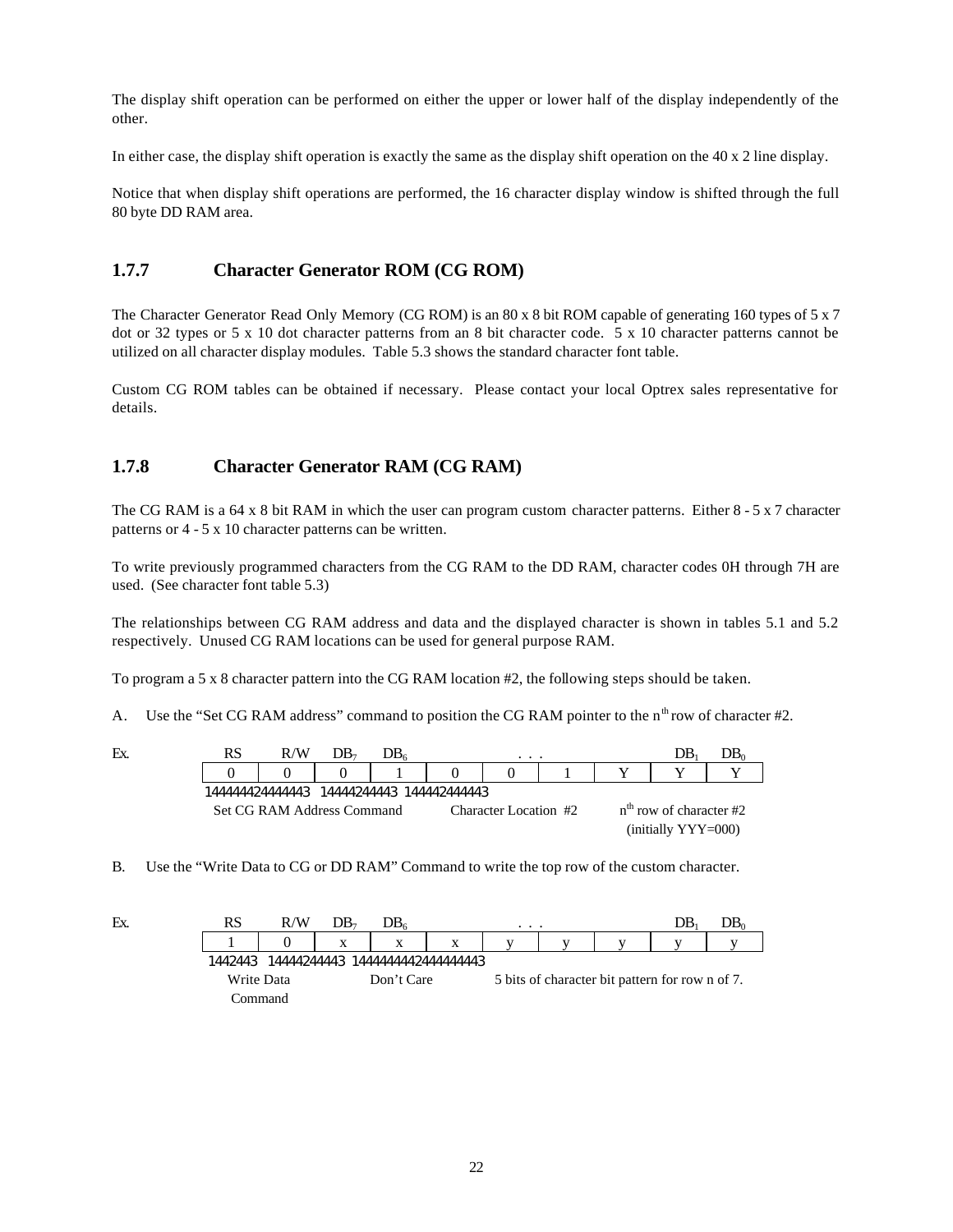C. The YYY portion of the "Set CG RAM address" command used in step 1 is auto incremented if the I/O bit is set in the "Entry Mode Set" command. When this is the case, return to step 2 until all rows of the character are written.

D. After writing all 7 rows of data, use the "Set DD RAM address" command to return the address counter to a DD RAM location.

E. To display the custom character written above, use the "Write Data to CG or DD RAM" command with the write data being 02H to display the character in the DD RAM address used in step 4.

| Ex. | RS | R/W | DB <sub>7</sub> | $DB_6$ | . |  | DB <sub>1</sub> | DB0. |
|-----|----|-----|-----------------|--------|---|--|-----------------|------|
|     |    |     |                 |        |   |  |                 |      |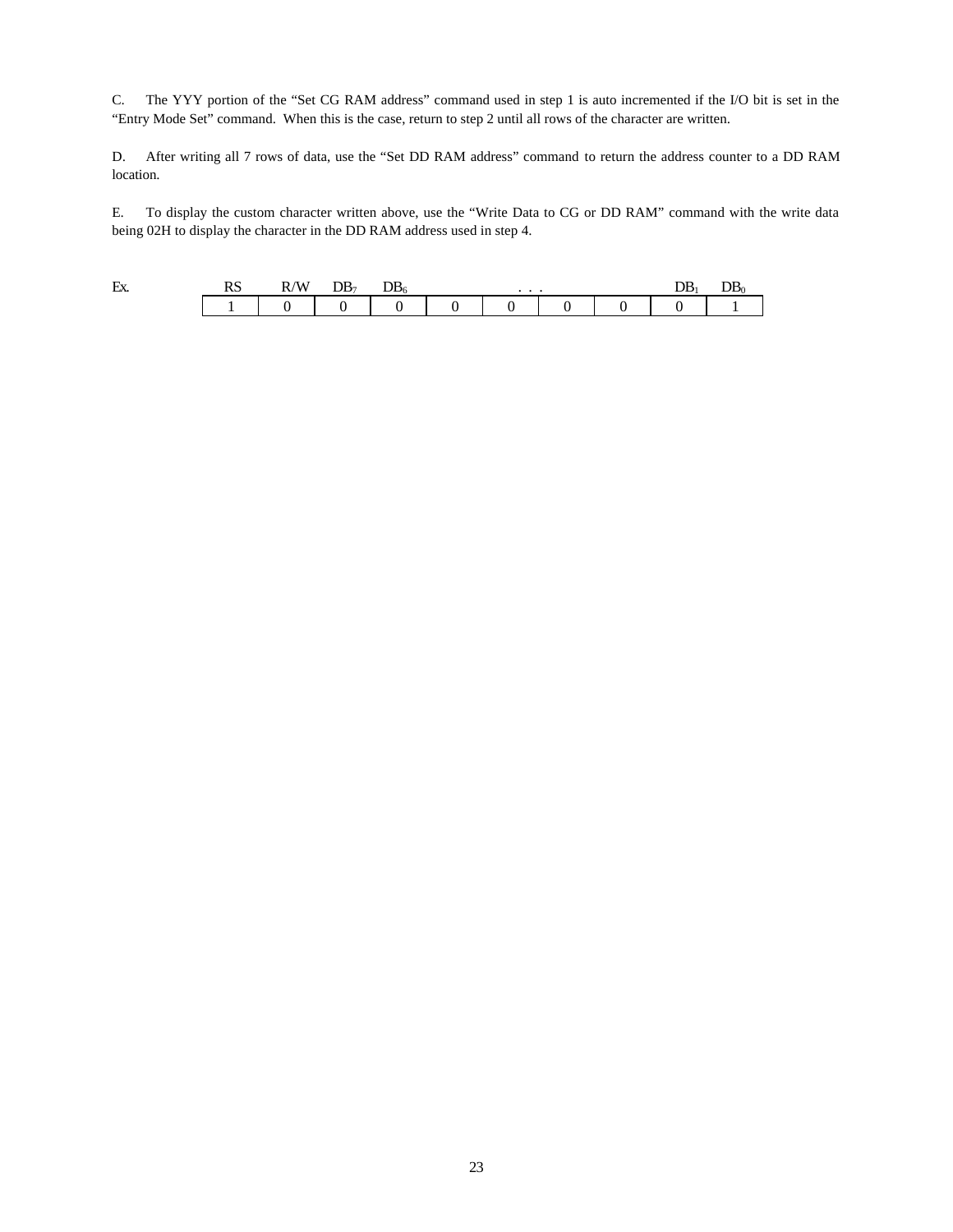**Table 5.1** Relation between CG RAM address, character codes (DD RAM) and character patterns

| Character code                                                                                                             | CG RAM address                                                                       | Character pattern                                                                                         |                        |
|----------------------------------------------------------------------------------------------------------------------------|--------------------------------------------------------------------------------------|-----------------------------------------------------------------------------------------------------------|------------------------|
| (DD RAM data)                                                                                                              |                                                                                      | (CG RAM data)                                                                                             |                        |
| $7\phantom{.0}$<br>5<br>$\overline{3}$<br>$\overline{c}$<br>$\mathbf{1}$<br>6<br>$\overline{4}$                            | 5<br>$\sqrt{2}$<br>$\overline{4}$<br>$\mathfrak{Z}$<br>$\mathbf{1}$                  | $\overline{7}$<br>$\overline{2}$<br>5<br>$\overline{3}$<br>6<br>$\overline{4}$<br>$\mathbf{1}$            |                        |
| $\boldsymbol{0}$                                                                                                           | $\boldsymbol{0}$                                                                     | $\boldsymbol{0}$                                                                                          |                        |
| ←Higher order<br>Lower<br>order $\rightarrow$                                                                              | ←Higher order Lower order→<br>bit<br>bit                                             | ←Higher order<br>Lower order $\rightarrow$<br>bit<br>bit                                                  |                        |
| bit<br>bit                                                                                                                 |                                                                                      |                                                                                                           |                        |
|                                                                                                                            | $\boldsymbol{0}$<br>$\boldsymbol{0}$<br>$\boldsymbol{0}$                             | $\ast$<br>$\ast$<br>$\mathbf 1$<br>$\mathbf 1$<br>$\mathbf{1}$<br>$\boldsymbol{0}$<br>$\mathbf 1$         |                        |
|                                                                                                                            |                                                                                      | $\ast$                                                                                                    |                        |
|                                                                                                                            | $\boldsymbol{0}$<br>$\boldsymbol{0}$<br>$\mathbf{1}$                                 | $\boldsymbol{0}$<br>$\boldsymbol{0}$<br>$\boldsymbol{0}$<br>$\mathbf{1}$<br>$\mathbf{1}$                  |                        |
|                                                                                                                            | $\mathbf{1}$<br>$\boldsymbol{0}$<br>$\boldsymbol{0}$                                 | $\boldsymbol{0}$<br>$\boldsymbol{0}$<br>$\boldsymbol{0}$<br>$\mathbf{1}$<br>$\mathbf{1}$                  |                        |
| $\boldsymbol{0}$<br>$\boldsymbol{0}$<br>$\ast$<br>$\boldsymbol{0}$<br>$\mathbf{0}$<br>$\mathbf{0}$<br>$\overline{0}$       | $\boldsymbol{0}$<br>$\mathbf{0}$<br>$\mathbf{1}$<br>$\mathbf{0}$<br>$\mathbf{1}$     | $\overline{\mathbf{1}}$<br>$\mathbf{1}$<br>$\overline{0}$<br>$\mathbf{1}$<br>$\mathbf{1}$                 |                        |
| $\overline{0}$                                                                                                             | $\mathbf{0}$                                                                         |                                                                                                           |                        |
|                                                                                                                            |                                                                                      |                                                                                                           |                        |
|                                                                                                                            | $\boldsymbol{0}$<br>$\boldsymbol{0}$<br>$\mathbf{1}$                                 | $\boldsymbol{0}$<br>$\boldsymbol{0}$<br>$\boldsymbol{0}$<br>$\mathbf{1}$<br>$\mathbf{1}$                  |                        |
|                                                                                                                            | $\boldsymbol{0}$<br>$\mathbf{1}$<br>$\mathbf{1}$                                     | $\mathbf{1}$<br>$\boldsymbol{0}$<br>$\boldsymbol{0}$<br>$\mathbf{1}$<br>$\boldsymbol{0}$                  |                        |
|                                                                                                                            | $\,1$<br>$\boldsymbol{0}$<br>$\mathbf{1}$                                            | $\boldsymbol{0}$<br>$\mathbf{1}$<br>$\boldsymbol{0}$<br>$\boldsymbol{0}$<br>$\mathbf{1}$                  |                        |
|                                                                                                                            | $\mathbf{1}$<br>$\mathbf{1}$<br>$\mathbf{1}$                                         | $\boldsymbol{0}$<br>$\ast$<br>$\overline{0}$<br>$\boldsymbol{0}$<br>$\mathbf{0}$<br>$\boldsymbol{0}$<br>* |                        |
|                                                                                                                            |                                                                                      | $\ast$                                                                                                    |                        |
|                                                                                                                            | $\overline{0}$<br>$\boldsymbol{0}$<br>$\boldsymbol{0}$                               | $\overline{1}$<br>$\overline{0}$<br>$\overline{0}$<br>$\overline{0}$<br>$\ast$<br>$\mathbf{1}$<br>$\ast$  | Example of             |
|                                                                                                                            |                                                                                      | $\ast$                                                                                                    | character (1)          |
|                                                                                                                            | $\boldsymbol{0}$<br>$\boldsymbol{0}$<br>$\mathbf{1}$                                 | $\mathbf{1}$<br>$\mathbf 1$<br>$\overline{0}$<br>$\boldsymbol{0}$<br>$\boldsymbol{0}$                     |                        |
|                                                                                                                            | $\boldsymbol{0}$<br>$\boldsymbol{0}$<br>$\mathbf{1}$                                 | $\mathbf{1}$<br>$\mathbf{1}$<br>$\mathbf{1}$<br>$\mathbf{1}$<br>$\mathbf{1}$                              |                        |
| $\boldsymbol{0}$<br>$\boldsymbol{0}$<br>$\ast$<br>$\boldsymbol{0}$<br>$\boldsymbol{0}$<br>$\mathbf{0}$<br>$\boldsymbol{0}$ | $\boldsymbol{0}$<br>$\boldsymbol{0}$<br>$\mathbf{0}$<br>$\mathbf{1}$<br>$\mathbf{1}$ | $\boldsymbol{0}$<br>$\boldsymbol{0}$<br>$\boldsymbol{0}$<br>$\mathbf{1}$<br>$\boldsymbol{0}$              | $\leq$ Cursor position |
| $\mathbf{1}$                                                                                                               | $\mathbf{1}$                                                                         |                                                                                                           |                        |
|                                                                                                                            | $\mathbf{1}$<br>$\boldsymbol{0}$<br>$\boldsymbol{0}$                                 | $\mathbf{1}$<br>$\mathbf{1}$<br>$\mathbf{1}$<br>$\mathbf{1}$<br>$\mathbf{1}$                              |                        |
|                                                                                                                            | $\boldsymbol{0}$<br>$\mathbf{1}$<br>$\mathbf{1}$                                     | $\overline{0}$<br>$\overline{0}$<br>$\boldsymbol{0}$<br>$\boldsymbol{0}$<br>$\mathbf{1}$                  | Example of             |
|                                                                                                                            | $\mathbf 1$<br>$\boldsymbol{0}$<br>$\mathbf{1}$                                      | $\boldsymbol{0}$<br>$\boldsymbol{0}$<br>$\boldsymbol{0}$<br>$\boldsymbol{0}$<br>$\mathbf{1}$              | character (2)          |
|                                                                                                                            | $\mathbf{1}$<br>$\mathbf{1}$<br>$\mathbf{1}$                                         | $\boldsymbol{0}$<br>$\boldsymbol{0}$<br>$\ast$<br>*<br>$\mathbf{0}$<br>$\mathbf{0}$<br>$\mathbf{0}$       |                        |
|                                                                                                                            |                                                                                      | $\ast$                                                                                                    |                        |
|                                                                                                                            | $\boldsymbol{0}$<br>$\boldsymbol{0}$<br>$\boldsymbol{0}$                             | $\ast$<br>$\ast$                                                                                          |                        |
|                                                                                                                            |                                                                                      | $\ast$                                                                                                    |                        |
|                                                                                                                            | $\boldsymbol{0}$<br>$\boldsymbol{0}$<br>$\mathbf{1}$                                 |                                                                                                           |                        |
|                                                                                                                            |                                                                                      |                                                                                                           |                        |
|                                                                                                                            |                                                                                      |                                                                                                           |                        |
|                                                                                                                            |                                                                                      |                                                                                                           |                        |
| $\boldsymbol{0}$<br>$\boldsymbol{0}$<br>$\boldsymbol{0}$<br>$\boldsymbol{0}$<br>$\ast$<br>$\mathbf{1}$<br>$\overline{1}$   | $\mathbf 1$<br>$\boldsymbol{0}$<br>$\boldsymbol{0}$<br>$\mathbf{1}$<br>$\mathbf{1}$  |                                                                                                           |                        |
| $\mathbf{1}$                                                                                                               | $\mathbf{1}$                                                                         |                                                                                                           | * means                |
|                                                                                                                            | $\boldsymbol{0}$<br>$\mathbf{1}$                                                     |                                                                                                           | Don't care.            |
|                                                                                                                            | $\mathbf{1}$<br>$\mathbf{1}$<br>$\mathbf{1}$<br>$\boldsymbol{0}$                     |                                                                                                           |                        |
|                                                                                                                            | $\mathbf{1}$<br>$\mathbf{1}$<br>$\mathbf{1}$                                         | ∗<br>*                                                                                                    |                        |
|                                                                                                                            |                                                                                      | $\ast$                                                                                                    |                        |
|                                                                                                                            |                                                                                      |                                                                                                           |                        |

Notes:

1. Character code bits  $0 \sim 2$  correspond to CG RAM address bit  $3 \sim 5$ . (3 bits: 8 types)

2. CG RAM address bits  $0 \sim 2$  designate the line position within a character pattern. The  $8<sup>th</sup>$  line is the cursor position and display is determined by the logical OR of the  $8<sup>th</sup>$  line and the cursor. Maintain the  $8<sup>th</sup>$  line data, corresponding to the cursor display position, in the "0" state for cursor display. When the 8<sup>th</sup> line data is "1" bit 1 lights up regardless of cursor existence.

3. Character pattern row positions correspond to CG RAM data bits  $0 \sim 4$  as shown in the figure (bit 4 being at the left end).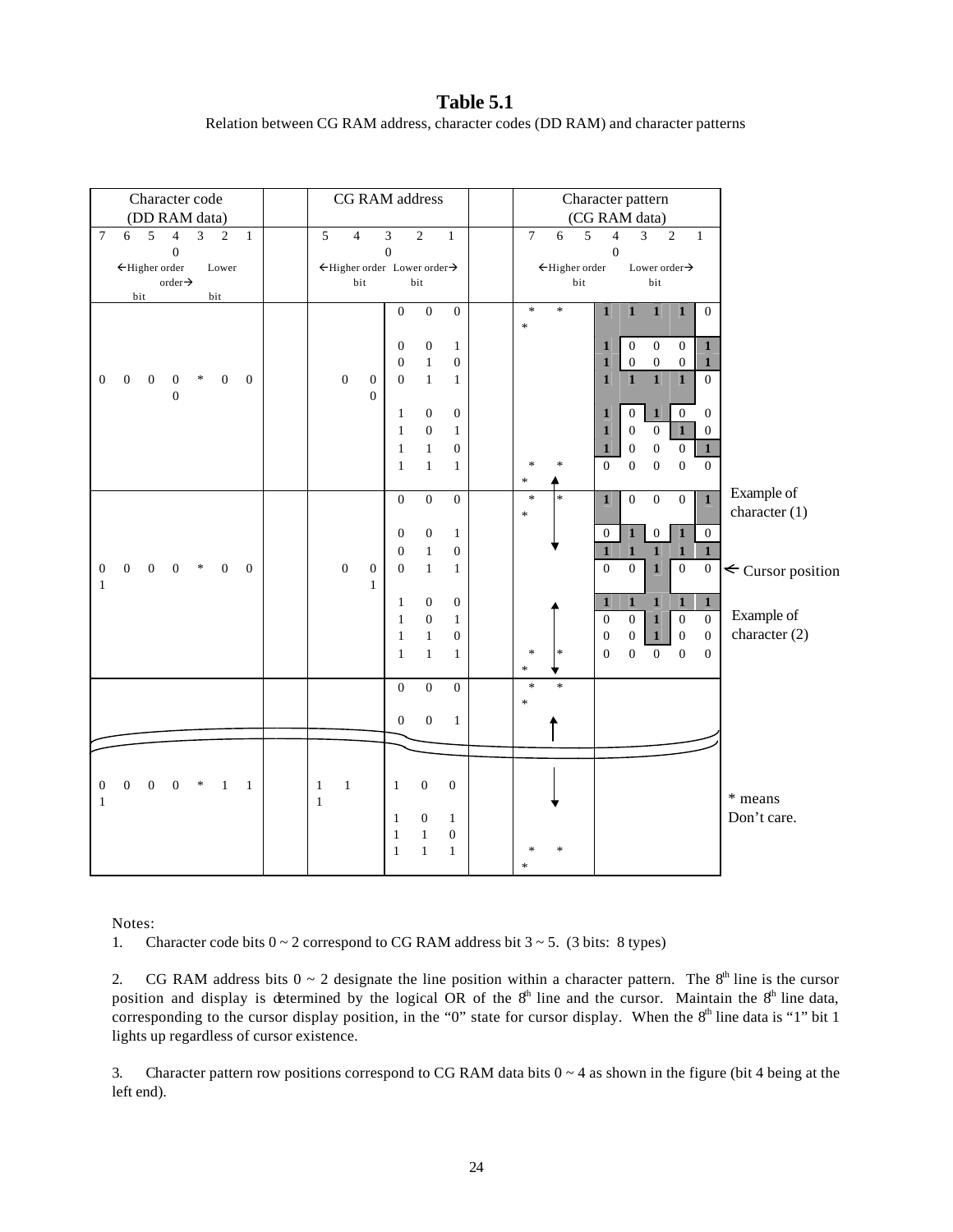Since CG RAM data bits 5 ~ 7 are not used for display, they can be used for the general data RAM as memory still exits.

4. As shown in Table 5.1, CG RAM character patterns are selected when character code bits 4 ~ 7 are all "0". However as character code bit 3 is an ineffective bit the "R" display in the character pattern example is selected by character code "00" (hexadecimal) or "08" (hexadecimal).

5. "1" for CG RAM data corresponds to selected pixels and "0" for non selected.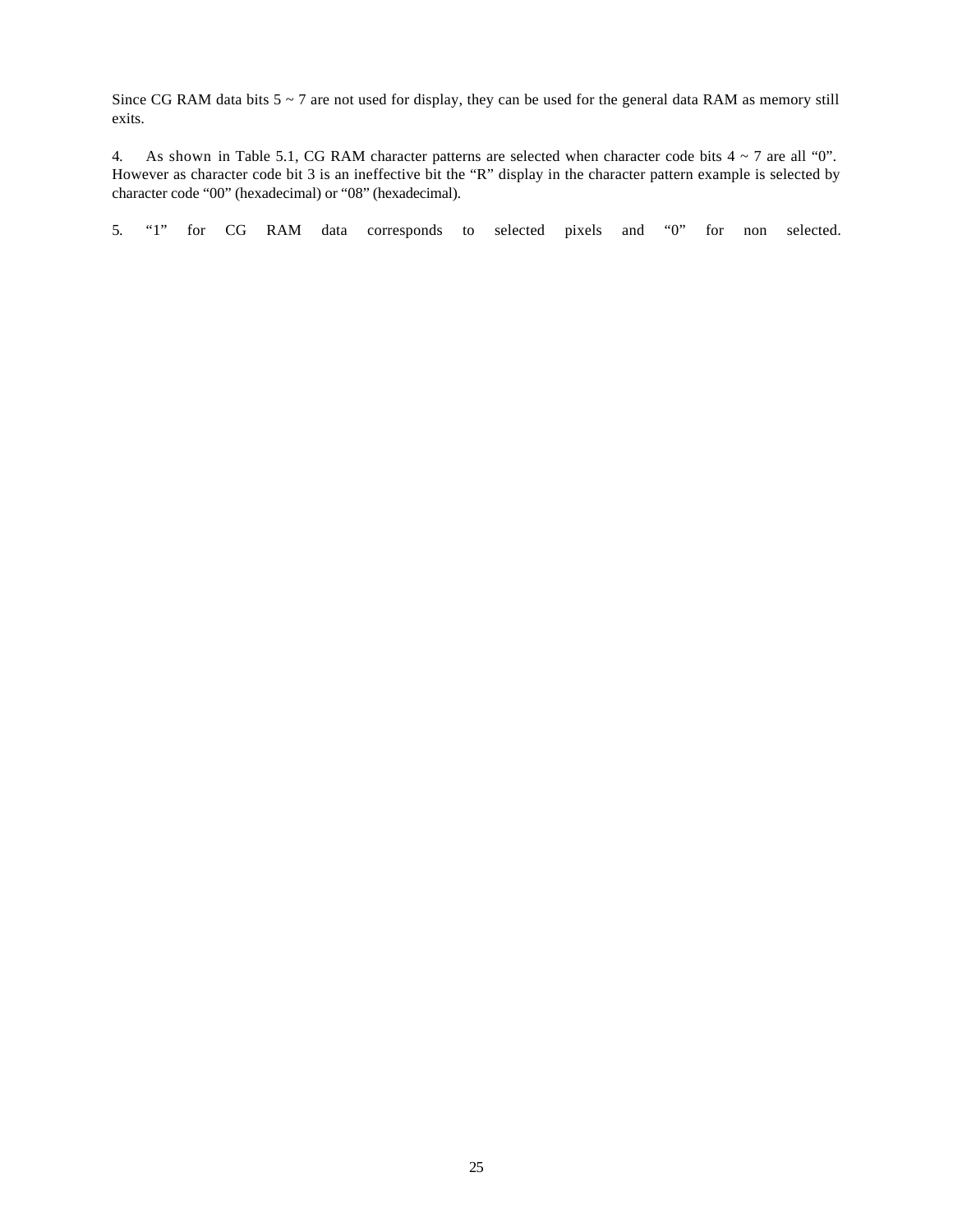**Table 5.2** Relation between CG RAM address, character codes (DD RAM) and character patterns

| Character code                                                                                                                             | CG RAM address                                                                                                   | Character pattern                                                                                                       |                              |
|--------------------------------------------------------------------------------------------------------------------------------------------|------------------------------------------------------------------------------------------------------------------|-------------------------------------------------------------------------------------------------------------------------|------------------------------|
| (DD RAM data)<br>$\sqrt{5}$<br>$\overline{4}$<br>$\overline{3}$<br>$\tau$<br>$\sqrt{2}$<br>$\mathbf{1}$<br>6                               | 5<br>$\mathfrak{Z}$<br>$\sqrt{2}$<br>$\overline{4}$<br>$\mathbf{1}$                                              | (CG RAM data)<br>$\overline{4}$<br>$\boldsymbol{7}$<br>$\overline{3}$<br>$\sqrt{6}$<br>5<br>$\sqrt{2}$<br>$\mathbf{1}$  |                              |
| $\boldsymbol{0}$                                                                                                                           | $\boldsymbol{0}$                                                                                                 | $\boldsymbol{0}$                                                                                                        |                              |
| $\leftarrow$ Higher order<br>Lower<br>order $\rightarrow$                                                                                  | $\leftarrow$ Higher order Lower order $\rightarrow$<br>bit<br>bit                                                | $\leftarrow$ Higher order<br>Lower order $\rightarrow$<br>bit<br>$_{\rm bit}$                                           |                              |
| bit<br>bit                                                                                                                                 |                                                                                                                  |                                                                                                                         |                              |
|                                                                                                                                            | $\boldsymbol{0}$<br>$\boldsymbol{0}$<br>$\boldsymbol{0}$<br>$\boldsymbol{0}$                                     | $\ast$<br>*<br>$\boldsymbol{0}$<br>$\boldsymbol{0}$<br>$\boldsymbol{0}$<br>$\boldsymbol{0}$<br>$\overline{0}$<br>$\ast$ |                              |
|                                                                                                                                            | $\boldsymbol{0}$<br>$\boldsymbol{0}$<br>$\boldsymbol{0}$                                                         | $\boldsymbol{0}$<br>$\boldsymbol{0}$<br>$\boldsymbol{0}$<br>$\boldsymbol{0}$<br>$\boldsymbol{0}$                        |                              |
|                                                                                                                                            | $\mathbf{1}$                                                                                                     |                                                                                                                         |                              |
|                                                                                                                                            | $\boldsymbol{0}$<br>$\boldsymbol{0}$<br>$\mathbf{1}$<br>$\boldsymbol{0}$                                         | $\mathbf 1$<br>$\mathbf{1}$<br>$\mathbf{1}$<br>$\boldsymbol{0}$<br>$\boldsymbol{0}$                                     |                              |
|                                                                                                                                            | $\boldsymbol{0}$<br>$\boldsymbol{0}$<br>$\mathbf{1}$                                                             | $\boldsymbol{0}$<br>$\boldsymbol{0}$<br>$\mathbf 1$<br>$\mathbf{1}$<br>$\mathbf{1}$                                     |                              |
|                                                                                                                                            | $\mathbf{1}$                                                                                                     |                                                                                                                         |                              |
| $\boldsymbol{0}$<br>$\overline{\mathbf{0}}$<br>$\boldsymbol{0}$<br>$\bf{0}$<br>∗<br>$\boldsymbol{0}$<br>$\overline{0}$<br>$\boldsymbol{0}$ | $\boldsymbol{0}$<br>$\boldsymbol{0}$<br>$\boldsymbol{0}$<br>$\boldsymbol{0}$<br>$\mathbf{1}$<br>$\boldsymbol{0}$ | $\boldsymbol{0}$<br>$\boldsymbol{0}$<br>$\boldsymbol{0}$<br>$\mathbf{1}$<br>$\mathbf{1}$                                | Example of                   |
|                                                                                                                                            | $\boldsymbol{0}$<br>$\boldsymbol{0}$<br>$\mathbf{1}$                                                             | $\boldsymbol{0}$<br>$\mathbf{0}$<br>$\mathbf{1}$<br>$\boldsymbol{0}$<br>$\mathbf{1}$                                    | character pattern            |
|                                                                                                                                            | $\mathbf{1}$                                                                                                     |                                                                                                                         |                              |
|                                                                                                                                            | $\boldsymbol{0}$<br>$\mathbf{1}$<br>$\mathbf{1}$<br>$\boldsymbol{0}$                                             | $\overline{\mathbf{1}}$<br>$\overline{1}$<br>$\mathbf{1}$<br>$\boldsymbol{0}$<br>$\mathbf{1}$                           |                              |
|                                                                                                                                            | $\boldsymbol{0}$<br>$\mathbf{1}$<br>$\mathbf{1}$                                                                 | $\boldsymbol{0}$<br>$\boldsymbol{0}$<br>$\boldsymbol{0}$<br>$\boldsymbol{0}$<br>$\mathbf{1}$                            | $\leftarrow$ Cursor position |
|                                                                                                                                            | $\mathbf{1}$                                                                                                     |                                                                                                                         |                              |
|                                                                                                                                            | $\boldsymbol{0}$<br>$\boldsymbol{0}$<br>$\mathbf{1}$<br>$\boldsymbol{0}$                                         | $\boldsymbol{0}$<br>$\boldsymbol{0}$<br>$\boldsymbol{0}$<br>$\mathbf{1}$<br>$\boldsymbol{0}$                            |                              |
|                                                                                                                                            | $\boldsymbol{0}$<br>$\boldsymbol{0}$<br>$\mathbf{1}$                                                             | $\boldsymbol{0}$<br>$\boldsymbol{0}$<br>$\boldsymbol{0}$<br>$\mathbf{1}$<br>$\boldsymbol{0}$                            |                              |
|                                                                                                                                            | $\mathbf{1}$                                                                                                     |                                                                                                                         |                              |
|                                                                                                                                            | $\boldsymbol{0}$<br>$\mathbf{1}$<br>$\mathbf{1}$<br>$\boldsymbol{0}$                                             | $\boldsymbol{0}$<br>$\boldsymbol{0}$<br>$\boldsymbol{0}$<br>$\boldsymbol{0}$<br>$\boldsymbol{0}$<br>∗<br>∗<br>$\ast$    |                              |
|                                                                                                                                            | $\boldsymbol{0}$<br>$\,1\,$<br>$\mathbf{1}$                                                                      | $\ast$<br>$\ast$<br>$\ast$<br>$\ast$<br>$\ast$<br>$\ast$<br>$\ast$                                                      |                              |
|                                                                                                                                            | $\mathbf{1}$                                                                                                     | *                                                                                                                       |                              |
|                                                                                                                                            | $\,1$<br>$\,1\,$<br>$\boldsymbol{0}$<br>$\boldsymbol{0}$                                                         |                                                                                                                         |                              |
|                                                                                                                                            | $\,1$<br>$\mathbf{1}$<br>$\boldsymbol{0}$                                                                        |                                                                                                                         |                              |
|                                                                                                                                            | $\mathbf{1}$                                                                                                     |                                                                                                                         |                              |
| $\boldsymbol{0}$<br>$0 \quad 0$ *<br>$\boldsymbol{0}$<br>$\overline{0}$<br>$\overline{\mathbf{0}}$<br>$\mathbf{1}$                         | $\boldsymbol{0}$<br>$\boldsymbol{0}$<br>$\mathbf{1}$<br>$\mathbf{1}$<br>$\mathbf{1}$<br>$\boldsymbol{0}$         |                                                                                                                         |                              |
|                                                                                                                                            | $\mathbf{1}$<br>$\mathbf{1}$<br>$\mathbf{1}$                                                                     | $\ast$<br>∗<br>∗<br>∗                                                                                                   |                              |
|                                                                                                                                            | $\boldsymbol{0}$<br>$\boldsymbol{0}$<br>$\boldsymbol{0}$                                                         | $\ast$<br>$\ast$                                                                                                        |                              |
|                                                                                                                                            | $\boldsymbol{0}$<br>$\boldsymbol{0}$<br>$\boldsymbol{0}$<br>$\boldsymbol{0}$                                     | $\ast$                                                                                                                  |                              |
|                                                                                                                                            | $\mathbf{1}$                                                                                                     |                                                                                                                         |                              |
|                                                                                                                                            |                                                                                                                  |                                                                                                                         |                              |
| $\boldsymbol{0}$<br>$\overline{0}$<br>$0 \t 0 \t * \t 1$<br>$\overline{1}$                                                                 | $\mathbf{1}$<br>$\mathbf{1}$<br>$\overline{1}$<br>$\boldsymbol{0}$<br>$\boldsymbol{0}$                           |                                                                                                                         |                              |
| $\ast$                                                                                                                                     | $\mathbf{1}$                                                                                                     |                                                                                                                         |                              |
|                                                                                                                                            | $\mathbf{0}$<br>$\mathbf{1}$<br>$\mathbf{1}$                                                                     | *<br>∗<br>$\ast$                                                                                                        |                              |
|                                                                                                                                            | $\boldsymbol{0}$<br>$\mathbf{1}$<br>$\boldsymbol{0}$<br>$\mathbf{1}$                                             | $\ast$<br>$\ast$<br>$\ast$<br>$\ast$<br>$\ast$<br>$\ast$<br>$\ast$                                                      |                              |
|                                                                                                                                            | $\mathbf{1}$                                                                                                     | $\ast$                                                                                                                  |                              |
|                                                                                                                                            | $\boldsymbol{0}$<br>$\mathbf{1}$<br>$\mathbf{1}$<br>0                                                            |                                                                                                                         |                              |
|                                                                                                                                            | $\mathbf{1}$<br>$\boldsymbol{0}$<br>$\mathbf{1}$                                                                 |                                                                                                                         | * means                      |
|                                                                                                                                            | $\mathbf{1}$                                                                                                     |                                                                                                                         | Don't care.                  |
|                                                                                                                                            | $\mathbf{1}$<br>$\mathbf{1}$<br>$\mathbf{1}$<br>$\boldsymbol{0}$                                                 |                                                                                                                         |                              |
|                                                                                                                                            | $\mathbf{1}$<br>1<br>1                                                                                           | $\ast$<br>∗<br>*                                                                                                        |                              |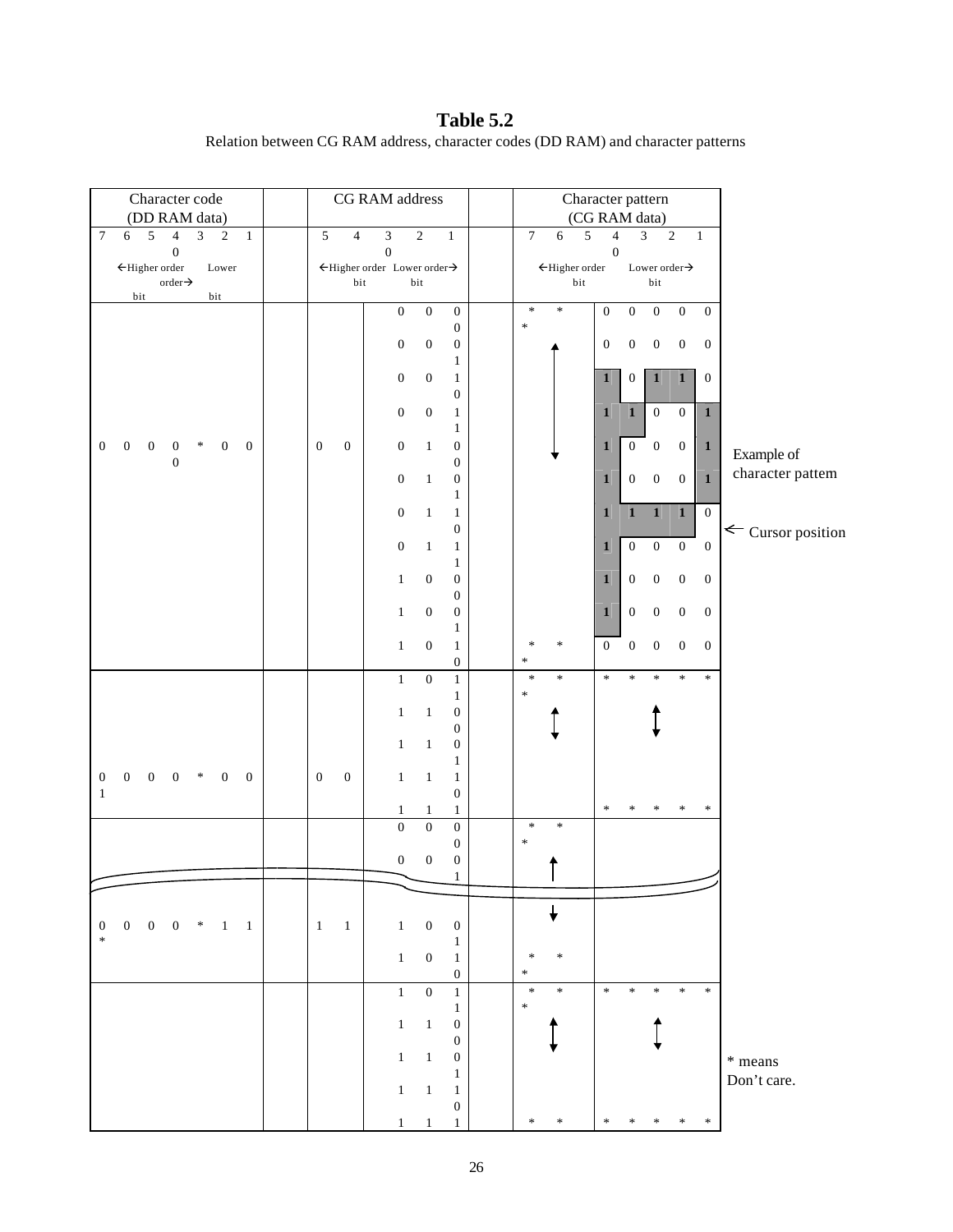Note:

 $\mathbf{L}$ 

1. Character code bits 1,2 correspond to CG RAM address bit 4, 5 (2 bits: 4 types)

2. CG RAM address bits  $0 \sim 3$  designate the line position within a character pattern. The 11<sup>th</sup> line is the cursor position and display is determined by the logical OR of the  $11<sup>th</sup>$  line and the cursor. Maintain the  $11<sup>th</sup>$  line data, corresponding to the cursor display position, in the "0" state for cursor display. When the  $11<sup>th</sup>$  line data is "1" bit 1 lights up regardless of cursor existence.

3. Character pattern row positions are the same as 5 x 7 dot character pattern positions.

Since CG RAM data bits  $5 \sim 7$  are not used for display, they can be used for the general data RAM as memory still exits.

4. As shown in Table 5.2, CG RAM character patterns are selected when character code bits  $4 \sim 7$  are all "0". However, since character code bit 0 and 3 are ineffective bits, the display of character pattern example is selected by character code "00" "01" "08" "09" (hexadecimal).

5. "1" for CG RAM data corresponds to selected pixels and "0" for non selected.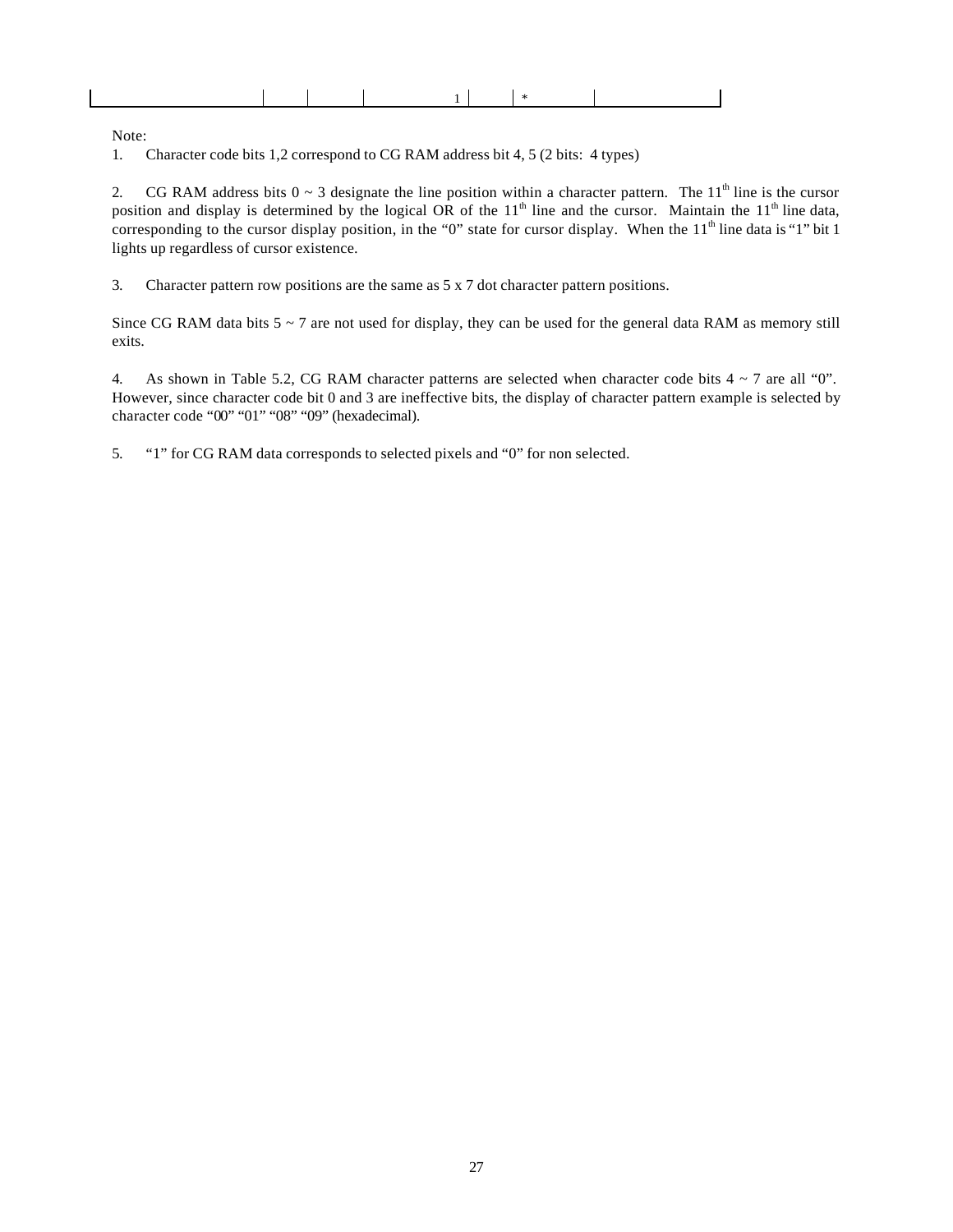**Table 5.3 Standard Character Font Table**

| High order bit<br>Low order bit-<br>$\cdot$ | 0000                    | 0010                        | 0011                                 | 0100                    | 0101               | 0110                     | 0111              | 1010                              | 1011                 | 1100                 | 1101                         | 1110                      | 1111                                                                                                       |
|---------------------------------------------|-------------------------|-----------------------------|--------------------------------------|-------------------------|--------------------|--------------------------|-------------------|-----------------------------------|----------------------|----------------------|------------------------------|---------------------------|------------------------------------------------------------------------------------------------------------|
| <b>X X X X0000</b>                          | CG<br><b>RAM</b><br>(1) |                             | Ø                                    | $\overline{\mathbb{S}}$ | P                  | $\mathbf{h}_\bullet$     | P                 |                                   |                      | ∙ÿ                   | <br><br>┅.                   | ₿Ì,                       | p                                                                                                          |
| X X X X 0001                                | (2)                     | i<br>$\blacksquare$         | $\overline{1}$                       | Ā                       | Ō                  | å                        | ∹ą                | ₩                                 | <br>F                | Ş.                   | $\blacksquare$<br>Ĺ.,        | . .<br>Å                  | űį                                                                                                         |
| X X X X0010                                 | (3)                     | $\mathbf{H}$                | O                                    | D                       | F.                 | bility.                  | i"                | r                                 | $\tilde{f}$          | iij                  | ë,                           | E.                        | Ö                                                                                                          |
| X X X X 0011                                | (4)                     | ÷                           | $\dddot{\mathbf{z}}$                 | ….<br>Г.,               | un p<br>Г.,<br>,.' | O                        | ÷                 | j.                                | ़ं                   | <br>Ţ.               | T                            | , o o<br>÷.               | d.                                                                                                         |
| X X X X0100                                 | (5)                     | \$                          | d.                                   | $\ddot{D}$              | T                  | d                        | $\ddot{\ddagger}$ | $\mathcal{L}_{\mathbf{r}}$        | T                    | $\frac{1}{1}$        | $\mathbb{P}^1$               | i.i<br>i                  | O.                                                                                                         |
| X X X X 0101                                | (6)                     | 8<br>$\mathcal{L}$<br>88    | ,,,,,<br>1<br>i                      | po<br>!<br>i,           | $\prod_{i=1}^{n}$  | ∰                        | $\ddot{a}$        | 8                                 | Ã                    | $\frac{1}{2}$        | ")<br>!,                     | Ü.                        | $\bullet$ $\bullet$<br>i <sub>n</sub> i                                                                    |
| X X X X0110                                 | (7)                     | Ŝ.                          | Ê.                                   | ,,,,,<br> <br>!         | Ų                  | $\ddot{\ddot{\text{r}}}$ | Ų                 | W                                 | Ï                    | <br>                 | $\mathbb{C}$<br><sup>r</sup> | Ê                         | T                                                                                                          |
| X X X X 0111                                | (8)                     | ÿ.                          | Ţ                                    | G                       |                    | œ<br>"                   | W                 | Ţ                                 | Ť                    | X                    | <br>Ï.                       | $\mathbb{C}$              | TI.                                                                                                        |
| X X X X1000                                 | (1)                     | $\mathbf{r}^{\prime}$<br>٠. | $\ddot{\mathbb{C}}$                  | ij                      | X                  | i <sup>.</sup>           | $\mathbb{R}^2$    | $\boldsymbol{\cdot}^{\mathrm{c}}$ | $\ddot{\phantom{a}}$ | Ť                    | i<br>$\mathcal{J}$           | $\mathbf{J}^{\mathbf{r}}$ | <br>$\mathbb{R}^2$                                                                                         |
| X X X X 1001                                | (2)                     | ÷,<br>$\mathbf{r}$          | $\ddot{z}$                           | T<br>.!.                | ŧ,<br>J<br>T       | ٠<br>1                   | i <sub>ni</sub>   | Ť                                 | ėŗ<br>J              | I.<br>ë,             | $\ddot{v}$                   | $\blacksquare$            | ÷<br>$\mathbf{I}$<br>ׇׇ֧֧֧ׅׅׅ֧֓֡֘<br>֧֧֧ׅ֧֧֧ׅ֧֦֧ׅ֧֦֧֦֧֦֧ׅ֧֦֧֧֧ׅ֧֧֧֧֧֧֧֦֧֩֩֩֘֘֝֘֘֘֝֘֘֘<br>֧֢֧ׅ֧֧֧֧֧֧֧֧֧֧֘֘֘ |
| X X X X 1010                                | (3)                     | ÷Е                          | $\ddot{\phantom{a}}$<br>$\mathbf{H}$ | T<br>57                 | I                  | ٠<br>$\ddot{a}$          | T                 | mple<br>                          | <b>.</b><br>….       | Ĥ                    | $\mathbf{L}$                 | j                         | ng "<br>wjto                                                                                               |
| X X X X 1011                                | (4)                     |                             | 88<br>ņ.                             | K                       | Ï.                 | k,                       | $\ddot{\cdot}$    | ri:                               | Ť                    | jm<br>$\ddot{\cdot}$ | D                            | ×                         | ,,,,,<br>.in                                                                                               |
| X X X X1100                                 | (5)                     | Ï.                          | $\mathcal{C}^{\mathcal{C}}$<br>۰.    | ļ<br>$\ddotsc$          | bi<br>Bi           | <u>:</u>                 | į                 | Ť                                 |                      |                      | ņ                            | \$                        | F                                                                                                          |
|                                             | (6)                     |                             | <br>                                 | M                       |                    | m                        | ļ.                | $\dddot{\mathbf{u}}$              | <br>Ţ.               | $\gamma_{\rm{r}}$    | <br>$\cdots$ .               | ÷                         | $\bullet$<br><br>$\blacksquare$                                                                            |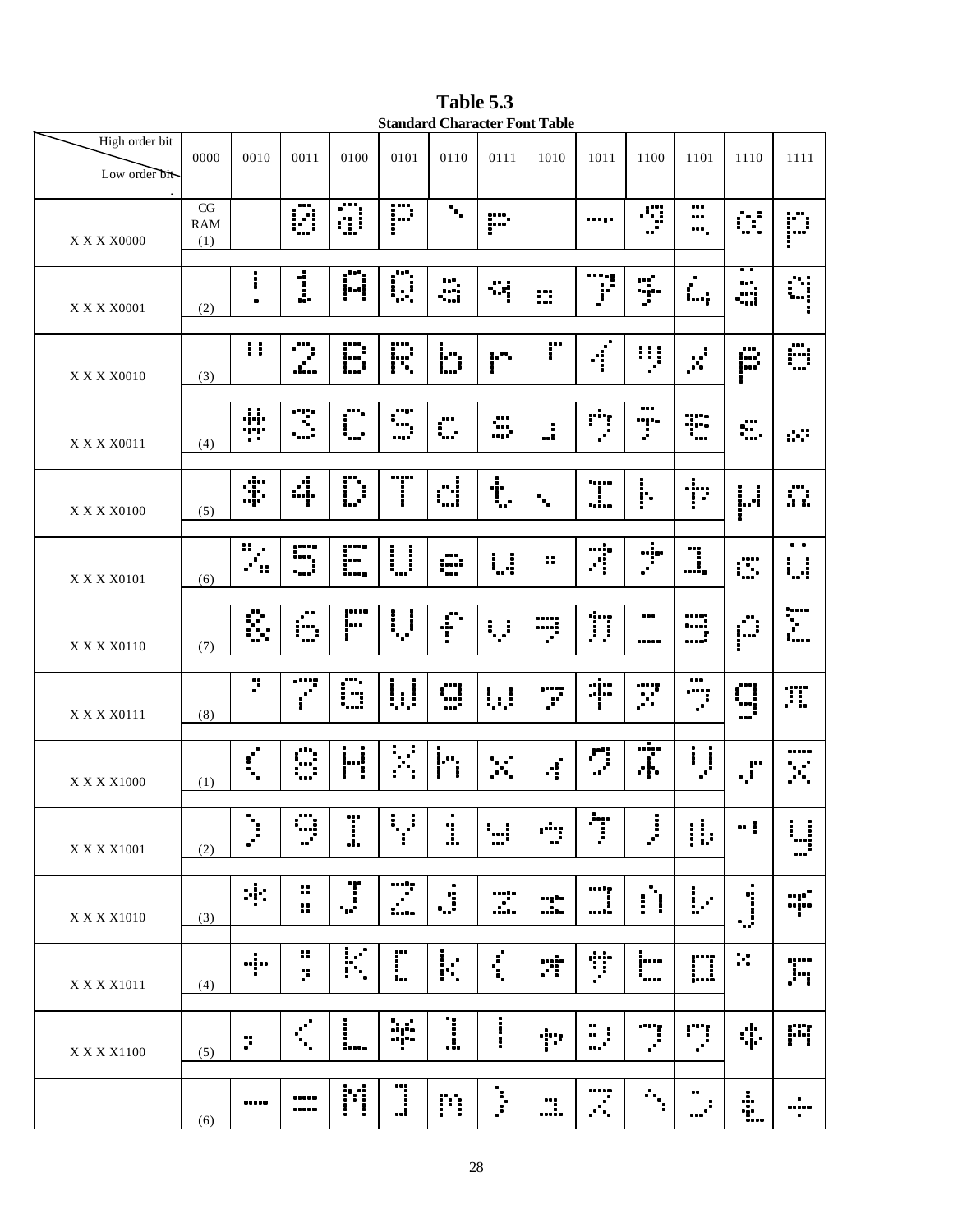| 7   | 88 | $\bullet$ | r. :<br>ч.<br>٠ |       |                                               | <br>- - | <br><br><br>ains.<br>٠<br>- | <br>:::           | × | <br>.<br><br>×<br>$\blacksquare$ |  |
|-----|----|-----------|-----------------|-------|-----------------------------------------------|---------|-----------------------------|-------------------|---|----------------------------------|--|
| (8) |    | .         | <br>            | ----- | $\mathbf{m}_{\mathbf{r}}$<br>٠<br><b>Tees</b> | <br>    | <br><br>                    | <br>. .<br>−<br>٠ | m | $\bullet$<br><br>٠<br>           |  |

| Note: | Character of high order bit 1110 and 1111 may be inadequate. |  |
|-------|--------------------------------------------------------------|--|
|       |                                                              |  |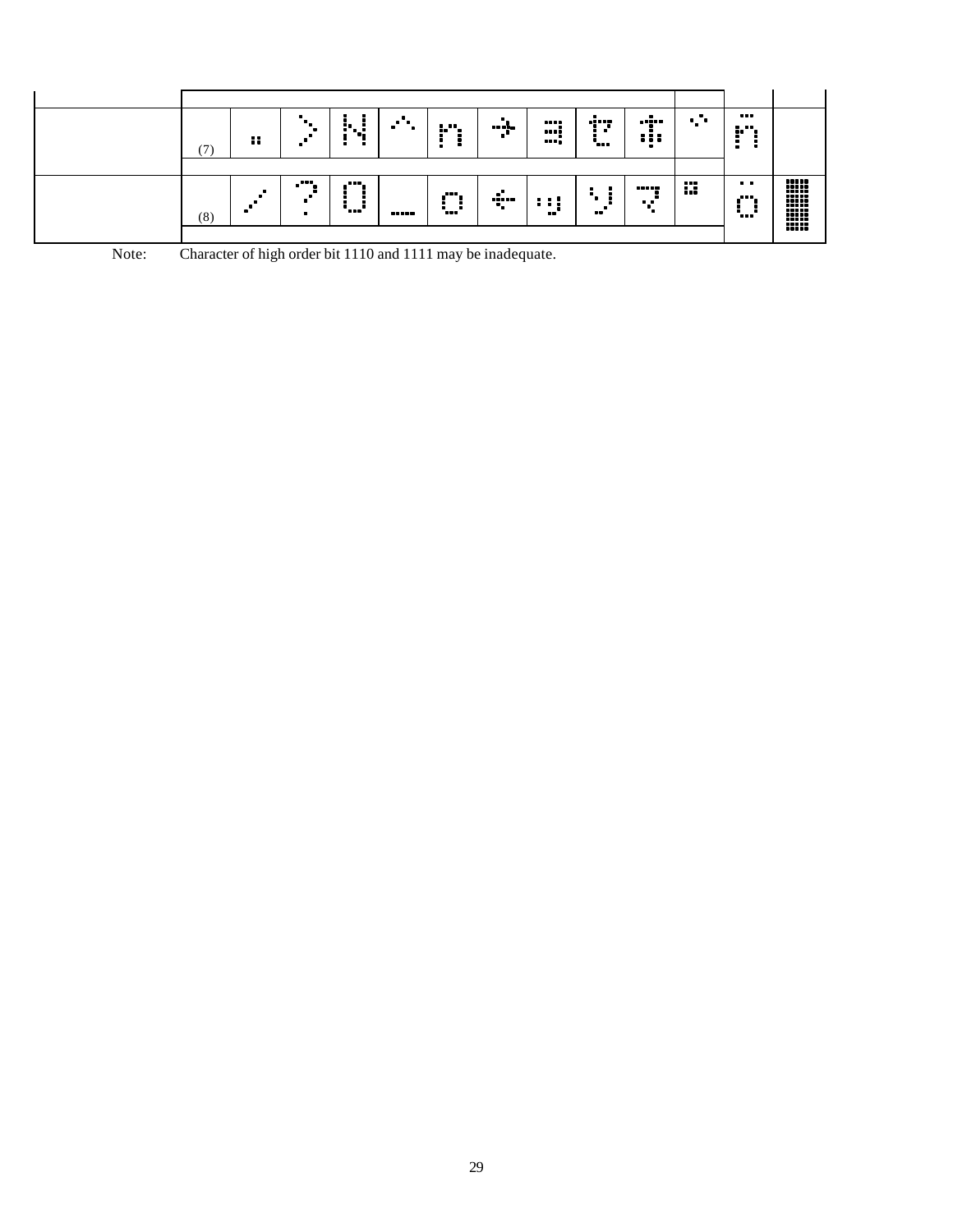### **2 MPU INTERFACING**

#### *2.1 General*

Each character display can be operated in either 4 or 8 bit mode.

Instructions/Data are written to the display using the signal timing characteristics found in section 4.2.

When operating in 4 bit mode, data is transferred in two 4 bit operations using data bits  $DB_4$ - $DB_7$ .  $DB_0$ - $DB_3$  are not used and should be tied low. When using 4 bit mode, data is transferred twice before the instruction cycle is complete. First the high order nibble is transferred then the low order nibble. The busy flag should only be checked after both nibbles are transferred.

When operating in 8 bit mode, data is transferred using the full 8 bit bus  $DB_0 - DB_7$ .

#### *2.2 Initialization*

#### **2.2.1 Initialization using the Internal Reset Circuit**

The display can be initialized using the internal reset circuit if the Internal Power Supply Reset timing below is met.



Note:  $t_{off}$  represents the time of power off condition for a momentary power supply dip or when cycling power off then on.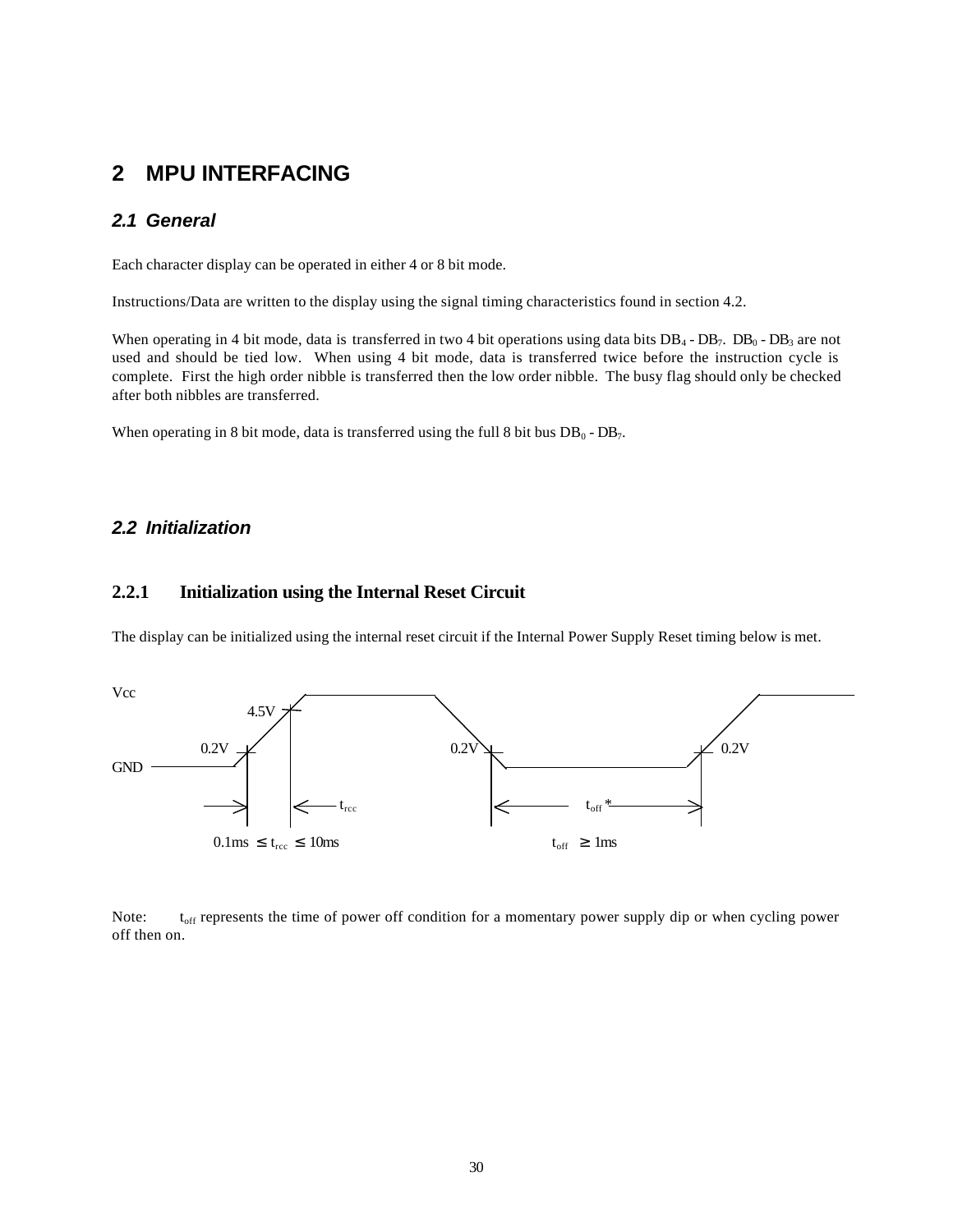If the above conditions are met, the busy flag will go active 10ms after  $V_{cc}$  rises to 4.5V. The busy flag will remain active until the following instructions are executed fully.

- a. Display Clear
- b. Function set:

 $DL = 1$  : 8 bit interface operation  $N = 0$  : 1 - line display  $F = 0$  : 5 x 7 dot character font

c. Display ON/OFF Control:

 $D = 0$  : Display OFF  $C = 0:$  Cursor OFF  $B = 0$ : Blink OFF

d. Entry Mode Set:

 $ID = 1$  : +1 (Increment Mode)  $S = 0$  : No Display Shift operation

If the internal power supply reset timing cannot be met, the display will not operate normally. In this case, the display can be initialized through software.

Note: Variable power supply loading can have an effect on power supply reset timing. If this is the case, then the software initialization should be performed.

#### **2.2.2 Software Initialization**

Although software initialization is not mandatory, it is recommended that this procedure always be performed. When the internal power supply reset timing cannot be met, then the display must be initialized using one of the following procedures.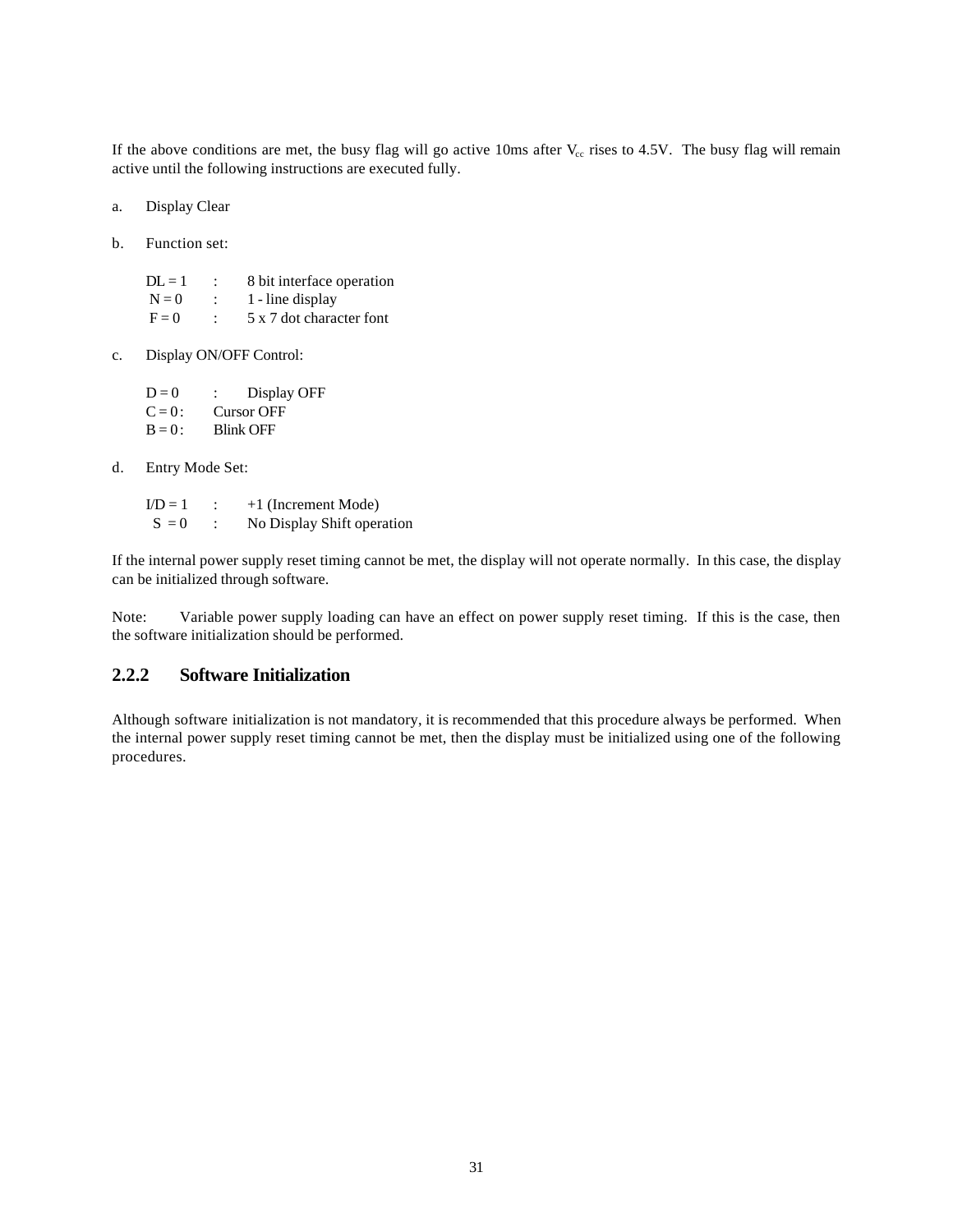#### **2.2.2.1 8 - Bit Initialization:**

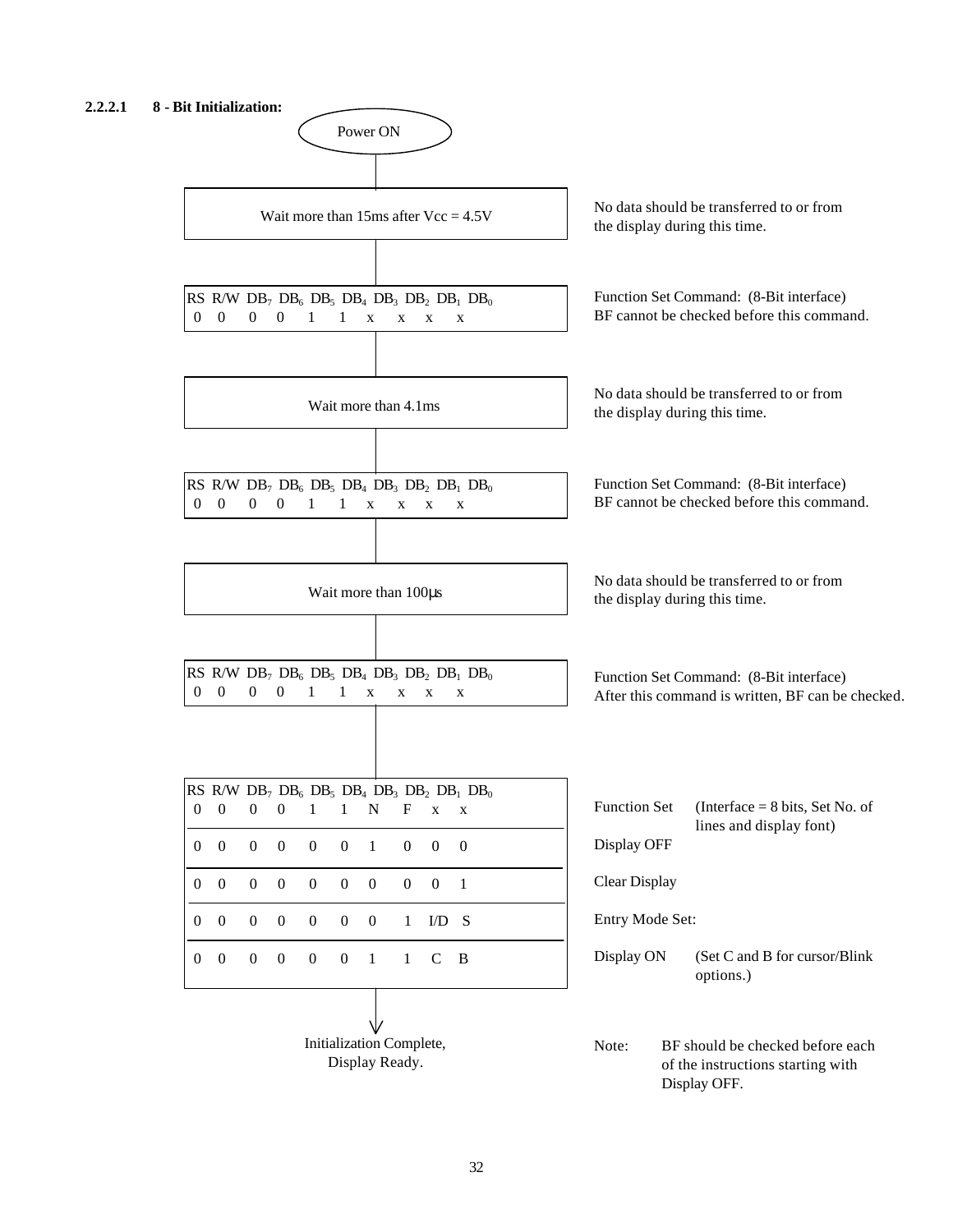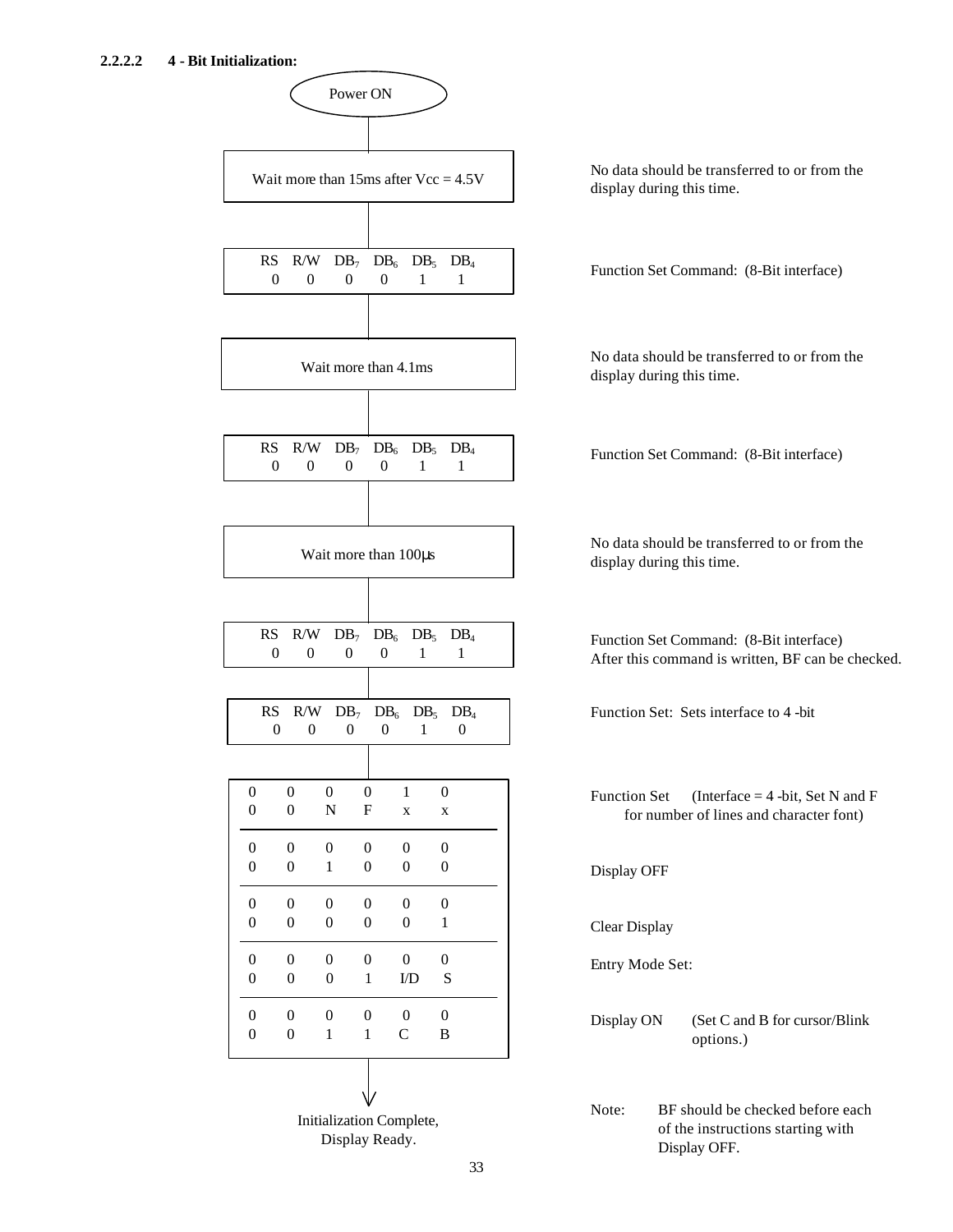### **3 INSTRUCTIONS**

Table 3.1 shows the list of instructions recognized by the LCD Controller and their execution times. If the busy flag is not checked, each instruction must be allotted at least the execution time before writing another instruction or data. After writing these execution times, the display can be written without conflict.

#### *3.1 Detailed Explanations*

#### **3.1.1 Clear Display**



Writes the space code "20" (hexadecimal) into all addresses of DD RAM. Returns display to its original position if it was shifted. In other words the display clears and the cursor or blink moves to the upper left edge of the display. The execution of clear display instruction sets entry mode to increment mode.

#### **3.1.2 Return Home**



Note:  $x = Don't Care$ 

Sets the DD RAM address "0" in address counter. Return display to its original position if it was shifted. DD RAM contents do not change.

The cursor or the blink moves to the upper left edge of the display. Text on the display remains unchanged.

#### **3.1.3 Entry mode set**



Sets the Increment/Decrement and Shift modes to the desired settings.

I/D: Increments  $(I/D = 1)$  or decrements  $(ID = 0)$  the DD RAM address by 1 when a character code is written into or read from the DD RAM.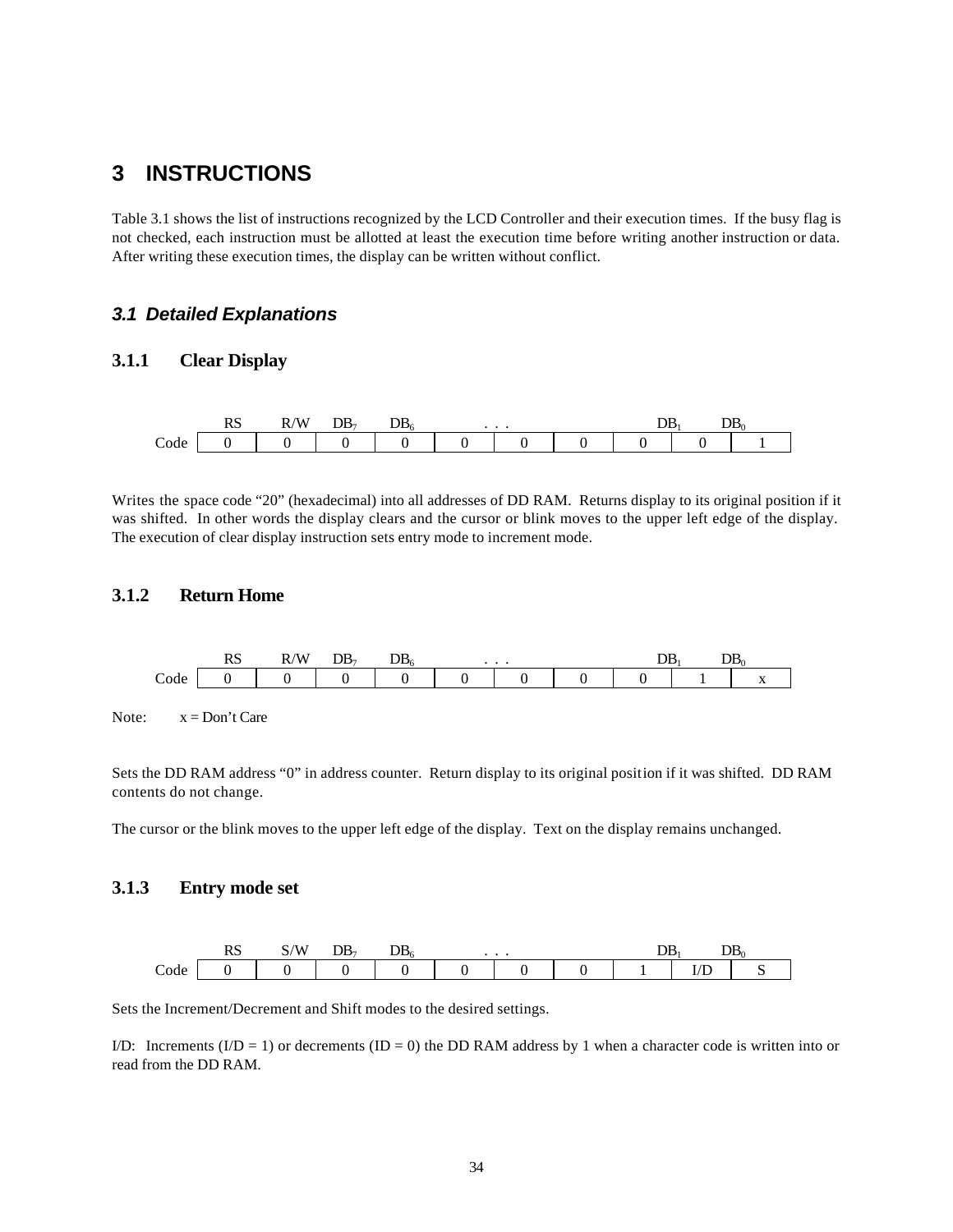The cursor or blink moves to the right when incremented by  $+1$ .

The same applies to writing and reading the CG RAM.

S: Shifts the entire display either to the right or to the left when  $S = 1$ ; shift to the left when  $I/D = 1$  and to the right when  $I/D = 0$ . Thus it looks as if the cursor stands still and only the display seems to move.

The display does not shift when reading from DD RAM nor when  $S = 0$ .

#### **3.1.4 Display ON/OFF Control**

|                | 177) | $T = T$<br>A<br>ĸ | עע |  |  | ৴ | Dr |
|----------------|------|-------------------|----|--|--|---|----|
| $\sim$<br>Code |      |                   |    |  |  |   |    |

Controls the display ON/OFF status, Cursor ON/OFF and Cursor Blink function.

D: The display is ON when  $D = 1$  and OFF when  $D = 0$ . When OFF due to  $D = 0$ , display data remains in the DD RAM. It can be displayed immediately by setting  $D = 1$ .

C: The cursor displays when  $C = 1$  and does not display when  $C = 0$ . The cursor is displayed on the  $8<sup>th</sup>$  line when 5 x 7 dot character font has been selected.

B: The character indicated by the cursor blinks when  $B = 1$ . The blink is displayed by switching between all blank dots and display characters at 0.4 sec intervals.

The cursor and the blink can be set to display simultaneously.



- $C = 1$ ;  $B = 0$   $C = 1$ ;  $B = 1$
-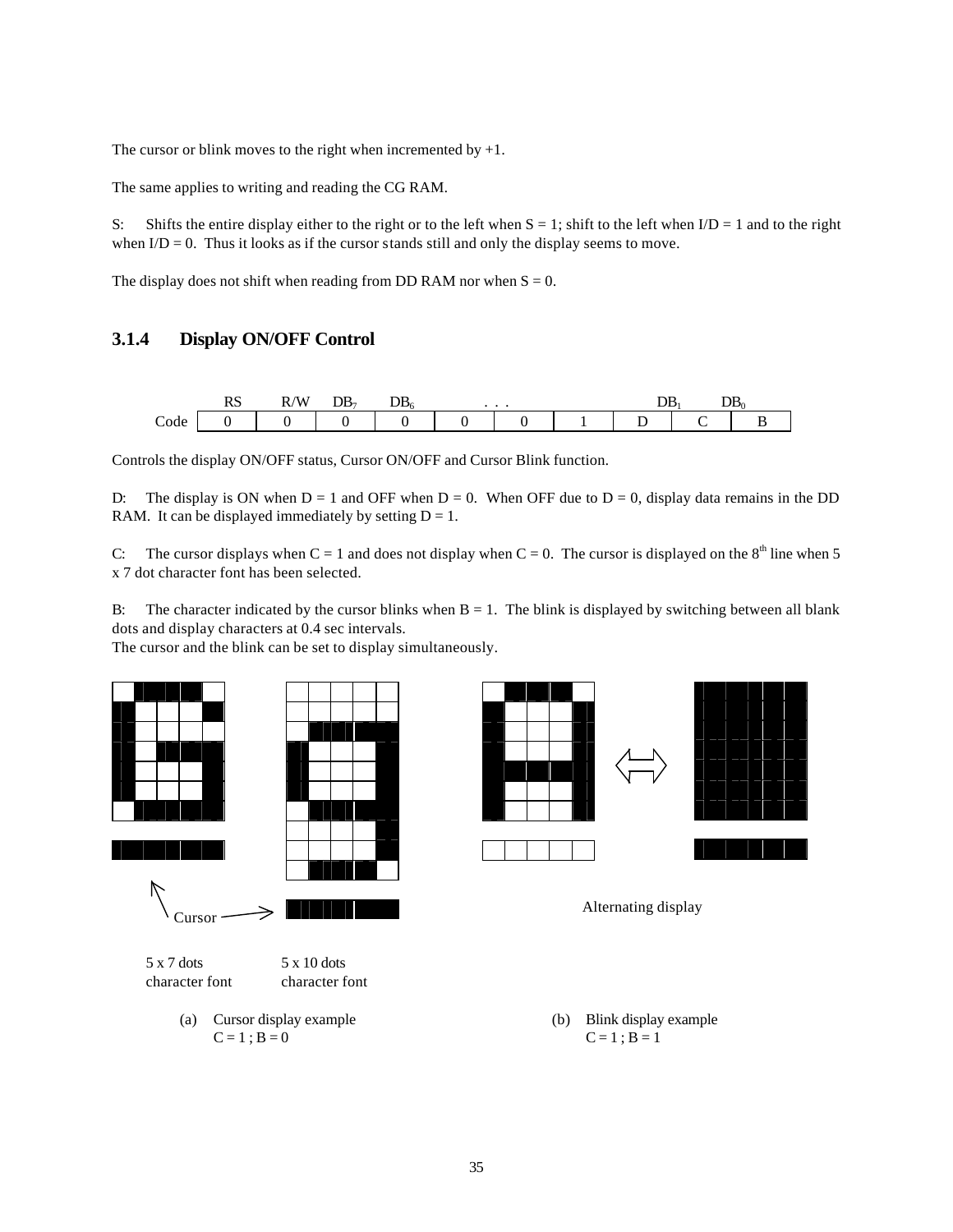#### **3.1.5 Cursor or Display Shift**

|                      | w | $T$ $T$ $T$<br>WΛ<br>. . | ້ | $\sim$ T <sub>2</sub> | . |   |            |                                          | ີ້ |
|----------------------|---|--------------------------|---|-----------------------|---|---|------------|------------------------------------------|----|
| $\sim$<br>$\c{code}$ |   |                          |   |                       |   | ັ | . .<br>. . | $\mathbf{v}$<br>$\overline{\phantom{a}}$ |    |

Note:  $x = Don't Care$ 

Shifts the cursor position or display to the right or left without writing or reading display data. This function is used to correct or search for the display. In a 2-line display the cursor moves to the  $2<sup>nd</sup>$  line when it passes the  $40<sup>th</sup>$  digit of the  $1<sup>st</sup>$  line. Notice that the  $1<sup>st</sup>$  and  $2<sup>nd</sup>$  line displays will shift at the same time.

When the displayed data is shifted repeatedly each line only moves horizontally but the  $2<sup>nd</sup>$  line display does not shift into the  $1<sup>st</sup>$  line position.

| S/C            | $R/I$ . |                                                                               |
|----------------|---------|-------------------------------------------------------------------------------|
| $\overline{0}$ |         | Shifts cursor position to the left (AC is decremented by one)                 |
| 0              |         | Shifts cursor position to the right (AC is incremented by one)                |
|                |         | Shifts the entire display to the left. The cursor follows the display shift.  |
|                |         | Shifts the entire display to the right. The cursor follows the display shift. |

The contents of Address Counter (AC) do not change if the only action performed is shifting display.

#### **3.1.6 Function Set**

Sets the interface data length, the number of lines, and character font.



Note:  $x = Don't Care$ 

DL: Sets interface data length. Data is sent or received in 8-bit length ( $DB_7 \sim DB_0$ ) when DL = "1", and in 4-bit length ( $DB_7 \sim DB_4$ ) when  $DL = 0$ . When the 4-bit length is selected, data must be sent or received twice.

N: Sets the number of lines  $N = "0"$  : 1 line display (1/8 duty)

 $N = "1"$  : 2 line display (1/16 duty)

F: Sets character font.

 $F = "1"$  : 5 x 10 dots  $F = "0"$  : 5 x 7 dots

Note: Perform the function at the head of the program before executing all instructions (except Busy flag/address read). From this point, the function set instruction cannot be executed other than to change interface length.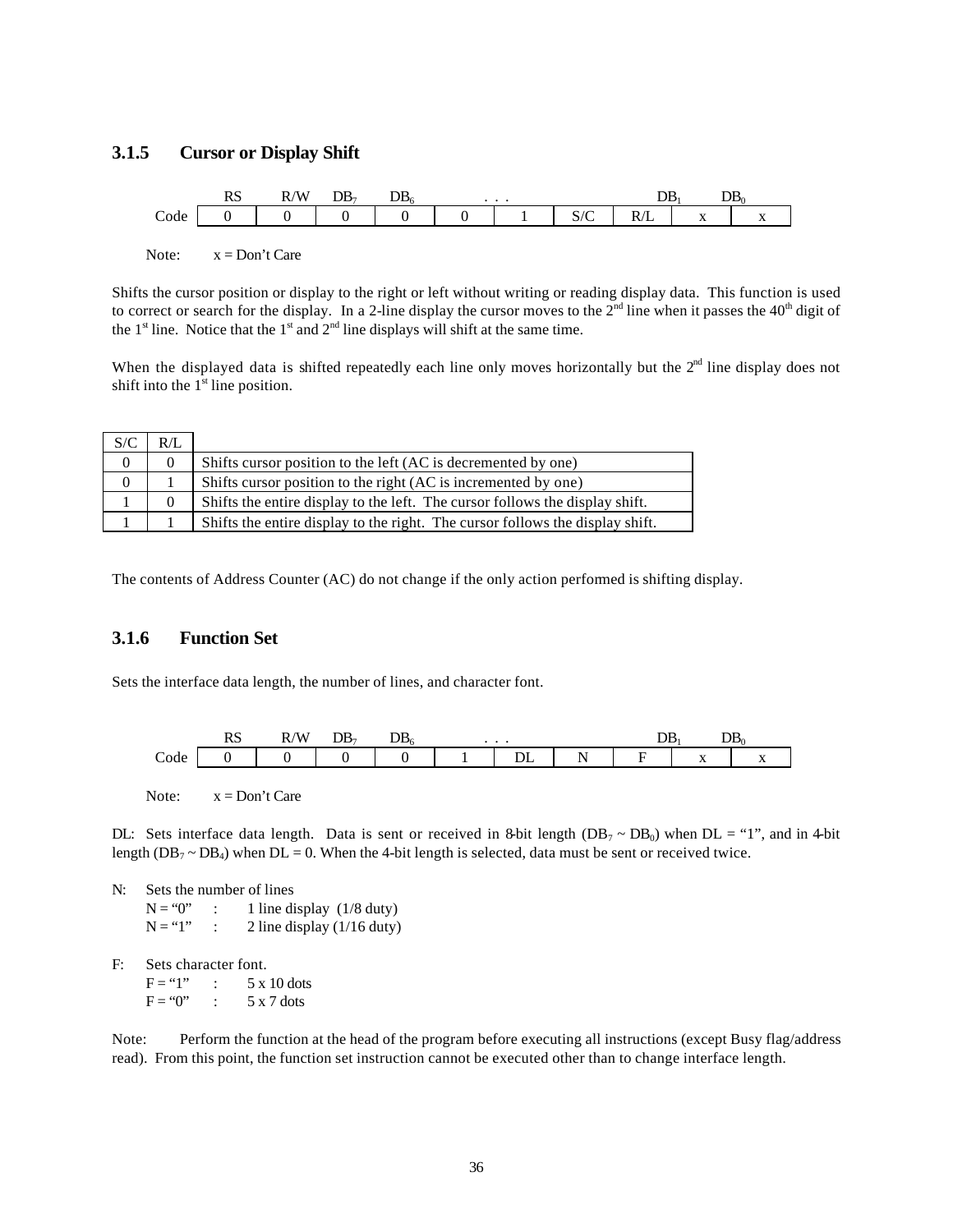#### **3.1.7 Set CG RAM Address**



Sets the address counter to the CG RAM address AAAAAAA. Data is then written/read to from the CG RAM.

#### **3.1.8 Set DD RAM Address**



Sets the address counter to the DD RAM address AAAAAAA. Data is then written/read to from the DD RAM.

For a 1-line display module AAAAAAA is "00" ~ "4F" (hexadecimal). For 2-line display module AAAAAAA is "00" ~ "27" (hexadecimal) for the first line and "40" ~ "67" (hexa decimal) for the second line. (See section 1.7.6 "DD RAM addressing")

#### **3.1.9 Read Busy Flag and Address**



Reads the busy flag (BF) and value of the address counter (AC).  $BF = 1$  indicates that on internal operation is in progress and the next instruction will not be accepted until BF is set to "0". If the display is written while  $BF = 1$ , abnormal operation will occur.

The BF status should be checked before each write operation.

At the same time the value of the address counter expressed in binary AAAAAAA is read out. The address counter is used by both CG and DD RAM and its value is determined by the previous instruction. Address contents are the same as in sections 3.1.7 and 3.1.8.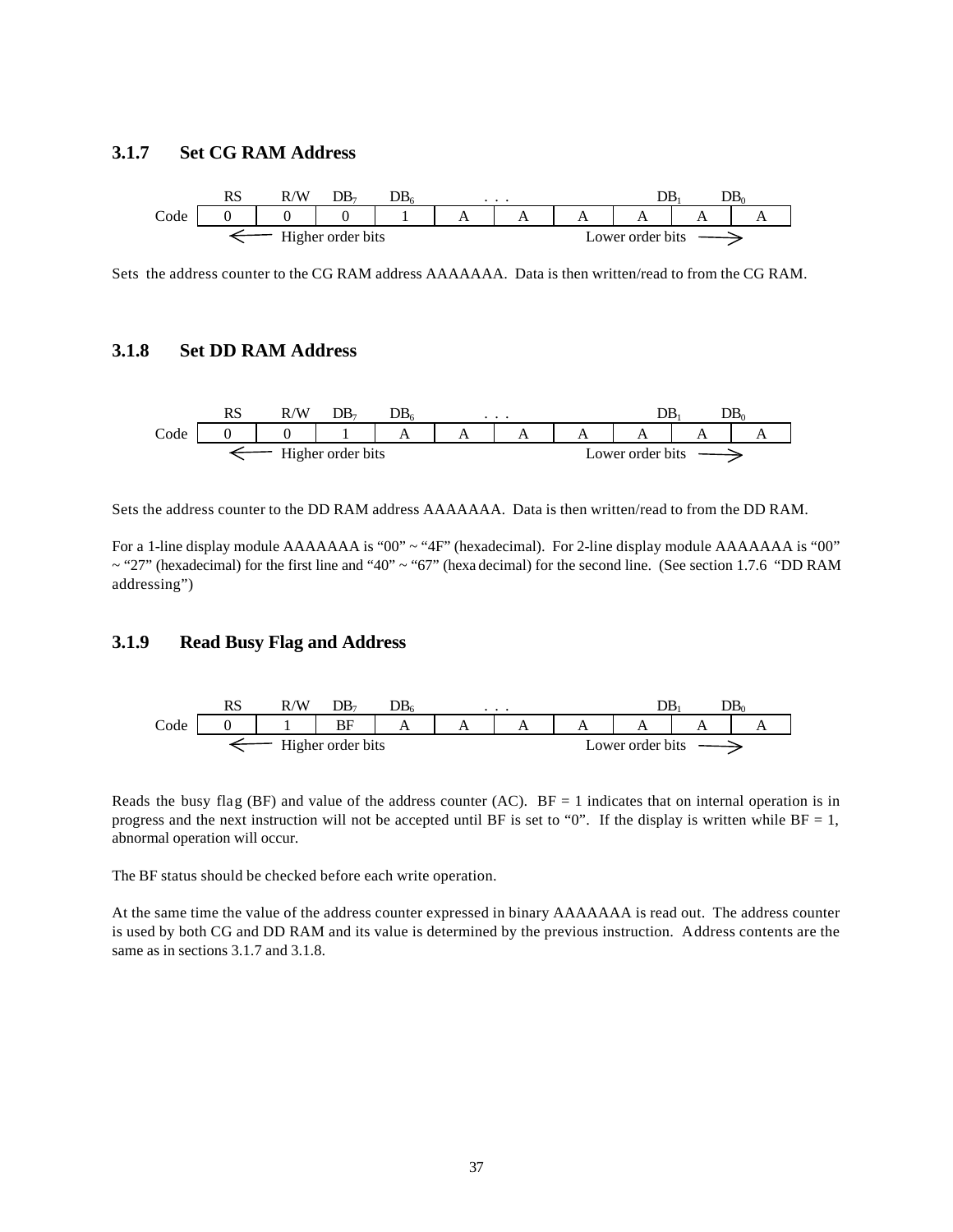#### **3.1.10 Write Data to CG or DD RAM**



Writes binary 8-bit data DDDDDDDD to the CG or DD RAM.

The previous designation determines whether the CG or DD RAM is to be written (CG RAM address set or DD RAM address set). After a write the entry mode will automatically increase or decrease the address by 1. Display shift will also follow the entry mode.

#### **3.1.11 Read Data from CG or DD RAM**



Reads binary 8-bit data DDDDDDDD from the CG RAM or DD RAM.

The previous designation determines whether the CG or DD RAM is to be read.

Before entering the read instruction, you must execute either the CG RAM or DD RAM address set instruction.

If you don't, the first read data will be invalidated. When serially executing the "read" instruction the next address data is normally read from the second read.

The "address set" instruction need not be executed just before the "read" instruction when shifting the cursor using cursor instruction (when reading DD RAM). The cursor shift instruction operation is the same as that of the DD RAM address set instruction.

After a read, the entry mode automatically increases or decreases the address by 1; however, display shift is not executed no matter what the entry mode is.

Note: The address counter (AC) is automatically incremented or decremented by 1 after a "write" instruction to either CG RAM or DD RAM. RAM data selected by the AC cannot then be read out even if "read" instructions are executed.

The conditions for correct data reads are: (a) Execute either the address set instruction or cursor shift instruction (only with DD RAM) or (b) The execution of the "read data" instruction from the second time when the read instruction is performed multiple times in serial.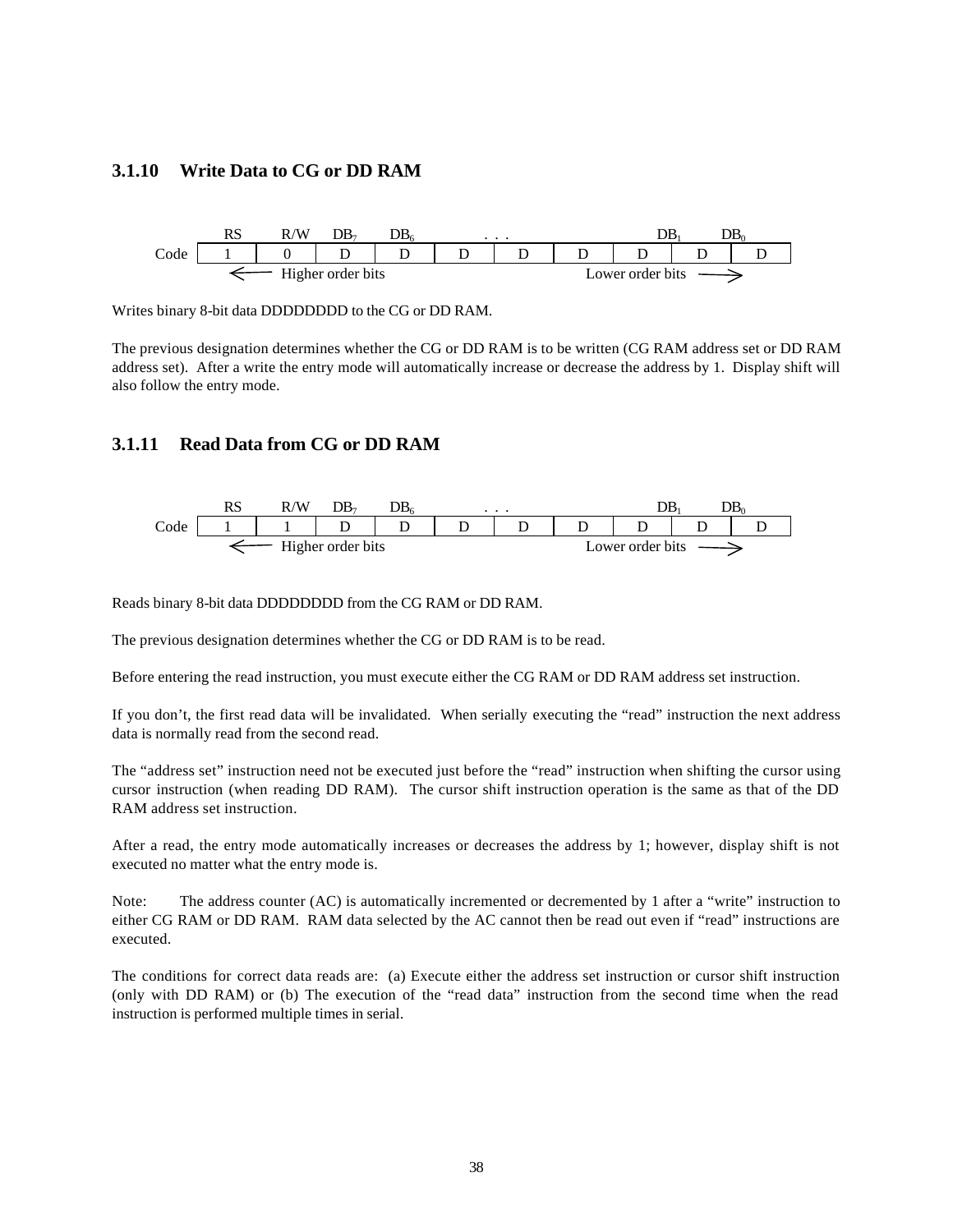**Table 3.1 List of Instructions**

|                     |              |                                                |              |                 |          |                                   |                 |                 |                        |              |                                                                     | <b>Execution</b> time  |
|---------------------|--------------|------------------------------------------------|--------------|-----------------|----------|-----------------------------------|-----------------|-----------------|------------------------|--------------|---------------------------------------------------------------------|------------------------|
| Instruction         |              |                                                |              |                 |          | Code                              |                 |                 |                        |              | Description                                                         | (max.)                 |
|                     |              |                                                |              |                 |          |                                   |                 |                 |                        |              |                                                                     | when fcp or fosc is    |
|                     | <b>RS</b>    | R/W                                            | $DB_7$       | DB <sub>e</sub> | $DB_5$   | DB.                               | DB <sub>2</sub> | DB <sub>1</sub> | <b>DB</b>              | $DB_0$       |                                                                     | 250 kHz                |
| Clear Display       | $\Omega$     | $\Omega$                                       | $\theta$     | $\Omega$        | $\theta$ | $\theta$                          | $\theta$        | $\Omega$        | $\theta$               | $\mathbf{1}$ | Clears entire display and sets DD RAM address 0 in                  | 15.2ms                 |
|                     |              |                                                |              |                 |          |                                   |                 |                 |                        |              | address counter.                                                    |                        |
| <b>Return Home</b>  | $\Omega$     | $\Omega$                                       | $\Omega$     | $\overline{0}$  | $\theta$ | $\theta$                          | $\Omega$        | $\Omega$        | 1                      | $\mathbf X$  | Sets DD RAM address 0 in address counter. Also                      | 15.2ms                 |
|                     |              |                                                |              |                 |          |                                   |                 |                 |                        |              | returns shifted display to original position. DD RAM                |                        |
|                     |              |                                                |              |                 |          |                                   |                 |                 |                        |              | contents remain unchanged.                                          |                        |
| Entry Mode          | $\Omega$     | $\theta$                                       | $\Omega$     | $\Omega$        | $\Omega$ | $\theta$                          | $\theta$        | 1               | $\mathbf{U}\mathbf{D}$ | S            | Sets cursor move direction and specifies shift or                   | $40\mu s$              |
| <b>Set</b>          |              |                                                |              |                 |          |                                   |                 |                 |                        |              | display. These operations are performed during data                 |                        |
|                     | $\Omega$     | $\Omega$                                       | $\Omega$     | $\Omega$        | $\theta$ | $\theta$                          | -1              | D               | $\mathcal{C}$          | B            | write and read.<br>Sets ON/OFF of entire display (D), cursor ON/OFF |                        |
| Display<br>ON/OFF   |              |                                                |              |                 |          |                                   |                 |                 |                        |              | (C), and blink of cursor position character (B).                    | $40\mu s$              |
| Control             |              |                                                |              |                 |          |                                   |                 |                 |                        |              |                                                                     |                        |
| Cursor or           | $\Omega$     | $\Omega$                                       | $\Omega$     | $\Omega$        | $\Omega$ | $\mathbf{1}$                      | S/C             | R/L             | $\mathbf X$            | $\mathbf X$  | Moves cursor and shifts display without changing DD                 | $40\mu s$              |
| Display Shift       |              |                                                |              |                 |          |                                   |                 |                 |                        |              | RAM contents.                                                       |                        |
| <b>Function Set</b> | $\Omega$     | $\Omega$                                       | $\Omega$     | $\overline{0}$  | 1        | DL                                | $\mathbf N$     | $\mathbf F$     | $\mathbf x$            | $\mathbf X$  | Sets interface data length (DL), number of display                  | $40\mu s$              |
|                     |              |                                                |              |                 |          |                                   |                 |                 |                        |              | lines (N) and character font (F).                                   |                        |
| Set                 | $\Omega$     | $\theta$                                       | $\Omega$     | 1               |          |                                   |                 | <b>ACG</b>      |                        |              | Sets CG RAM address. CG RAM data is sent and                        | $40\mu s$              |
| <b>CG RAM</b>       |              |                                                |              |                 |          |                                   |                 |                 |                        |              | received after this setting.                                        |                        |
| Address             |              |                                                |              |                 |          |                                   |                 |                 |                        |              |                                                                     |                        |
| Set                 | $\Omega$     | $\Omega$                                       | $\mathbf{1}$ |                 |          |                                   | <b>ADD</b>      |                 |                        |              | Sets DD RAM address. DD RAM data is sent and                        | $40\mu s$              |
| <b>DD RAM</b>       |              |                                                |              |                 |          |                                   |                 |                 |                        |              | received after this setting.                                        |                        |
| Address             |              |                                                |              |                 |          |                                   |                 |                 |                        |              |                                                                     |                        |
| Read Busy Flag      | $\Omega$     | $\mathbf{1}$                                   | $\rm{BF}$    |                 |          |                                   | AC              |                 |                        |              | Reads busy flag (BF) indicating internal operation is               | $40\mu s$              |
| & Address           |              |                                                |              |                 |          |                                   |                 |                 |                        |              | being performed and reads address counter contents.                 |                        |
| Write Data to       | $\mathbf{1}$ | $\Omega$                                       |              |                 |          |                                   | Write Data      |                 |                        |              | Writes data into DD RAM or CG RAM.                                  | $40\mu s$              |
| CG or DD            |              |                                                |              |                 |          |                                   |                 |                 |                        |              |                                                                     |                        |
| <b>RAM</b>          |              |                                                |              |                 |          |                                   |                 |                 |                        |              |                                                                     |                        |
| Read Data           | 1            | -1                                             |              | Read Data       |          | Reads data from DD RAM or CG RAM. | $40\mu s$       |                 |                        |              |                                                                     |                        |
| from CG or          |              |                                                |              |                 |          |                                   |                 |                 |                        |              |                                                                     |                        |
| <b>DD RAM</b>       |              |                                                |              |                 |          |                                   |                 |                 |                        |              |                                                                     |                        |
|                     |              | $ID=1$ : Increment                             |              |                 |          |                                   |                 |                 |                        |              | DD RAM : Display Data RAM                                           | Execution time changes |
|                     |              | $I/D=0$ : Decrement                            |              |                 |          |                                   |                 |                 |                        |              | CG RAM : Character Generator RAM                                    | when frequency         |
|                     |              | $S=1$ : Accompanies display shift              |              |                 |          |                                   |                 |                 |                        |              | <b>ACG</b><br>: CG RAM address<br>: DD RAM address.                 | changes.               |
|                     |              | S/C=1 : Display shift<br>$S/C=0$ : Cursor move |              |                 |          |                                   |                 |                 |                        |              | <b>ADD</b><br>Corresponds to cursor address.                        | Example: When fcp or   |
|                     |              | $R/L=1$ : Shift to the right                   |              |                 |          |                                   |                 |                 |                        |              | : Address counter used for both<br>AC                               | fosc is 270kHz:        |
|                     |              |                                                |              |                 |          |                                   |                 |                 |                        |              |                                                                     |                        |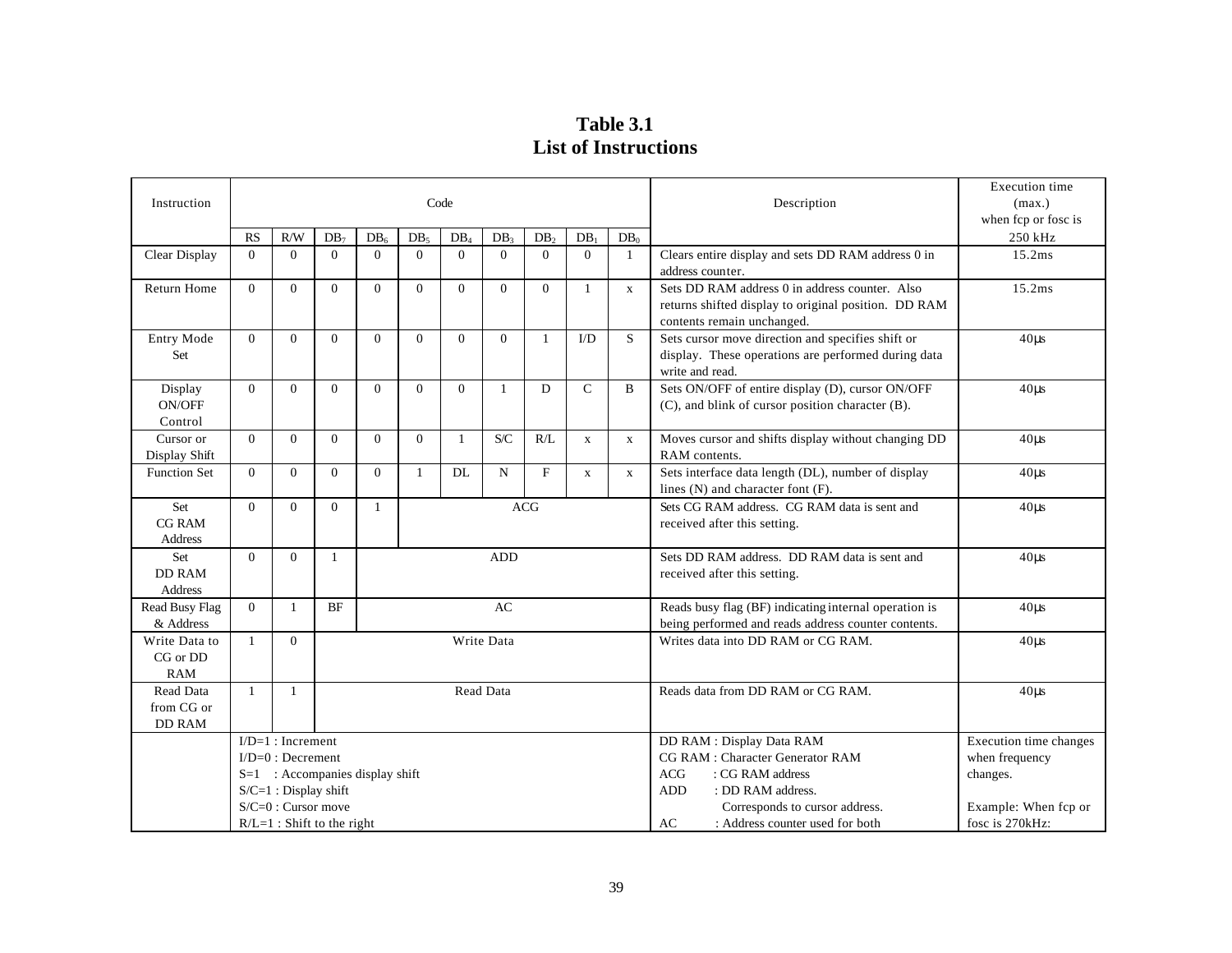| $R/L=0$ : Shifts to the left        | DD and CG RAM address. | 40us x $250/270 = 37$ us |
|-------------------------------------|------------------------|--------------------------|
| $DL=1$ : 8 bits, $DL=0$ : 4 bits    |                        |                          |
| $N=1$ : 2 lines, $N=0$ : 1 line     |                        |                          |
| $F=1$ : 5x10 dots, $F=0$ : 5x7 dots |                        |                          |
| $BF=1$ : Internally operating       |                        |                          |
| $BF=0$ : Can accept instruction     |                        |                          |

 $x = don't care.$  (No Effect)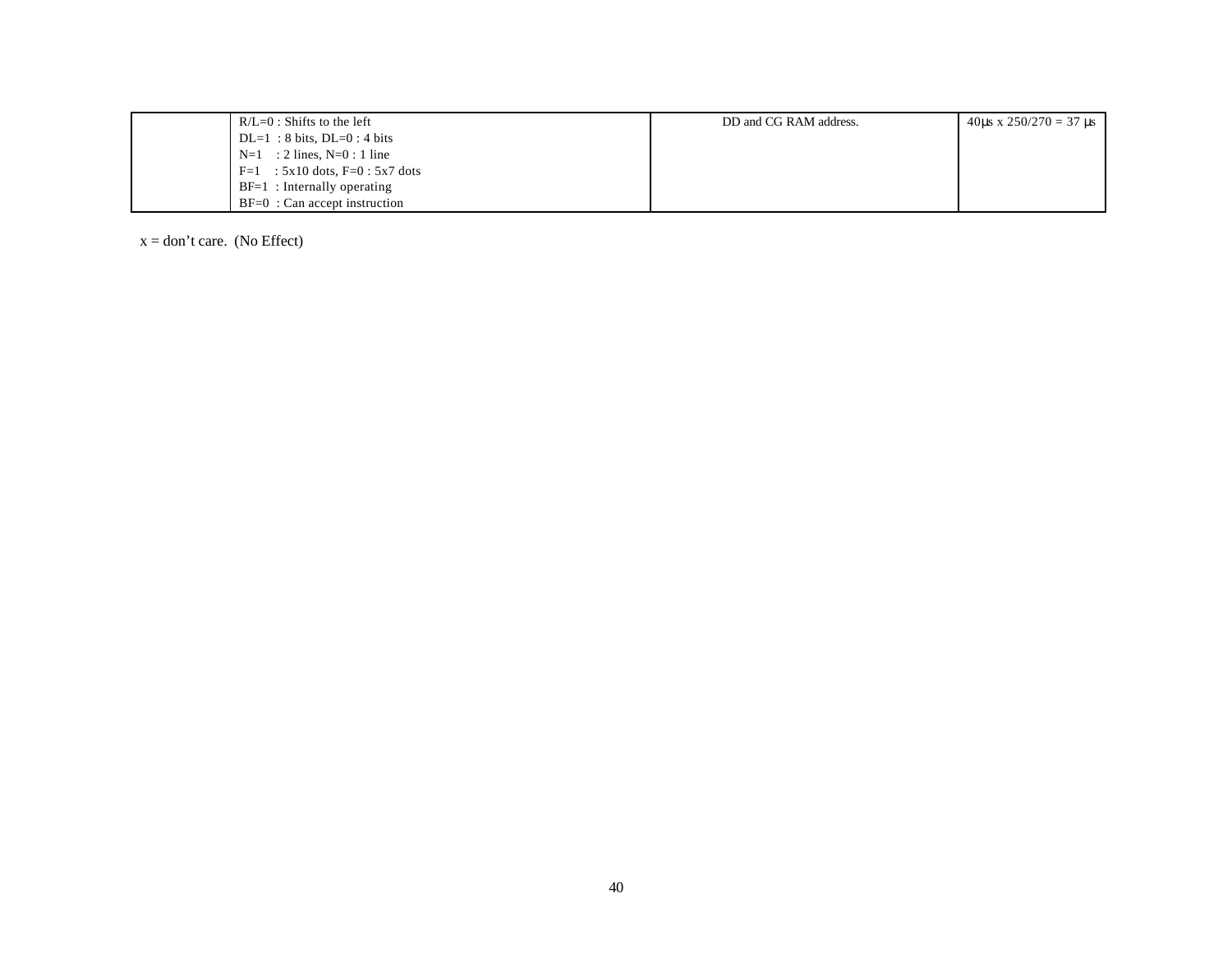### *3.2 Examples of Instructions*

### **3.2.1 16 Character x 1 Line Display (1/8 duty) Using CG RAM**

| No.            | <b>Instruction</b>                                                                                                                             | <b>Display</b>   | Operation                                                                                                                    |
|----------------|------------------------------------------------------------------------------------------------------------------------------------------------|------------------|------------------------------------------------------------------------------------------------------------------------------|
| $\mathbf{1}$   | Power supply ON<br>(Initialized by Internal reset circuit)<br>RS<br>R/W<br>$DB_7$<br>$DB_0$<br>$\sim$                                          |                  | Module is initialized.<br>No display appears.                                                                                |
| $\overline{2}$ | Function set<br>$\rm R/W$<br><b>RS</b><br>$DB_7$<br>$DB_0$<br>$\sim$<br>$0 \t0 \t1 \t1 \t0 \t0$<br>$*$ *<br>$\boldsymbol{0}$<br>$\overline{0}$ |                  | Sets 8 bit interface data<br>length, selects 5 x 7 dots,<br>1-line display                                                   |
| 3              | Display ON/OFF Control<br>$\rm R/W$<br><b>RS</b><br>$DB_7$<br>$DB_0$<br>$\sim$<br>0 0 0 0 1 1 1 0<br>$\Omega$<br>$\overline{0}$                |                  | Turns on display and<br>cursor.<br>No display appears.                                                                       |
| 4              | Entry mode set<br><b>RS</b><br>R/W<br>$DB_7$<br>$\tilde{}$<br>$DB_0$<br>$\overline{0}$<br>$\overline{0}$<br>0 0 0 0 0 1 1 0                    |                  | Sets mode to increment<br>the address by one and<br>to shift cursor to the right<br>at the time of write to<br>internal RAM. |
| 5              | Write data to CG/DD RAM<br>R/W<br><b>RS</b><br>$DB_7$<br>$DB_0$<br>$\sim$<br>0 1 0 0 1 1 0 0<br>$\mathbf{1}$<br>$\Omega$                       |                  | Writes "L" cursor is<br>incremented and moves<br>to the right.                                                               |
| 6              | Write data to CG/DD RAM<br>RS<br>R/W<br>$DB_7$<br>$DB_0$<br>$\sim$<br>0 1 0 0 0 0 1 1<br>$\Omega$<br>$\mathbf{1}$                              | $LC_$            | Writes "C"                                                                                                                   |
| $\tau$         |                                                                                                                                                |                  |                                                                                                                              |
| 8              | Write data to CG/DD RAM<br>R/W<br><b>RS</b><br>$DB_7$<br>DB <sub>0</sub><br>$\tilde{}$<br>1<br>$\Omega$<br>0 0 1 1 0 1 1 0                     | LCD MODULE DMC16 | Writes "6" cursor<br>disappears.<br>(DD RAM address is<br>10H                                                                |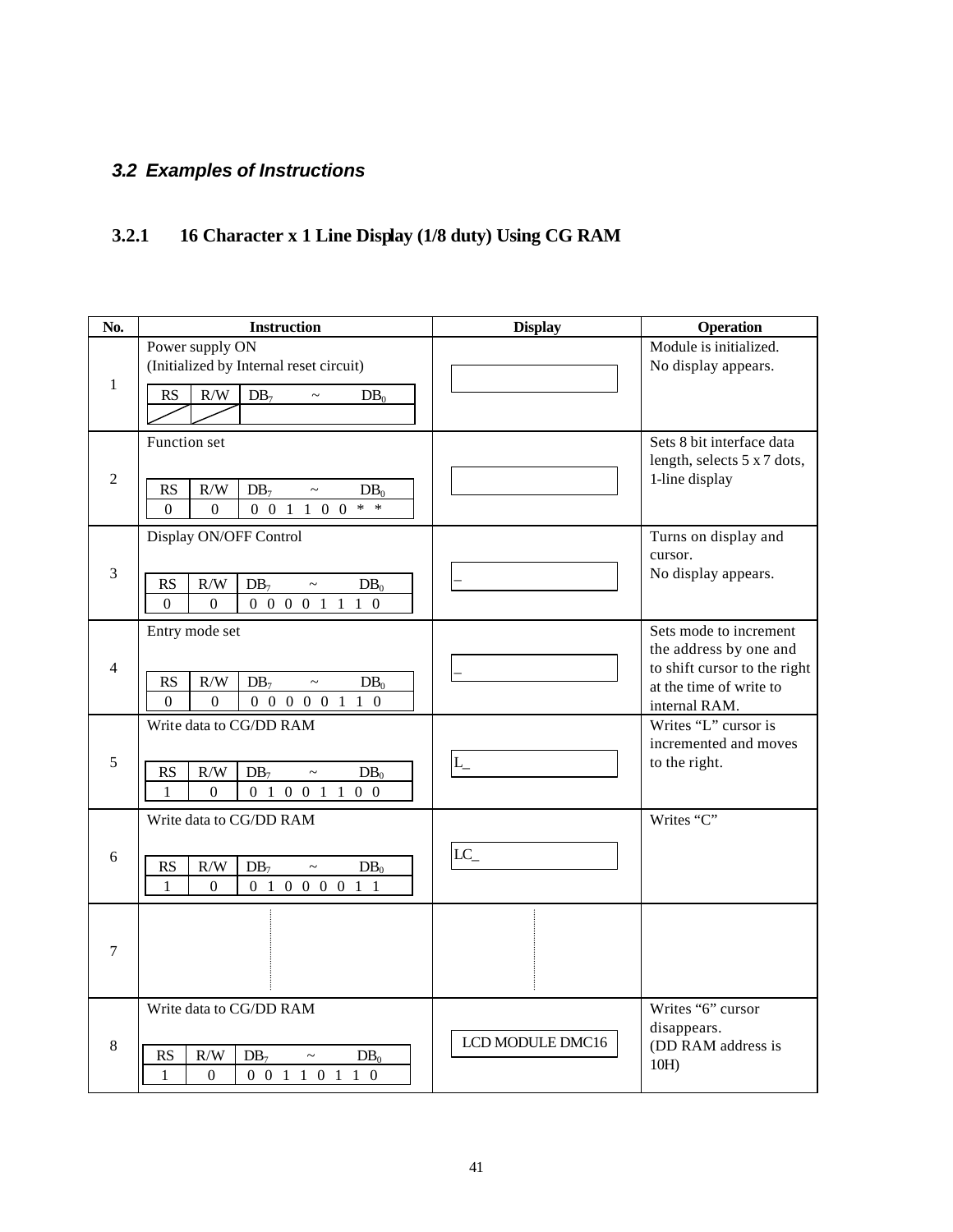| No. | <b>Instruction</b>                                                                                                                                                   | <b>Display</b>   | Operation                                                   |
|-----|----------------------------------------------------------------------------------------------------------------------------------------------------------------------|------------------|-------------------------------------------------------------|
| 9   | DD RAM address set<br>$\rm R/W$<br>RS<br>$DB_7$<br>$DB_0$<br>$\thicksim$<br>1 0 0 0 0 0 0 0 0<br>$\Omega$<br>$\Omega$                                                | LCD MODULE DMC16 | Cursor appears at home<br>position                          |
| 10  | Cursor/Display shift<br>R/W<br>RS<br>$DB_7$<br>$DB_0$<br>$\tilde{}$<br>$*$ *<br>$0 \t0 \t0 \t1 \t1$<br>$\Omega$<br>$\Omega$                                          | LCD MODLE DMC1   | Entire display one digit to<br>the right.                   |
| 11  | Cursor/Display shift<br>R/W<br>RS<br>DB <sub>7</sub><br>DB <sub>0</sub><br>$\sim$<br>$0 \t0 \t0 \t1 \t1$<br>$\ast$<br>$\Omega$<br>$\ast$<br>$\Omega$<br>$\mathbf{1}$ | LCD MODULE DMC   | Entire display shifts one<br>digit to the right.            |
| 12  | Display ON/OFF cursor<br>RS<br>$\rm R/W$<br>$DB_7$<br>DB <sub>0</sub><br>$\thicksim$<br>0 0 0 0 1 0 0 0<br>$\Omega$<br>$\theta$                                      |                  | Entire display disappears.                                  |
| 13  | Display ON/OFF<br><b>RS</b><br>$\rm R/W$<br>$DB_7$<br>$DB_0$<br>$\sim$<br>$\Omega$<br>0 0 0 0 1 1<br>$\Omega$<br>$1\quad0$                                           | LCD MODULE DMC   | Entire display reappears.                                   |
| 14  | <b>Cursor Home</b><br><b>RS</b><br>R/W<br>$DB_7$<br>$DB_0$<br>$\thicksim$<br>$\overline{0}$<br>0 0 0 0 0 0 1<br>$\boldsymbol{0}$<br>$\ast$                           | LCD MODULE DMC16 | Returns both cursor and<br>display to original<br>position. |
| 15  | Display clear<br><b>RS</b><br>$\rm R/W$<br>DB <sub>7</sub><br>$DB_0$<br>$\thicksim$<br>$\Omega$<br>0 0 0 0 0 0 0 1<br>$\Omega$                                       |                  | Clears entire display<br>except cursor.                     |
| 16  | Set CG RAM address<br>R/W<br><b>RS</b><br>DB <sub>7</sub><br>DB <sub>0</sub><br>$\sim$<br>$\theta$<br>$\theta$<br>0 1 0 1 0 0 0 0                                    |                  | Set CG RAM address<br>pointer to top row of<br>character 3. |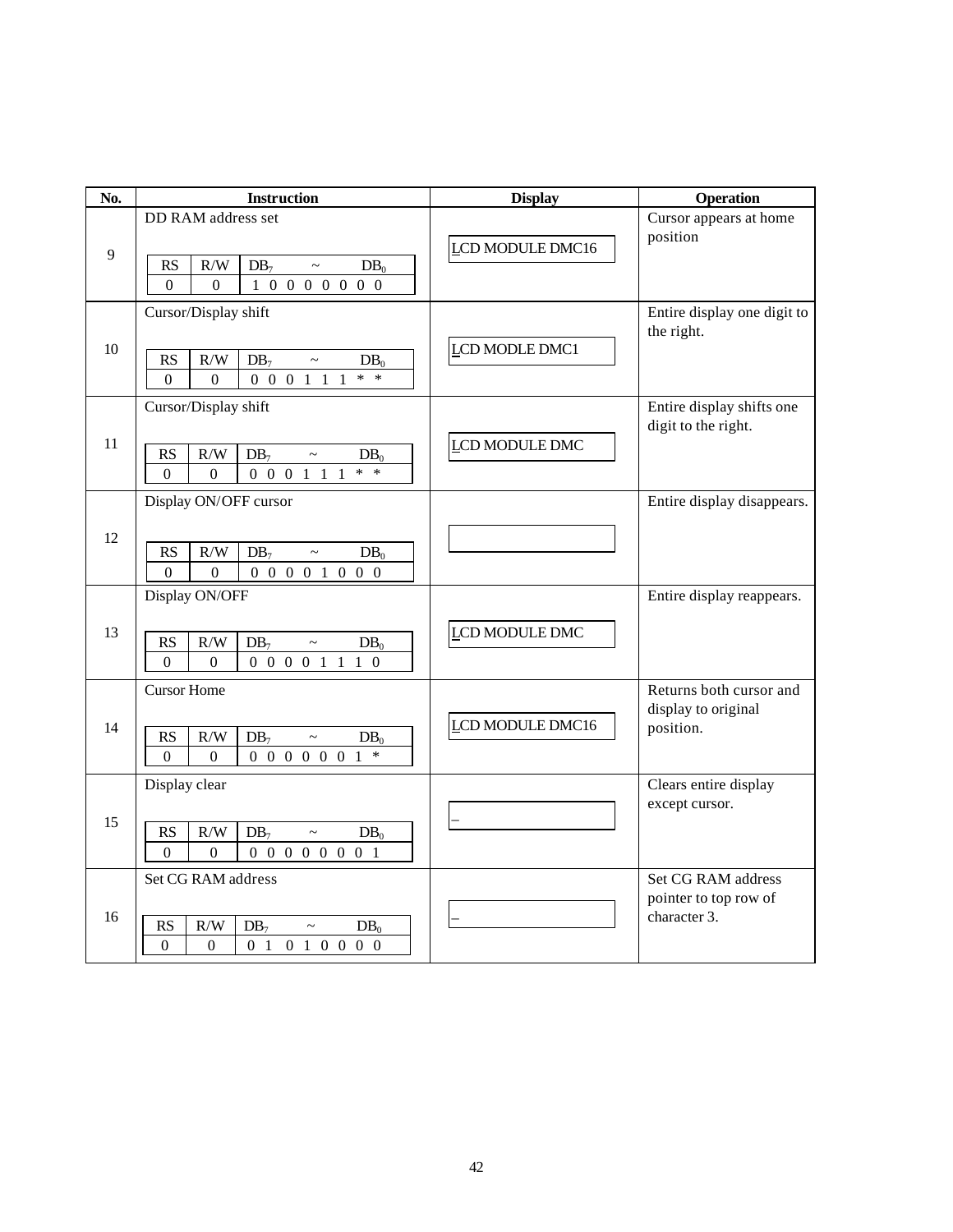| No. | <b>Instruction</b>                                                                | <b>Display</b>   | Operation                            |
|-----|-----------------------------------------------------------------------------------|------------------|--------------------------------------|
|     | Write data to CG RAM                                                              |                  | Write top line of custom             |
|     |                                                                                   |                  | character to CG RAM                  |
| 17  | R/W<br>RS<br>$DB_7$<br>$DB_0$<br>$\sim$ 100 $\sim$                                |                  |                                      |
|     | $\mathbf{1}$<br>0 0 0 1 1 1 1 1<br>$\overline{0}$                                 |                  |                                      |
|     | Write data to CG/DD RAM                                                           |                  | Write $2nd$ line of custom           |
|     |                                                                                   |                  | character to CG RAM                  |
| 18  | R/W<br><b>RS</b><br>$DB_7$ ~<br>$DB_0$                                            |                  |                                      |
|     | $\mathbf{1}$<br>0 0 0 1 0 1 0 1<br>$\overline{0}$                                 |                  |                                      |
|     | Write data to CG/DD RAM                                                           |                  | Write $3rd$ line of custom           |
|     |                                                                                   |                  | character to CG RAM                  |
| 19  | R/W<br>RS<br>$DB_7$ ~<br>$DB_0$                                                   |                  |                                      |
|     | 0 0 0 1 0 1 0 0<br>$\mathbf{1}$<br>$\overline{0}$                                 |                  |                                      |
|     | Write data to CG/DD RAM                                                           |                  | Write 4 <sup>th</sup> line of custom |
|     |                                                                                   |                  | character to CG RAM                  |
| 20  | $R/W$ $DB_7$ ~<br>RS<br>$DB_0$                                                    |                  |                                      |
|     | 0 0 0 1 1 1 1 1<br>$\mathbf{1}$<br>$\overline{0}$                                 |                  |                                      |
|     | Write data to CG/DD RAM                                                           |                  | Write $5th$ line of custom           |
| 21  |                                                                                   |                  | character to CG RAM                  |
|     | RS<br>R/W<br>$DB_7$ ~<br>$DB_0$                                                   |                  |                                      |
|     | 0 1 0 1 0 1 0 1<br>$\mathbf{1}$<br>$\mathbf{0}$                                   |                  |                                      |
|     | Write data to CG/DD RAM                                                           |                  | Write $6th$ line of custom           |
| 22  |                                                                                   |                  | character to CG RAM                  |
|     | RS<br>R/W<br>$DB_0$<br>$DB_7$<br>$\sim$                                           |                  |                                      |
|     | $\mathbf{1}$<br>$\overline{0}$<br>0 0 0 1 0 1 0 1                                 |                  |                                      |
|     | Write data to CG/DD RAM                                                           |                  | Write $7th$ line of custom           |
| 23  |                                                                                   |                  | character to CG RAM                  |
|     | <b>RS</b><br>R/W<br>$DB_7$ ~<br>$DB_0$                                            |                  |                                      |
|     | $0 \t0 \t0 \t1 \t1 \t1 \t1$<br>$\mathbf{1}$<br>$\overline{0}$                     |                  |                                      |
|     | Set DD RAM address                                                                |                  | Set DD RAM address to                |
| 24  |                                                                                   |                  | first character position.            |
|     | R/W<br>DB <sub>7</sub><br><b>RS</b><br>$DB_0$<br>$\thicksim$                      |                  |                                      |
|     | $\boldsymbol{0}$<br>$0\ 0\ 0\ 0\ 0\ 0\ 0\ 0$<br>$\boldsymbol{0}$                  |                  |                                      |
|     | Write data to CG/DD RAM                                                           |                  | Writes previously                    |
| 25  |                                                                                   | $\mathbf{H}_{-}$ | programmed character to<br>display.  |
|     | R/W<br><b>RS</b><br>$DB_7$<br>$DB_0$<br>$\sim$<br>$\mathbf{1}$<br>0 0 0 0 0 0 1 0 |                  | Cursor is incremented                |
|     | $\boldsymbol{0}$                                                                  |                  | and moved to the right.              |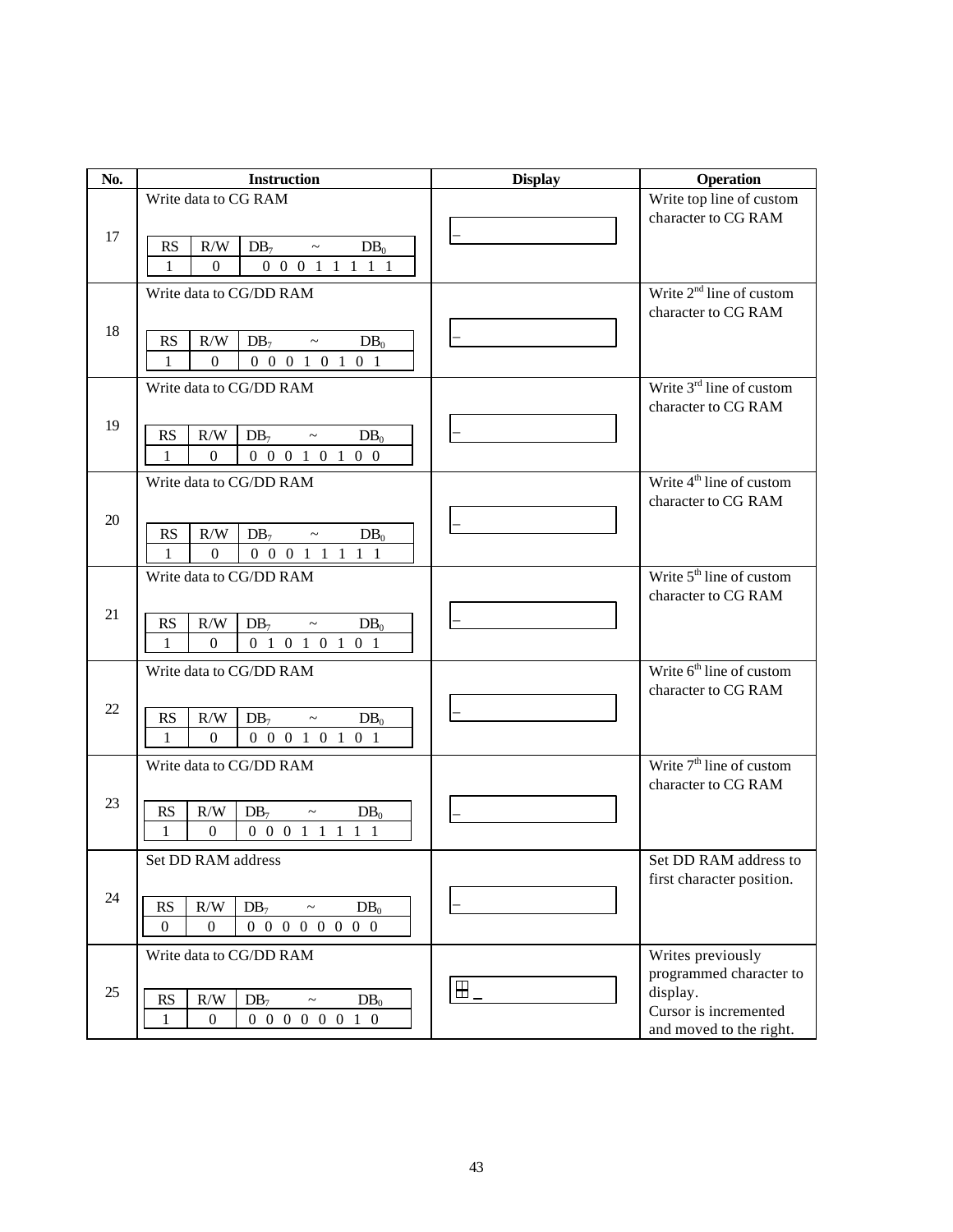| No.            | <b>Instruction</b>                                                                                                    | <b>Display</b>   | <b>Operation</b>                                        |
|----------------|-----------------------------------------------------------------------------------------------------------------------|------------------|---------------------------------------------------------|
| $\mathbf{1}$   | Power supply ON<br>(Initialized by Internal reset circuit)                                                            |                  | Module is initialized.                                  |
|                | RS<br>$\rm R/W$<br>$DB_7$<br>$DB_0$<br>$\sim$                                                                         |                  |                                                         |
|                | Function set                                                                                                          |                  | Sets the interface data<br>length to 8 bits and         |
| $\overline{2}$ | <b>RS</b><br>R/W<br>$DB_7$<br>$DB_0$<br>$\thicksim$<br>$0 \t0 \t1 \t1 \t1 \t0$<br>$* *$<br>$\Omega$<br>$\overline{0}$ |                  | selects 2-line display and<br>5 x 7-dot character font. |
|                | Display ON/OFF Control                                                                                                |                  | Turns on display and<br>cursor.                         |
| $\mathfrak{Z}$ | $\rm R/W$<br>RS<br>$DB_7$<br>$DB_0$<br>$\thicksim$<br>$\overline{0}$<br>$\Omega$<br>0 0 0 0 1 1 1 0                   |                  |                                                         |
|                | Entry mode set                                                                                                        |                  | Sets mode to increment<br>address by one and to         |
| 4              | RS<br>R/W<br>$DB_7$<br>$DB_0$<br>$\widetilde{\phantom{m}}$                                                            |                  | shift the cursor to the                                 |
|                | 0 0 0 0 0 1 1 0<br>$\Omega$<br>$\overline{0}$                                                                         |                  | right at the time of write<br>to internal RAM           |
|                | Write data to CG/DD RAM                                                                                               |                  | Writes "L".<br>Cursor is incremented by                 |
| 5              | R/W<br><b>RS</b><br>$DB_7$<br>$DB_0$<br>$\sim$                                                                        |                  | one and shifts to the                                   |
|                | $\mathbf{1}$<br>$\boldsymbol{0}$<br>0 1 0 0 1 1 0 0                                                                   |                  | right.                                                  |
|                | Write data to CG/DD RAM                                                                                               |                  | Writes "C"                                              |
| 6              | <b>RS</b><br>R/W<br>DB <sub>7</sub><br>$DB_0$<br>$\tilde{}$                                                           | $LC_{-}$         |                                                         |
|                | $\overline{0}$<br>0 1 0 0 0 0 1 1<br>$\mathbf{1}$                                                                     |                  |                                                         |
| $\tau$         |                                                                                                                       |                  |                                                         |
|                | Write data to CG/DD RAM                                                                                               |                  | Writes "6"                                              |
| 8              |                                                                                                                       | LCD MODULE DMC16 |                                                         |
|                | RS<br>R/W<br>$DB_7$<br>$DB_0$<br>$0 \t0 \t1 \t1 \t0 \t1 \t1 \t0$<br>$\mathbf{1}$<br>$\overline{0}$                    |                  |                                                         |
|                |                                                                                                                       |                  |                                                         |

### **3.2.2 16 Character x 2 Line Display (1/16 duty)**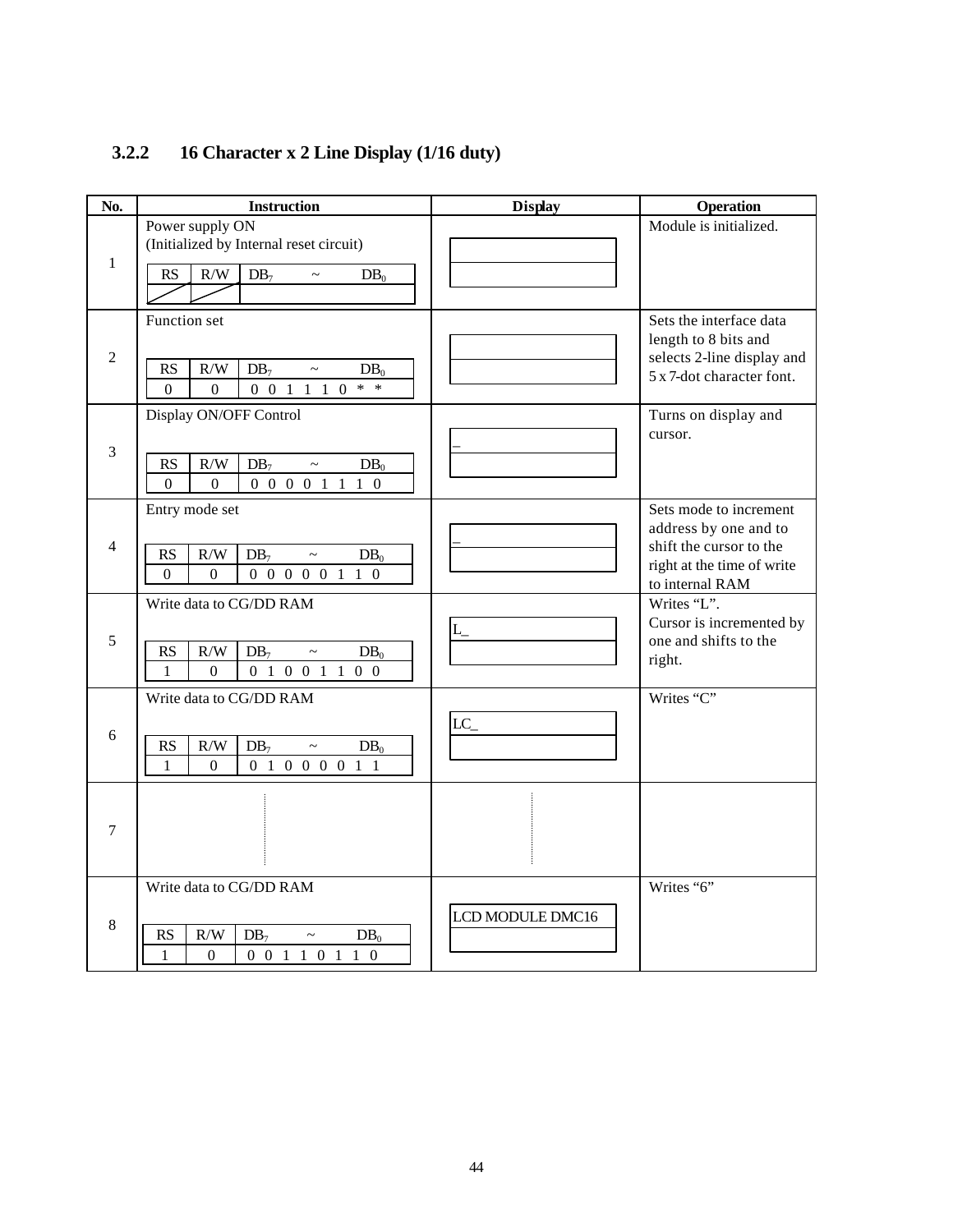| No. | <b>Instruction</b>                                                                                                                                                      | <b>Display</b>                          | <b>Operation</b>                                                                          |
|-----|-------------------------------------------------------------------------------------------------------------------------------------------------------------------------|-----------------------------------------|-------------------------------------------------------------------------------------------|
| 9   | Set DD RAM address.<br>RS<br>$\rm R/W$<br>$DB_7$<br>DB <sub>0</sub><br>$\sim$<br>1 1 0 0 0 0 0 0<br>$\Omega$<br>$\Omega$                                                | LCD MODULE DMC16                        | Sets RAM address so<br>that the cursor is<br>positioned at the head of<br>the $2nd$ line. |
| 10  | Write data to CG/DD RAM<br>$\mathbf{R}\mathbf{S}$<br>R/W<br>DB <sub>7</sub><br>$DB_0$<br>$\tilde{}$<br>0 0 1 1 0 0 1 1<br>$\mathbf{1}$<br>$\overline{0}$                | LCD MODULE DMC16<br>$1_{-}$             | Write "1"                                                                                 |
| 11  | Write data to CG/DD RAM<br>RS<br>R/W<br>$DB_7$<br>$DB_0$<br>$\sim$<br>0 0 1 1 0 0 1 0<br>$\mathbf{1}$<br>$\overline{0}$                                                 | LCD MODULE DMC16<br>16                  | Writes "6"                                                                                |
| 12  |                                                                                                                                                                         |                                         |                                                                                           |
| 13  | Write data to CG/DD RAM address<br>RS<br>R/W<br>DB <sub>7</sub><br>$DB_0$<br>$\thicksim$<br>$\mathbf{1}$<br>$\Omega$<br>0 0 1 0 1 0 1 0                                 | LCD MODULE DMC16<br>16 DIGITS, 2 LINES_ | Writes "S"                                                                                |
| 14  | Set DD/RAM address<br><b>RS</b><br>R/W<br>$DB_7$<br>$DB_0$<br>$\thicksim$<br>$1\  \, 0\  \, 0\  \, 0\  \, 0\  \, 0\  \, 0\  \, 0$<br>$\boldsymbol{0}$<br>$\overline{0}$ | LCD MODULE DMC16<br>16 DIGITS, 2 LINES  | Moves cursor to original<br>position                                                      |
| 15  | Clear display<br>$\rm R/W$<br>RS<br>$DB_7$<br>$DB_0$<br>$\tilde{}$<br>0 0 0 0 0 0 0 1<br>$\Omega$<br>$\Omega$                                                           |                                         | Return both display and<br>cursor to the original<br>position                             |
| 16  |                                                                                                                                                                         |                                         |                                                                                           |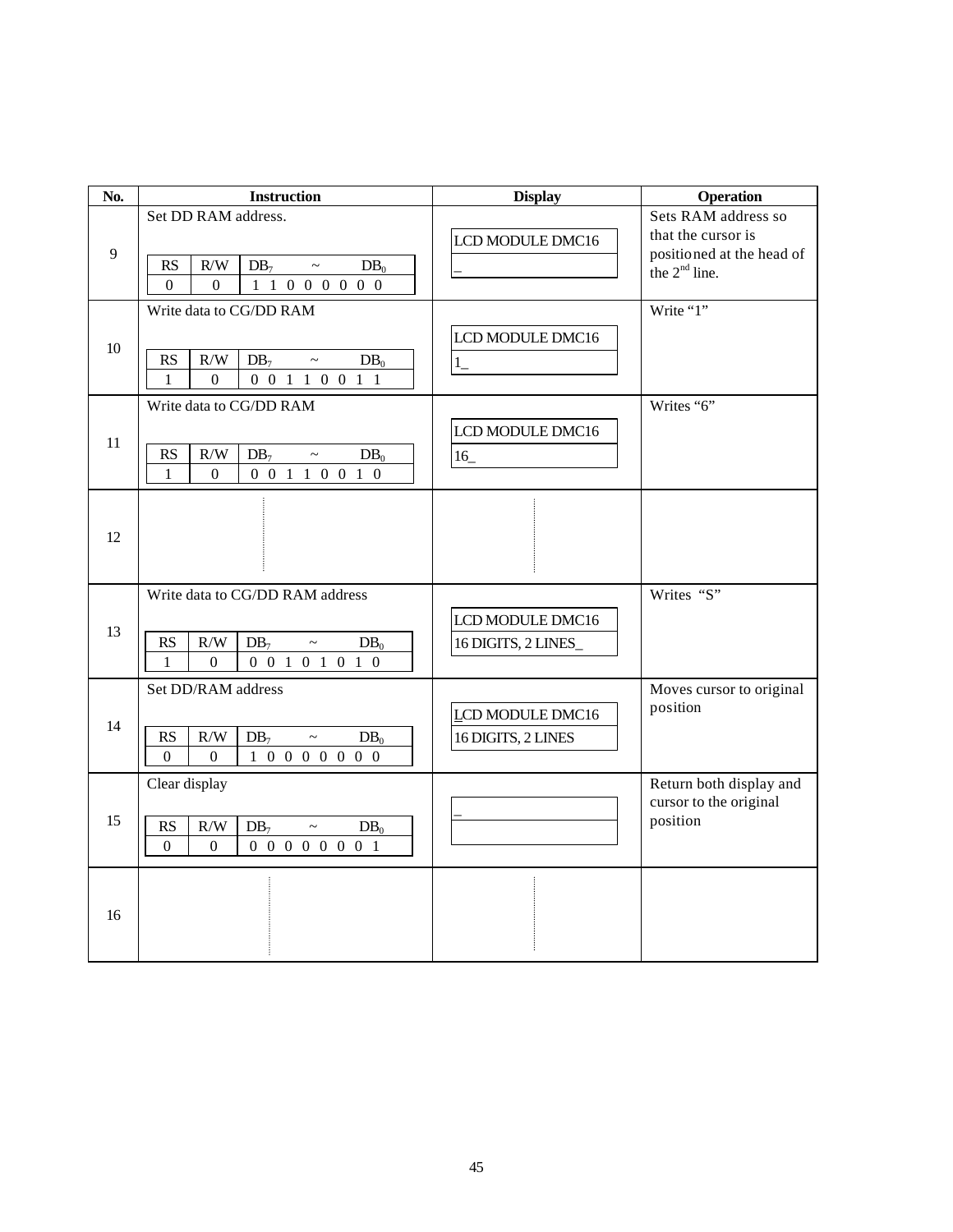| No.          | <b>Instruction</b>                                                                                                                                                                                                                                                                           | <b>Display</b> | <b>Operation</b>                                                                                                                                                                      |
|--------------|----------------------------------------------------------------------------------------------------------------------------------------------------------------------------------------------------------------------------------------------------------------------------------------------|----------------|---------------------------------------------------------------------------------------------------------------------------------------------------------------------------------------|
| $\mathbf{1}$ | Power supply ON<br>(Initialized by Internal reset circuit)<br>$\rm R/W$<br>$DB_7$<br>RS<br>$DB_4$<br>$\widetilde{\phantom{m}}$                                                                                                                                                               |                | Module is initialized.                                                                                                                                                                |
| 2            | Function set<br>$\rm R/W$<br><b>RS</b><br>DB <sub>7</sub><br>$DB_4$<br>$\sim$<br>$\overline{0}$<br>$\overline{0}$<br>$\overline{0}$<br>$\overline{0}$<br>$\mathbf{1}$<br>$\mathbf{0}$                                                                                                        |                | Sets the interface data<br>length to 4 bits. Since<br>the module has been 8<br>bits by initial set,<br>instruction is required<br>only one time.                                      |
| 3            | Function set<br>RS<br>$\rm R/W$<br>$DB_7$<br>$DB_4$<br>$\thicksim$<br>$\mathbf{1}$<br>$\boldsymbol{0}$<br>$\boldsymbol{0}$<br>$\boldsymbol{0}$<br>$\boldsymbol{0}$<br>$\boldsymbol{0}$<br>$\theta$<br>$\theta$<br>$\mathbf{1}$<br>$\mathbf X$<br>$\mathbf{x}$<br>$\mathbf X$                 |                | Set the interface data<br>length to 4 bits and select<br>2-line display and 5 x 7-<br>dot character font.<br>Since it is operated as 4<br>bits from here, re-sending<br>is necessary. |
| 4            | Display ON/OFF control<br>R/W<br>RS<br>$DB_7$<br>$DB_4$<br>$\thicksim$<br>$\boldsymbol{0}$<br>$\boldsymbol{0}$<br>$\theta$<br>$\boldsymbol{0}$<br>$\overline{0}$<br>$\boldsymbol{0}$<br>$\overline{0}$<br>$\mathbf{1}$<br>$\mathbf{1}$<br>$\overline{0}$<br>$\mathbf{1}$<br>$\boldsymbol{0}$ |                | Turn on display and<br>cursor.                                                                                                                                                        |
| 5            | Entry mode set<br>R/W<br><b>RS</b><br>$DB_7$<br>$DB_4$<br>$\sim$<br>$\boldsymbol{0}$<br>$\boldsymbol{0}$<br>$\mathbf{0}$<br>$\boldsymbol{0}$<br>$\boldsymbol{0}$<br>$\boldsymbol{0}$<br>$\mathbf{1}$<br>$\boldsymbol{0}$<br>$\Omega$<br>$\boldsymbol{0}$<br>$\mathbf{1}$<br>$\boldsymbol{0}$ |                | Set mode to increment<br>address by one and shift<br>the cursor to the right at<br>the time of write to<br>internal RAM.                                                              |
| 6            | Write data to CG/DD RAM<br>RS<br>$\rm R/W$<br>$DB_7$<br>$DB_4$<br>$\sim$<br>$\boldsymbol{0}$<br>$\boldsymbol{0}$<br>$\boldsymbol{0}$<br>$\mathbf{1}$<br>$\mathbf{1}$<br>1<br>$\mathbf{1}$<br>$\overline{0}$<br>$\mathbf{1}$<br>$\mathbf{1}$<br>$\boldsymbol{0}$<br>$\boldsymbol{0}$          | $L_{-}$        | Writes "L".<br>Cursor is incremented by<br>one and shift to the right.                                                                                                                |

### **3.2.3 16 Character x 2 Line Display (4-bit interface, 1/16 duty)**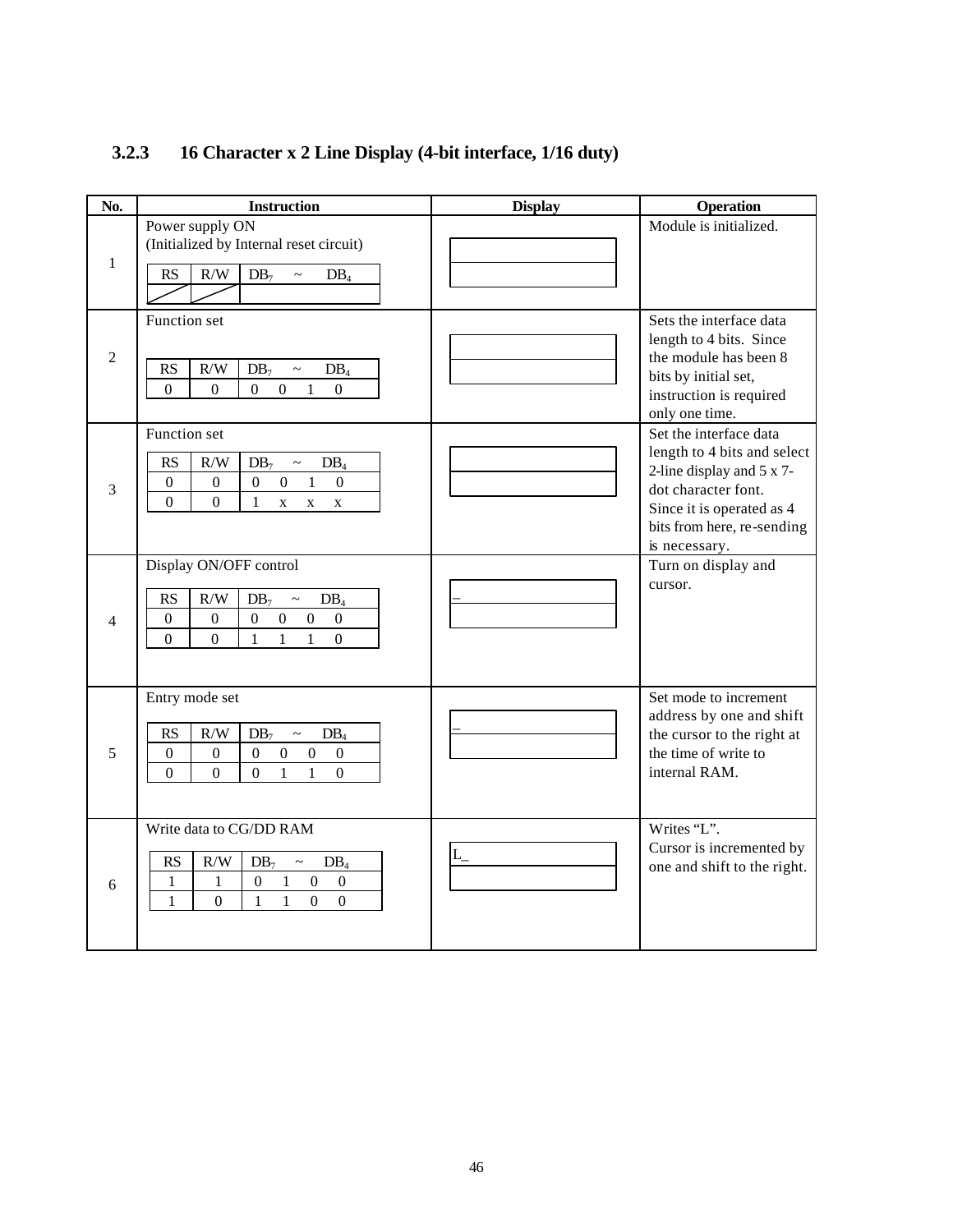### **4 Electrical Characteristics**

### *4.1 Absolute Maximum Ratings*

The absolute maximum ratings of a display module may vary from one to another. Please contact your local Optrex Sales Representative for a detailed module specification.

### *4.2 Timing Characteristics*

### **4.2.1 Write Operation**



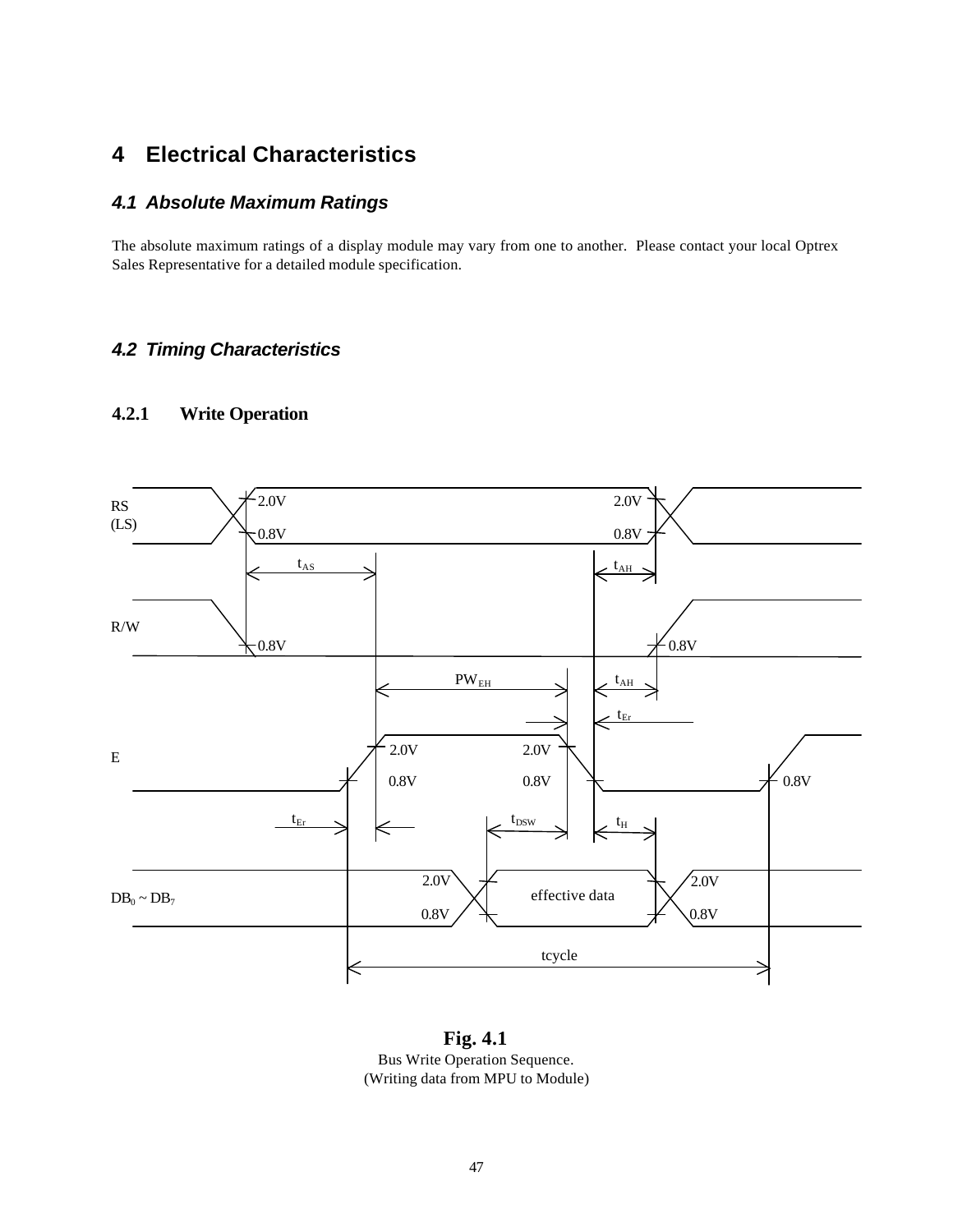### **4.2.2 Read Operation**



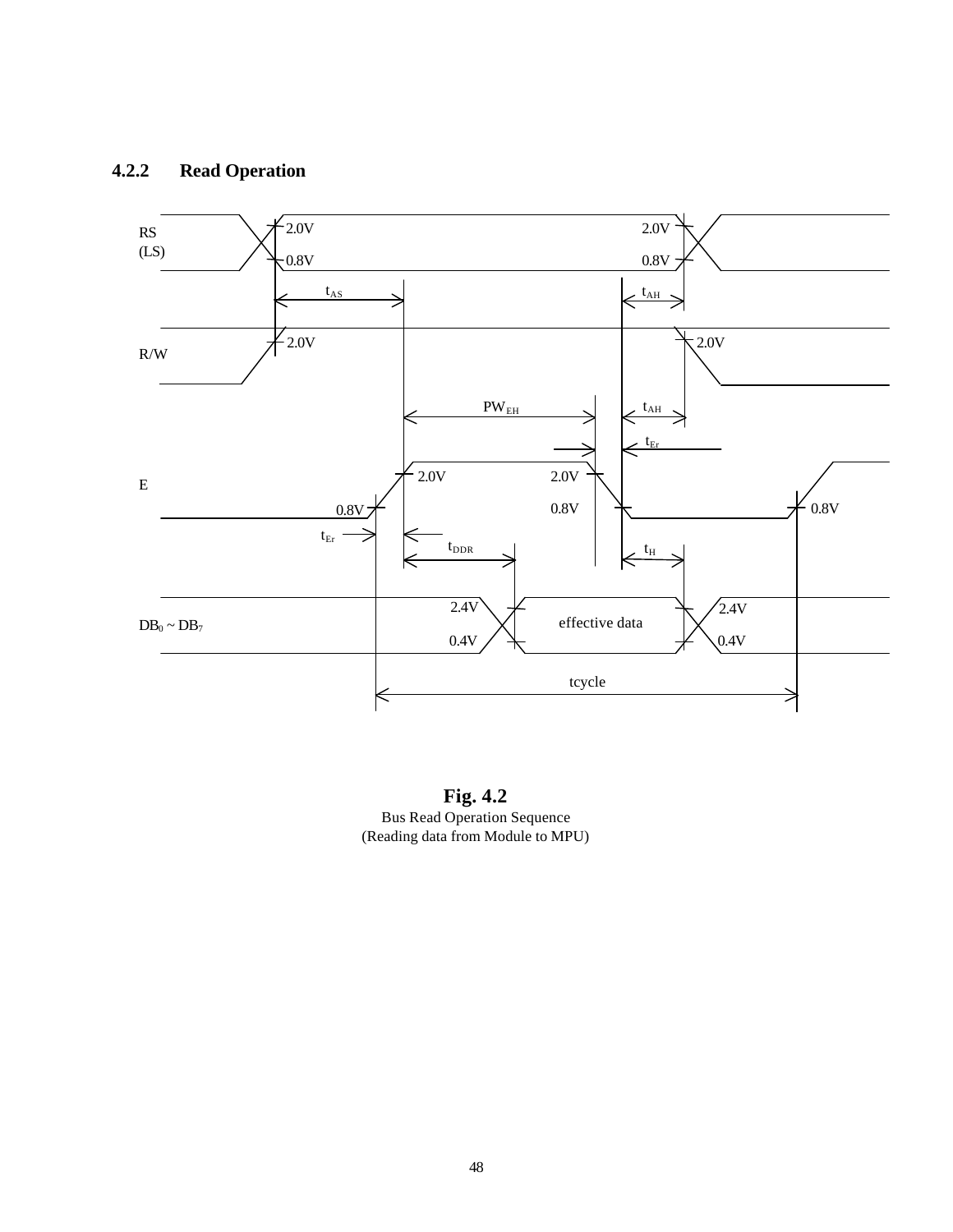### **4.2.3 Timing Characteristics of Each Drawing**  $(**Vcc** = 5.0**V** \pm 5\%, **Vxx** = 0**V**, **Ta** = 0 ~ 50 **W C**)$

Write timing characteristics (Fig. 4.1)

| <b>Item</b>                 |                | <b>Symbol</b>       | <b>Specs. Value</b> |                          | Unit |
|-----------------------------|----------------|---------------------|---------------------|--------------------------|------|
|                             |                |                     | Min.                | Max.                     |      |
| Enable cycle time           |                | tcycle              | 1000                | -                        | ns   |
| Enable pulse width          | "High" level   | $PW_{EH}$           | 450                 | $\overline{\phantom{0}}$ | ns   |
| Enable rising, falling time |                | $t_{Er}$ , $t_{Ef}$ |                     | 25                       | ns   |
| Set up time                 | $RS$ , $R/W-E$ | $t_{AS}$            | 140                 | $\overline{\phantom{0}}$ | ns   |
| Address hold time           |                | $t_{AH}$            | 10                  | $\overline{\phantom{0}}$ | ns   |
| Data set up time            |                | $t_{DSW}$           | 195                 | $\overline{\phantom{0}}$ | ns   |
| Data hold time              |                | t <sub>H</sub>      | 10                  |                          | ns   |

Read timing characteristics (Fig. 4.2)

| <b>Item</b>            |                | <b>Symbol</b>       | <b>Specs. Value</b> |                              | Unit |
|------------------------|----------------|---------------------|---------------------|------------------------------|------|
|                        |                |                     | Min.                | Max.                         |      |
| Enable cycle time      |                | tcycle              | 1000                | $\qquad \qquad \blacksquare$ | ns   |
| Enable pulse width     | "High" level   | PW <sub>EH</sub>    | 450                 |                              | ns   |
| Enable rise, fall time |                | $t_{Er}$ , $t_{Ef}$ |                     | 25                           | ns   |
| Set up time            | $RS$ , $R/W-E$ | $\rm t_{AS}$        | 140                 | -                            | ns   |
| Data delay time        |                | $t_{\rm DDR}$       |                     | 320                          | ns   |
| Data hold time         |                | tн                  | 20                  |                              | ns   |

Note: These read and write timing characteristics are for reference only. Please contact your local Optrex sales representative to obtain the complete LCD module specification for more details.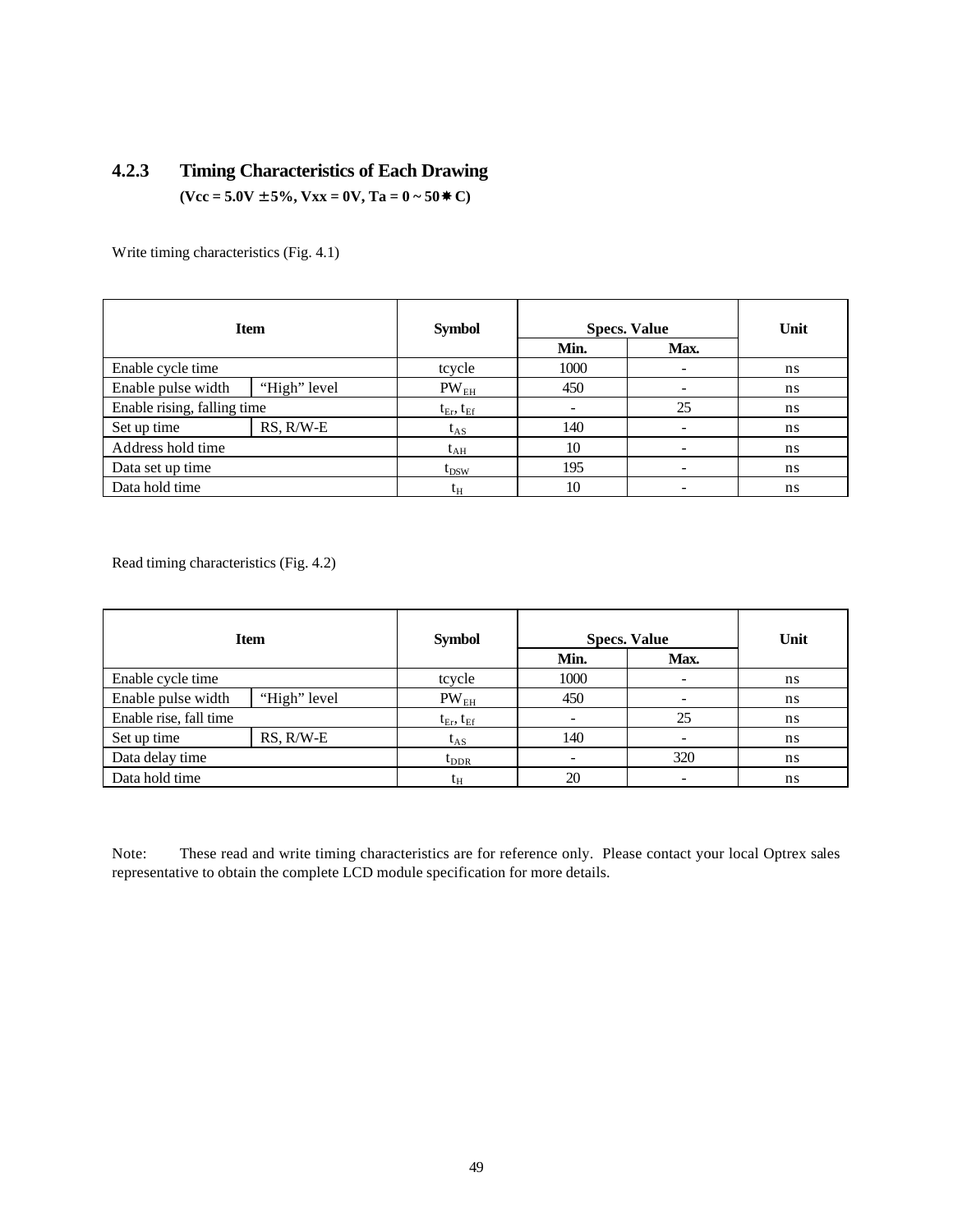## **5 Connection Block Diagrams to MPU**

### *5.1 Connection with Z-80*

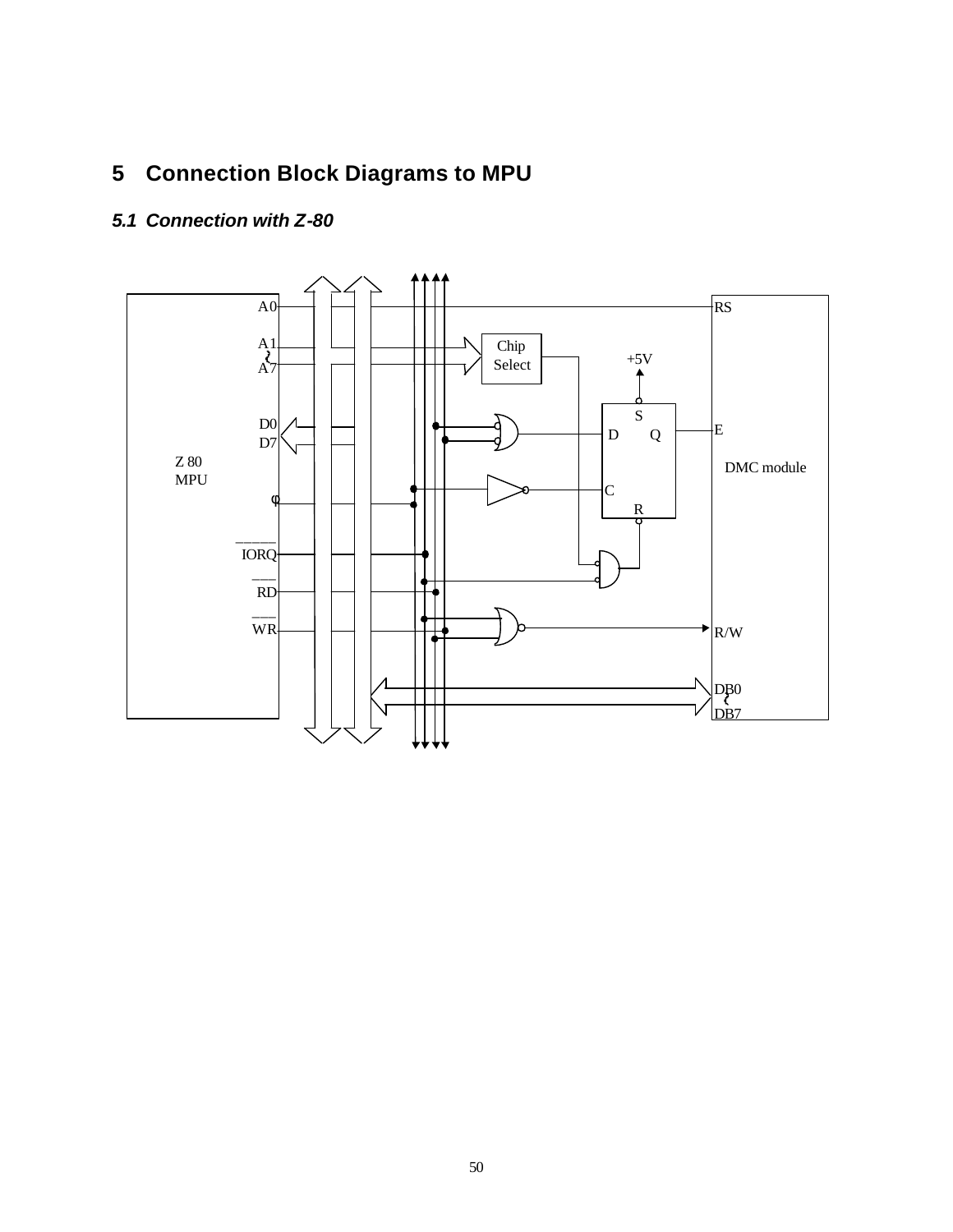### *5.2 Connection with 8085A*

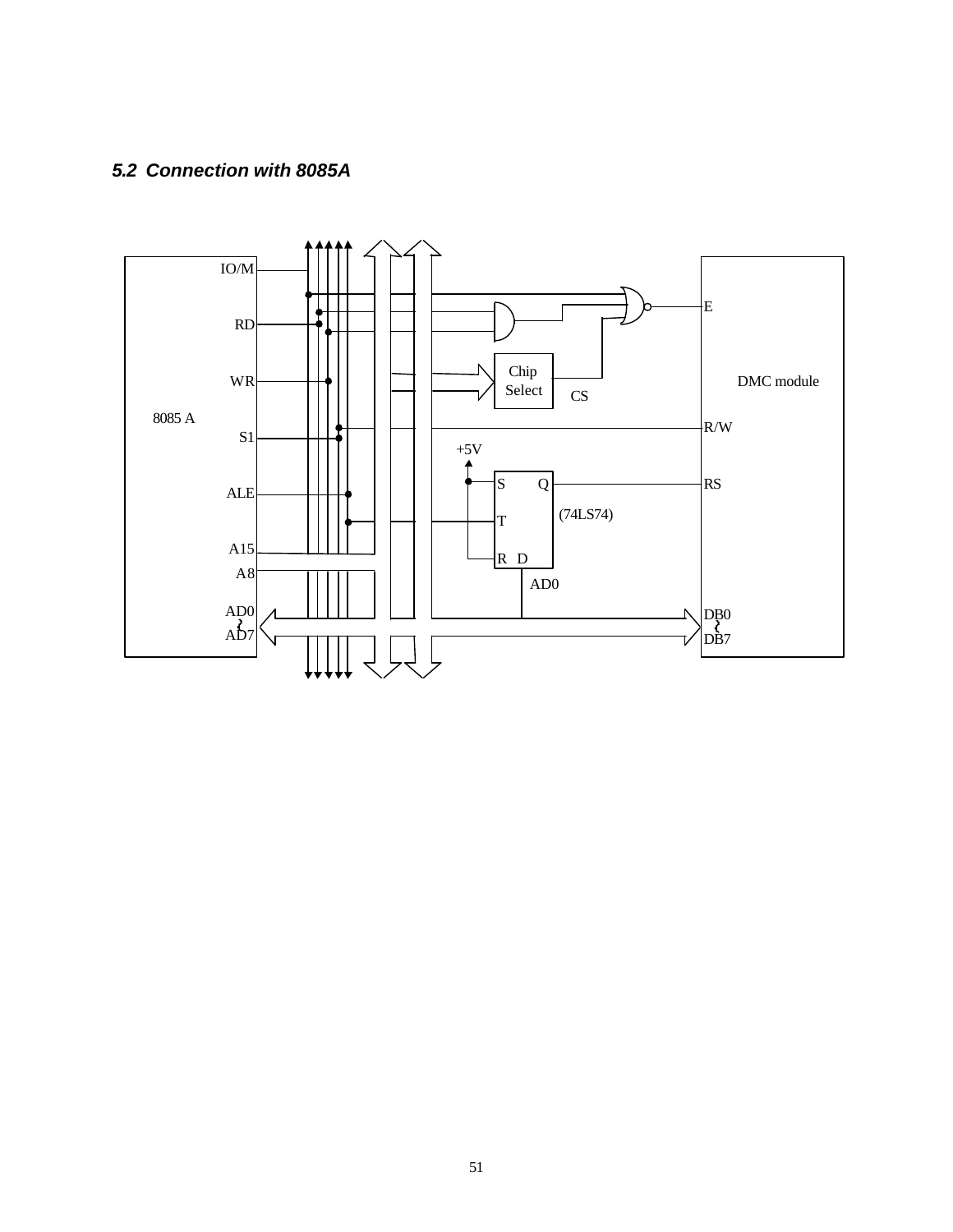### *5.3 Connection with MC 6800*



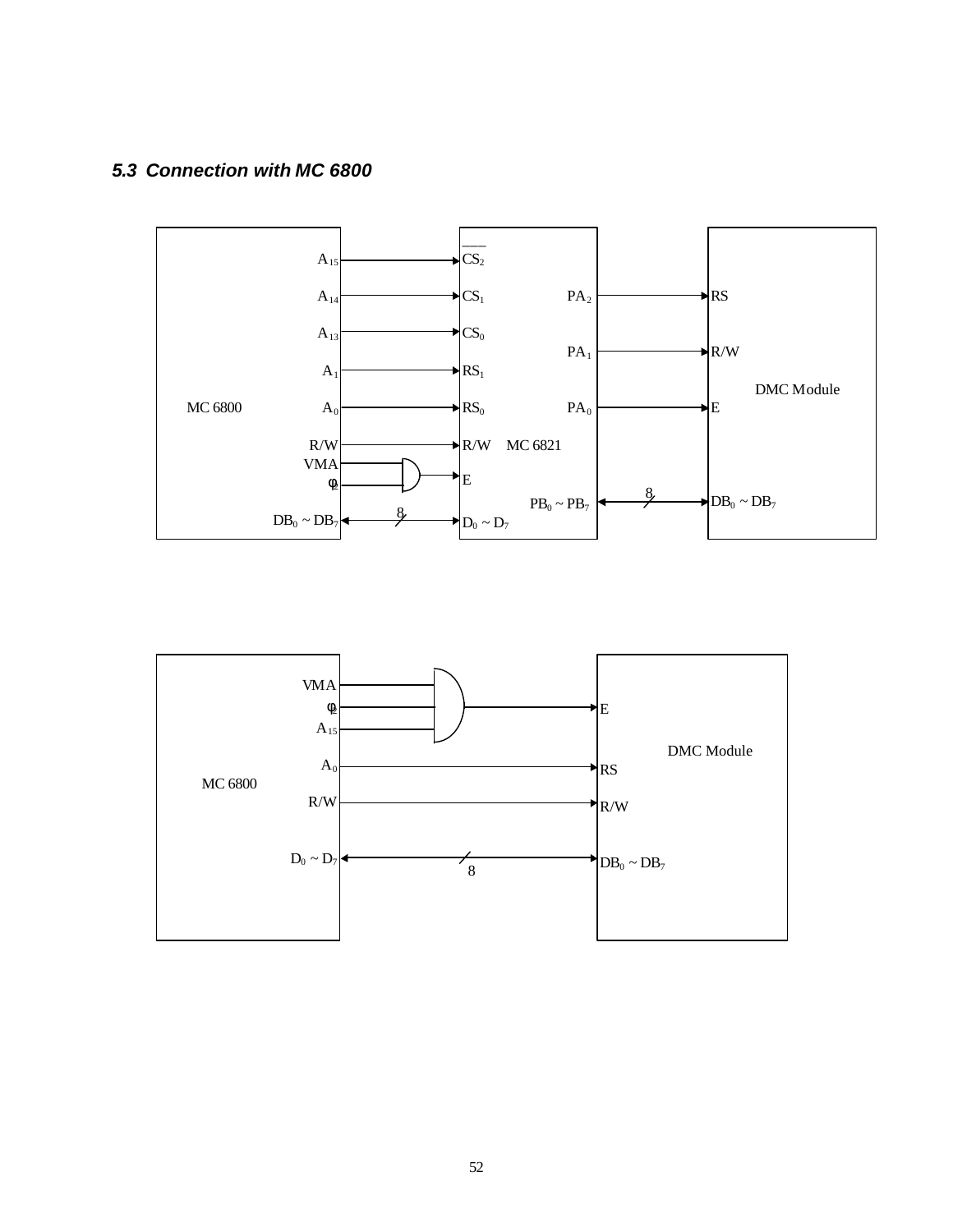#### *5.4 Connection with MC 6809*



### *5.5 Connection with 80C31 Family (or similar microcontroller) Using I/O Port Interface*

4 bit Mode





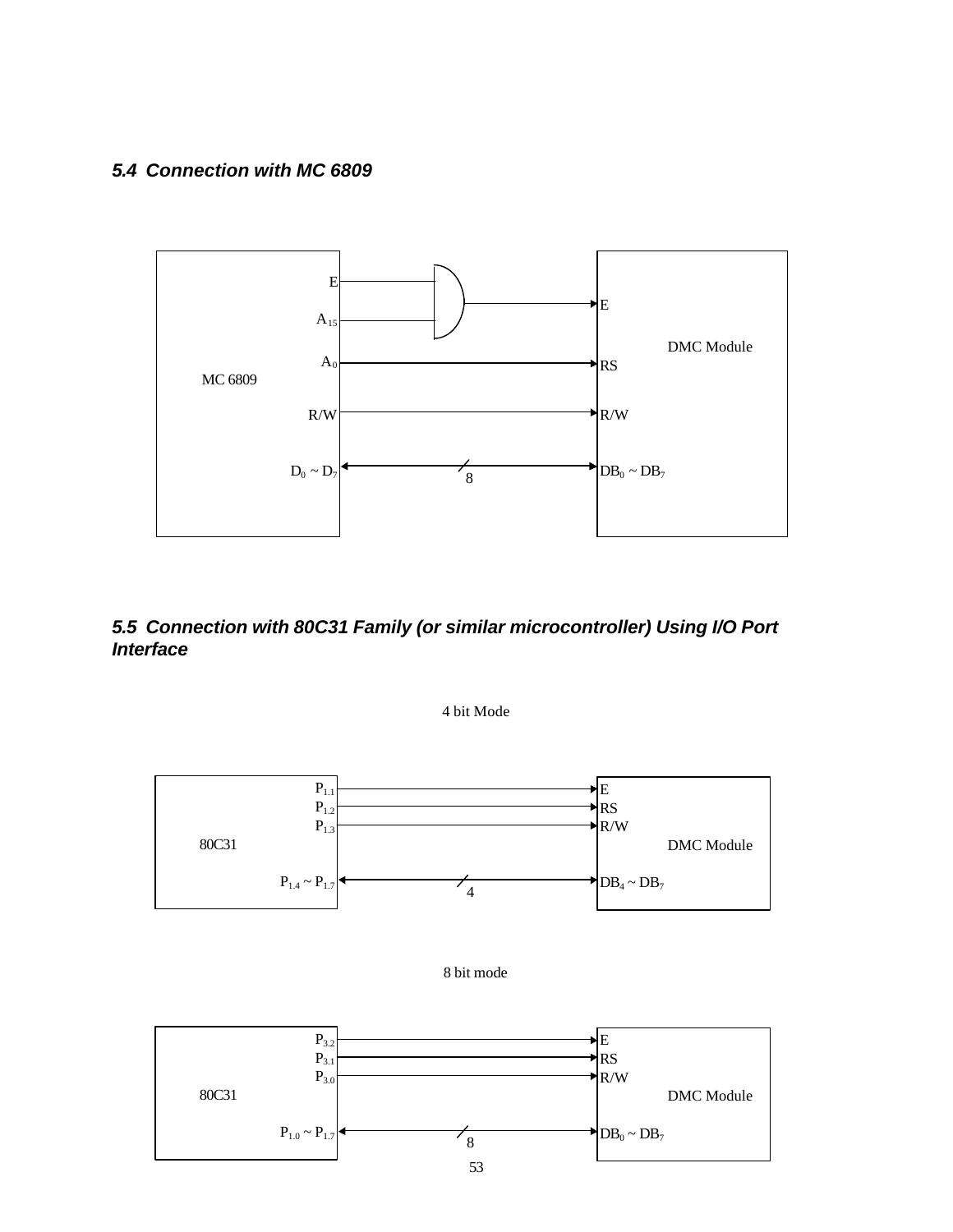### **6 Special Specifications**

#### *6.1 EL (back light) Specifications for DMC Series*

Note (1) These specifications are for explaining general characteristics of electroluminesence (EL). Detailed data sheets are available from your local Optrex representative for each model. Please contact your local representative for the data.

Note (2) This product has been developed with the cooperation from NEC Corporation.

Characteristics:

- ♦ This is a surface light source using organic film as substrate and packaging material.
- ♦ With the adoption of new materials and production processes, the thickness is reduced to 1.3 mm Max. (Electrode portion is 1.5mm Max.) making it suitable for high density mounting.
- ♦ Color emission is blue-green or white.
- $\blacklozenge$  Driving voltage can be selected from a wide range of 60 ~ 1000 Hz and AC 150V Max.
- Also with the help of an inverter, voltage increase from a single DC source is easily achieved.
- Please contact your local Optrex representative for the recommended inverter.

#### **6.1.1 Absolute Maximum Ratings**

| <b>Operating Voltage</b>           | AC 150V RMS              |  |  |
|------------------------------------|--------------------------|--|--|
| <b>Operating Temperature Range</b> | $-10 \sim +50^{\circ}$ C |  |  |
| <b>Storage Temperature Range</b>   | $-30 \sim +60^{\circ}$ C |  |  |

#### **6.1.2 Electrical and Life Characteristics (Color emission: Blue-green)**

Please contact your local Optrex representative for detailed specifications of the EL Backlighting.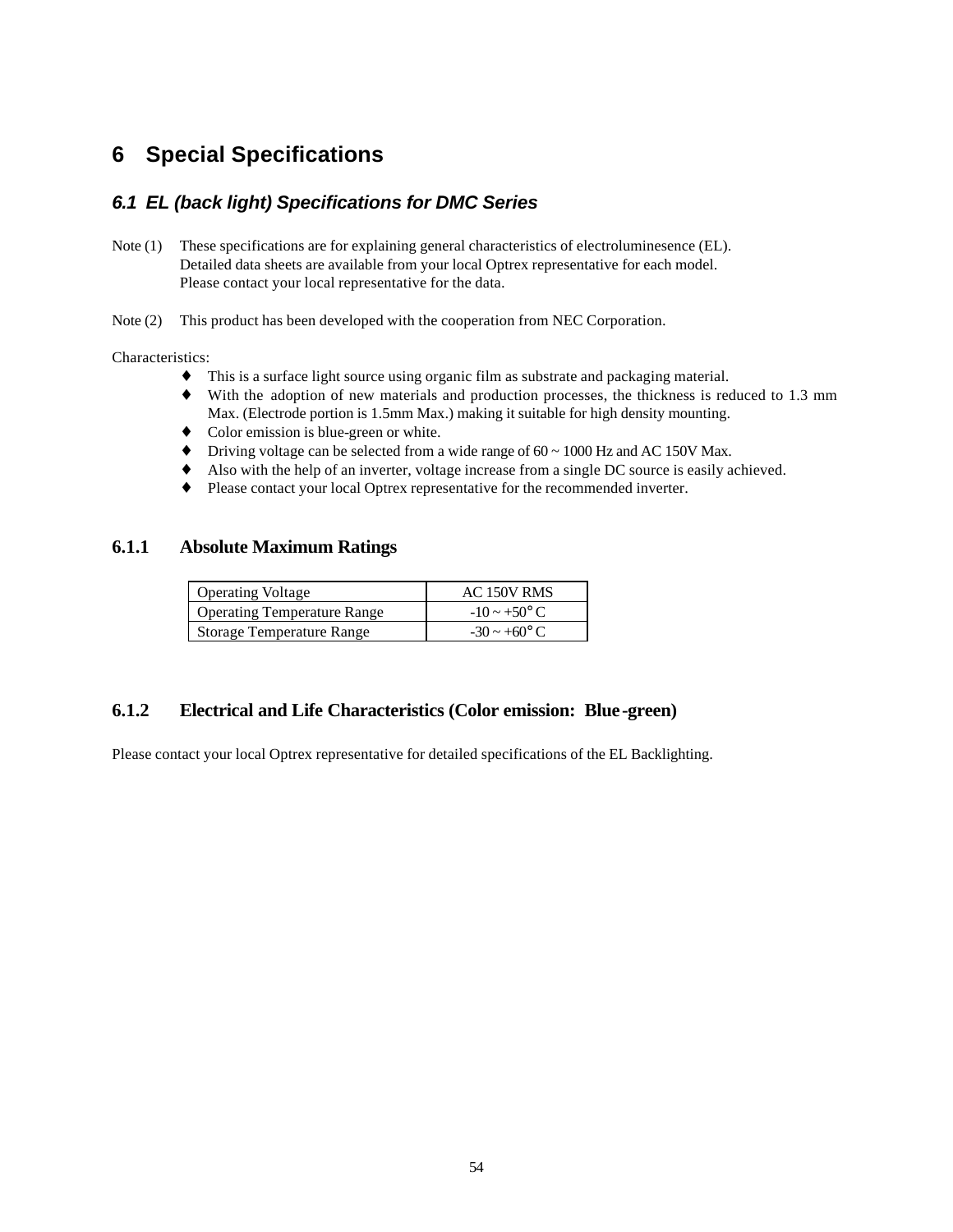#### *6.2 LED (Backlight) Specifications for DMC Series*

LED Backlight characteristics vary from one display module to the next. Please contact your local Optrex representative for detailed specifications.

In general, LED Backlit modules include an array of LED's positioned behind the LCD panel.



Optrex specifies the absolute maximum current for the LED array in the detailed module specification.

Also specified is the LED Forward Voltage at optimum current level.

Example:  $V_F @ I_{nom} [mA]$ 

A current limiting resistor should be added in series to limit the current to the LED assembly. The resistor can be calculated as follows:



 $R_{L} = \frac{V_{S} - V_{F}}{I}$  $\frac{1}{I_{\text{nom}}}$  [ohm]

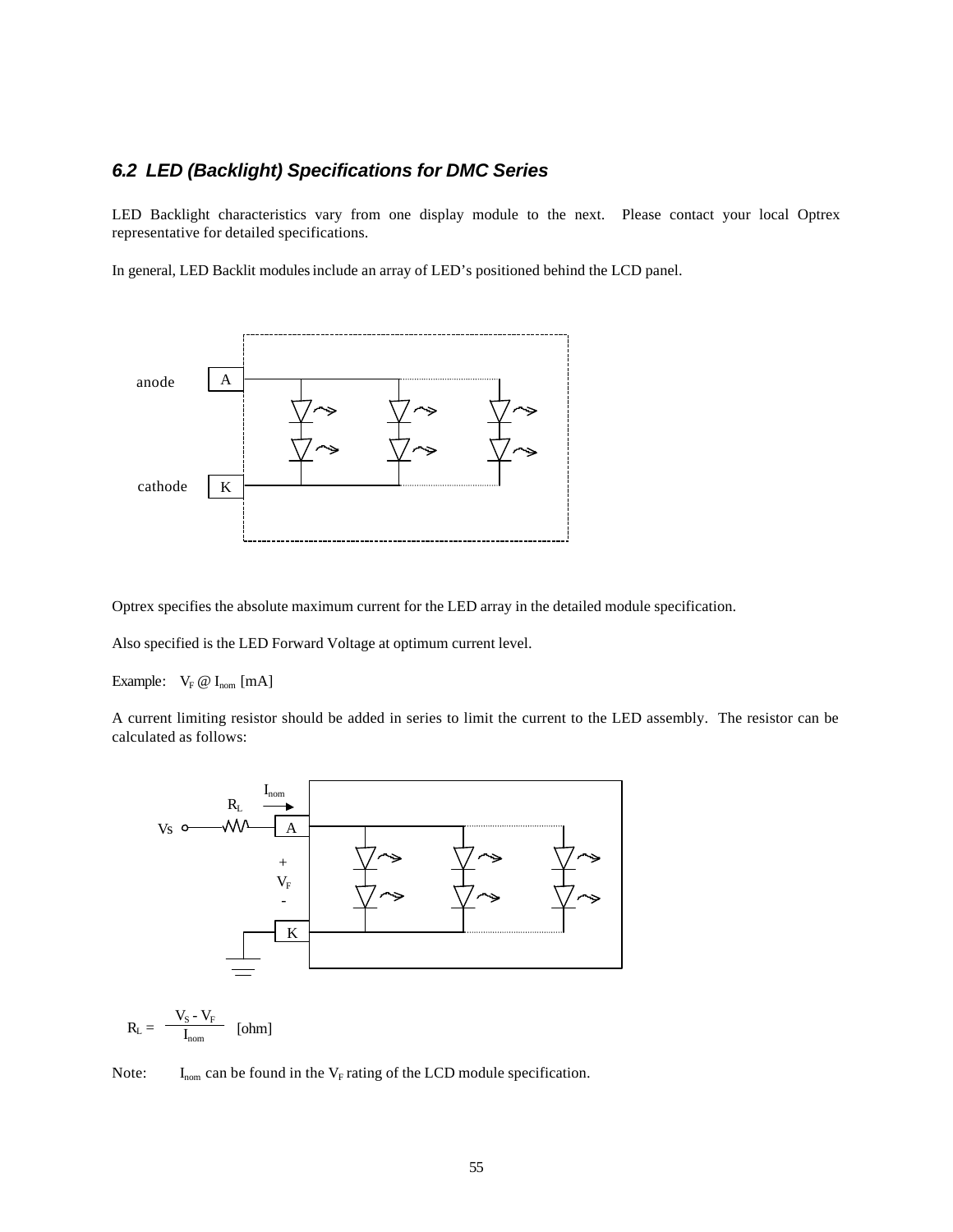#### *6.3 High Reliability Specifications*

Among the DMC series, some of the modules are made to meet high reliability specs., using liquid crystal suitable for a wide range of temperatures. Those modules have an "H" in their part number to distinguish them from the others.

However, high reliability modules use liquid crystal fluid and power sources of different characteristics. Caution should be taken when putting them to use.

- (1) Operating Temperature  $-20^{\circ}$  C ~ +70° C
- (2) Storage Temperature  $-30^{\circ}$  C  $\sim +80^{\circ}$  C

Note: Even in these "H" modules, the specifications for EL Backlight are standard levels. (See section 6.1)

#### *6.4 Examples of Temperature Compensation Circuits (For reference only)*

Liquid Crystal materials are temperature dependent. In other words, the Contrast Ratio of an LCD can vary based on the ambient temperature of the LCD panel. Temperature Compensation circuits can be used to obtain optimum contrast across the temperature range.

Typical contrast voltage vs. temperature curves for Optrex "H" version LCD modules are shown in Fig 6.1 and 6.2

In order to maintain optimum contrast across the temperature range, the LCD module contrast voltage must be held as close as possible to the nominal curve.

Note: LCD module contrast voltage is measured with respect to Vcc (i.e. Vcc - Vee = Vo)

The circuits in Fig. 6.1 and 6.2 are examples of how this temperature compensation can be achieved.

Note:  $R_{TH}$  should be mounted such that the ambient temperature of  $R_{TH}$  and the LCD panel are as close as possible to each other.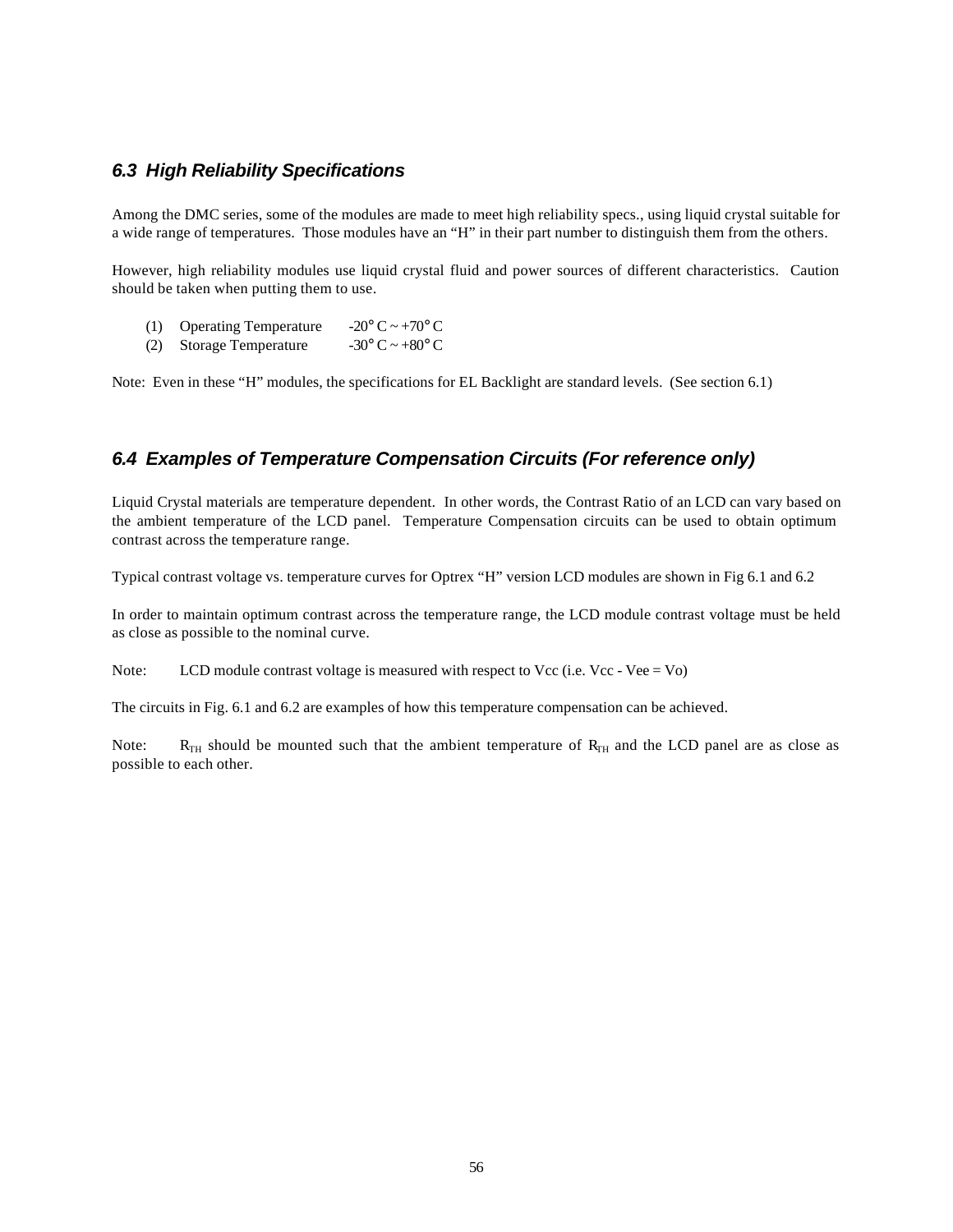**Fig. 6.1 1/8 Duty - 1/3 Bias**



Thermistor :  $R_{TH} (25^{\circ} C) = 15[k \text{-ohm}]$ ,  $B = 4200[K]$ <br>Resistors :  $Rp = 30[k \text{-ohm}]$ ,  $Rs = 6.8[k \text{-ohm}]$ ,  $Rm$ :  $Rp = 30[k\text{-ohm}]$ ,  $Rs = 6.8[k\text{-ohm}]$ ,  $Rm = 3.3[k\text{-ohm}]$ Transistor : PNP Type Vcc : +5[V], Vss : 0V (Logic Supply) Vz : -8[V] (-7.8 to -8.2[V])  $Vee\ll Vz[V]$ ,  $Rz = (Vz-Vee)/5[k-ohm]$ 



\* Specifications are subject to change without notice.